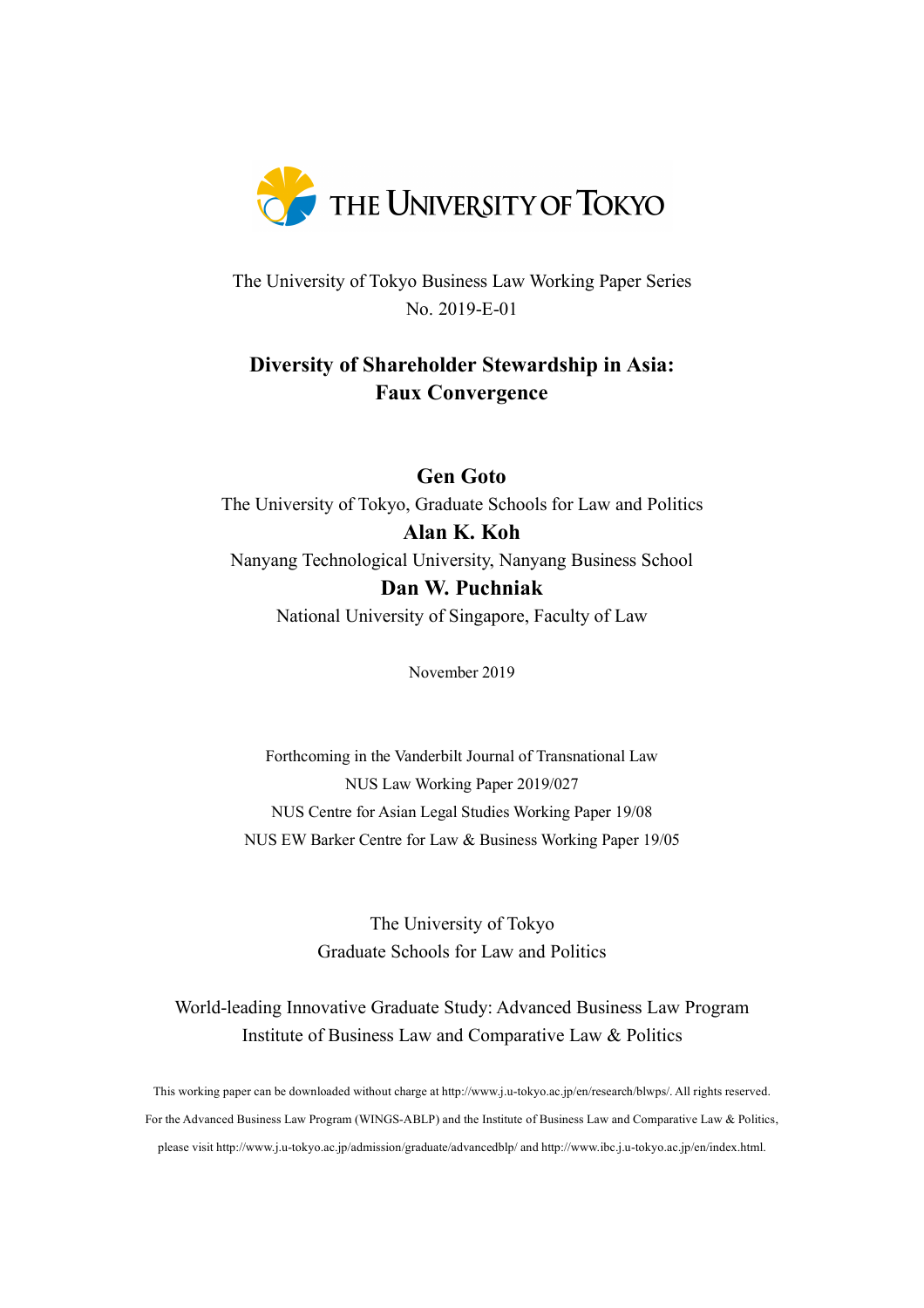# **Diversity of Shareholder Stewardship in Asia: Faux Convergence**

Gen Goto, Alan K. Koh & Dan W. Puchniak\*

Forthcoming in the *Vanderbilt Journal of Transnational Law* 22 November 2019 Draft

 $\overline{a}$ 

Gen Goto is Professor of Law at the Graduate Schools for Law and Politics, the University of Tokyo. Alan K. Koh is Assistant Professor of Law at Nanyang Business School, Nanyang Technological University, Singapore. Dan W. Puchniak is Associate Professor at the Faculty of Law, National University of Singapore (NUS Law), and Director of the Centre for Asian Legal Studies (CALS), NUS Law.

We are grateful to Dionysia Katelouzou, Curtis Milhaupt, and Roger Barker for discussions on some of the ideas presented in this paper; to Chun Kyung-hoon, Martin Gelter, Jennifer Hill, Kenneth Khoo, Lin Lin, Ron Masulis, Morgan Ricks, Tan Cheng Han, Samantha S Tang, Randall Thomas, Umakanth Varottil, Wang Jiangyu, and Yesha Yadav for feedback on an earlier draft presented at the "Comparative Corporate Law & Governance: Asian and Global Perspectives" Conference organized by NUS Law and Vanderbilt Law School held at NUS Law on 25–26 July 2019; to the organizers of the Global Shareholder Stewardship Conference held at King's College London on 23–24 September 2019 for hosting Puchniak and Koh and to the participants at this event for their feedback on a draft; and to Lim Jiawen for her excellent research assistance. Any errors remain our own. Financial support from CALS and EW Barker Centre for Business Law at NUS Law, the Nomura Foundation, King's College London, and the British Academy is gratefully acknowledged. All Japanese names referred to will in general be given in the last name-first name order.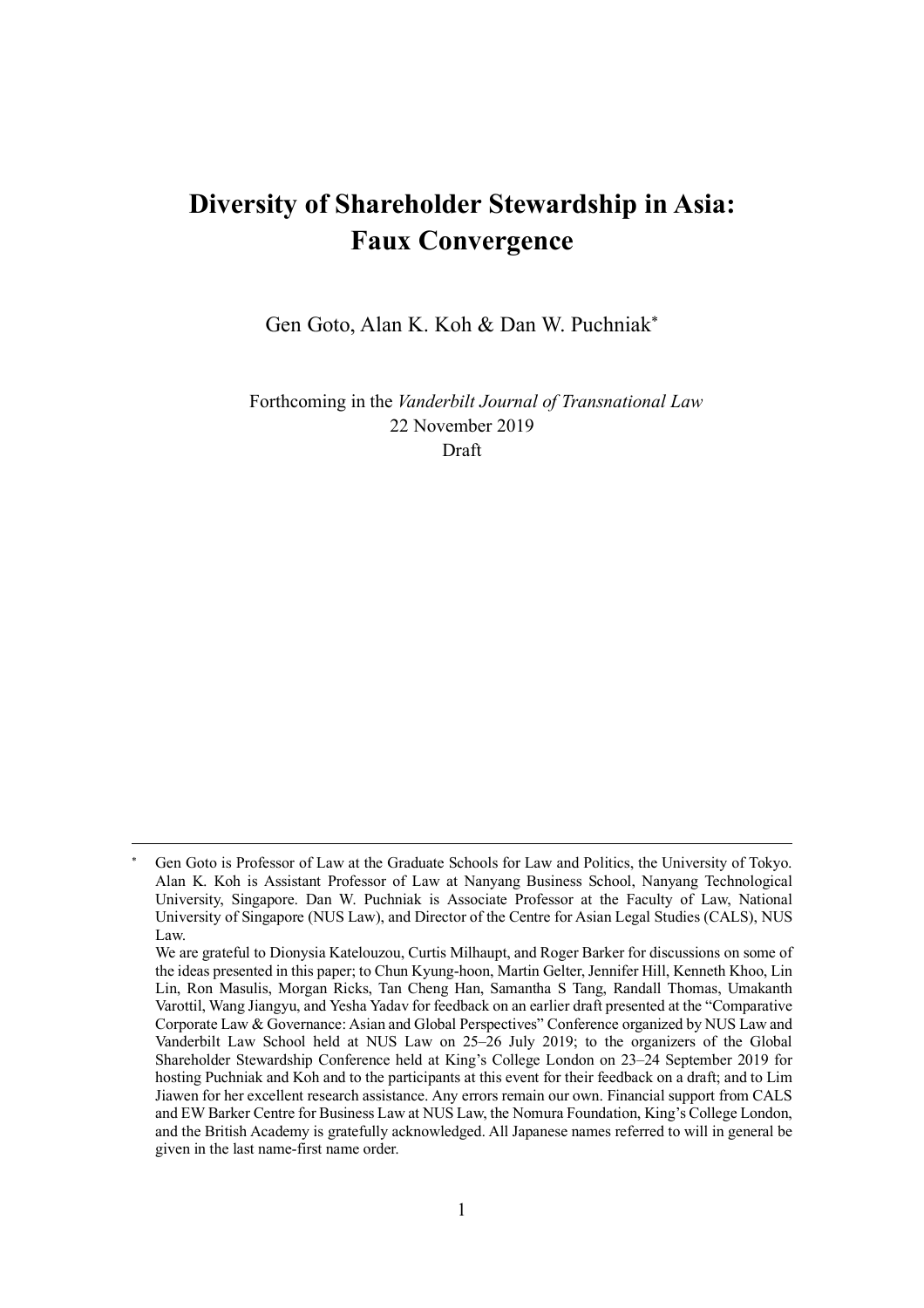#### **ABSTRACT**

*Since the UK adopted the world's first stewardship code in 2010, stewardship codes have proliferated across Asia. Given the UK Code's prominence, it is tempting to assume that every other stewardship code preforms the same function as the UK Code. This assumption belies the truth: all these codes – regardless of whether they have in fact drawn inspiration from the UK Code – have taken different trajectories due to each adopting jurisdiction's distinctive institutional and legal context.* 

*Using empirical evidence and in-depth case studies of stewardship in Japan and Singapore, this article reveals how any reception of UK-style stewardship concepts is only skin-deep. Even where the text of stewardship codes in Asia resemble the UK Code in form, their functional impact on corporate governance significantly depart from, or even run counter to, the intended functions of the UK Code. The article illustrates how stewardship codes in Asia have been used as a convenient vehicle for local governments and/or market players to achieve their own particular interests through an inexpensive, non-binding, and malleable vehicle, the formal adoption of which sends a signal of "good corporate governance" to the rest of the world. While such practices explain and contextualize the widespread adoption of stewardship codes in Asia, they also compound the challenge of drawing positive or normative conclusions from this development. The observation advanced in this article is important as leading corporate governance scholars, prominent international organizations, and market participants, have appeared content to draw such conclusions unaware that stewardship codes generally do not fulfill a similar function to the UK Code in Asia.* 

*The article concludes by explaining how adopting globally recognized mechanisms of "good corporate governance" at a superficial formal level, and then altering their function to serve local purposes, appears to be a rising trend in corporate governance in Asia (and elsewhere). This phenomenon, which we coin "faux convergence", calls for the re-examination of important and impactful theories about corporate governance convergence. As an initial foray, this article develops an expanded taxonomy of corporate governance convergence and lays the foundation for future research on "faux convergence".*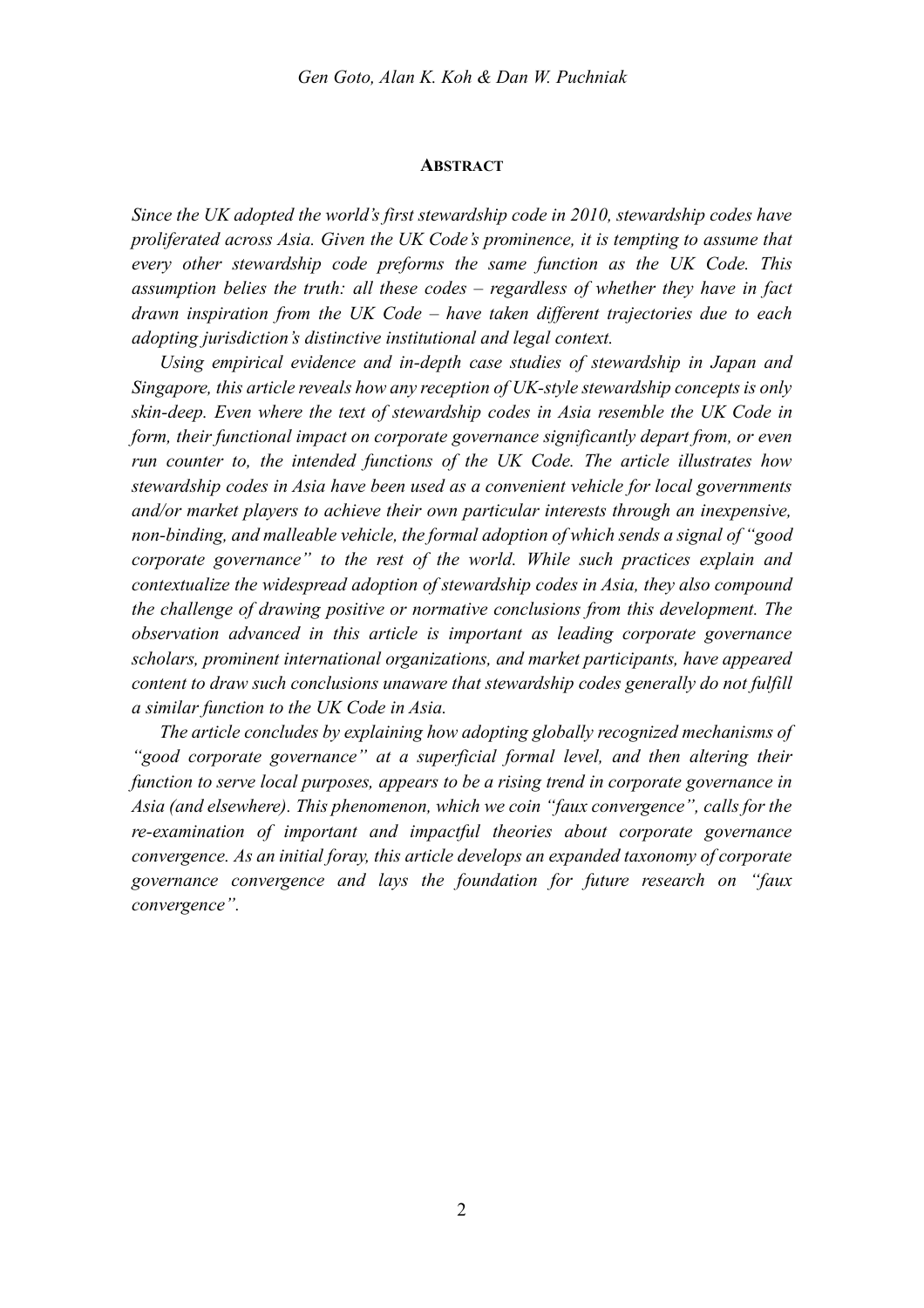### **CONTENTS**

| $I_{\cdot}$ |                                                                         |                                                                                                                                                                                                                                                                                                                                                                                                                                                                                  |  |  |  |
|-------------|-------------------------------------------------------------------------|----------------------------------------------------------------------------------------------------------------------------------------------------------------------------------------------------------------------------------------------------------------------------------------------------------------------------------------------------------------------------------------------------------------------------------------------------------------------------------|--|--|--|
| II.         | STEWARDSHIP'S RISE IN THE UK AND SPREAD ACROSS THE GLOBE 10             |                                                                                                                                                                                                                                                                                                                                                                                                                                                                                  |  |  |  |
| III.        | STEWARDSHIP THROUGH ASIAN LENS(ES): THE CONTRIBUTION OF JAPAN AND<br>20 |                                                                                                                                                                                                                                                                                                                                                                                                                                                                                  |  |  |  |
| IV.         |                                                                         |                                                                                                                                                                                                                                                                                                                                                                                                                                                                                  |  |  |  |
|             | A.<br><b>B.</b>                                                         | Japan: Stewardship Against Management and in Service of Shareholder<br>The Problem: Perception of Poor Corporate Performance under Lifetime<br>1.<br>Employee-Dominated Management Backed by Stable Shareholders 23<br>The Liberal Democratic Party Administration's Grand Design 27<br>2.<br>3.<br>Stewardship as a Mechanism for Signaling and Maintaining the Status Quo31<br>$\mathbf{1}$<br>The Curious Case of the Singapore Family "Stewardship" Code36<br>$\mathfrak{2}$ |  |  |  |
|             | $\mathcal{C}$ .                                                         | Stewardship Codes in Asia as a Challenge to UK-Defined "Global"                                                                                                                                                                                                                                                                                                                                                                                                                  |  |  |  |
| V.          | "FAUX CONVERGENCE": EXPANDING THE COMPARATIVE TAXONOMY 41               |                                                                                                                                                                                                                                                                                                                                                                                                                                                                                  |  |  |  |
| VI.         |                                                                         |                                                                                                                                                                                                                                                                                                                                                                                                                                                                                  |  |  |  |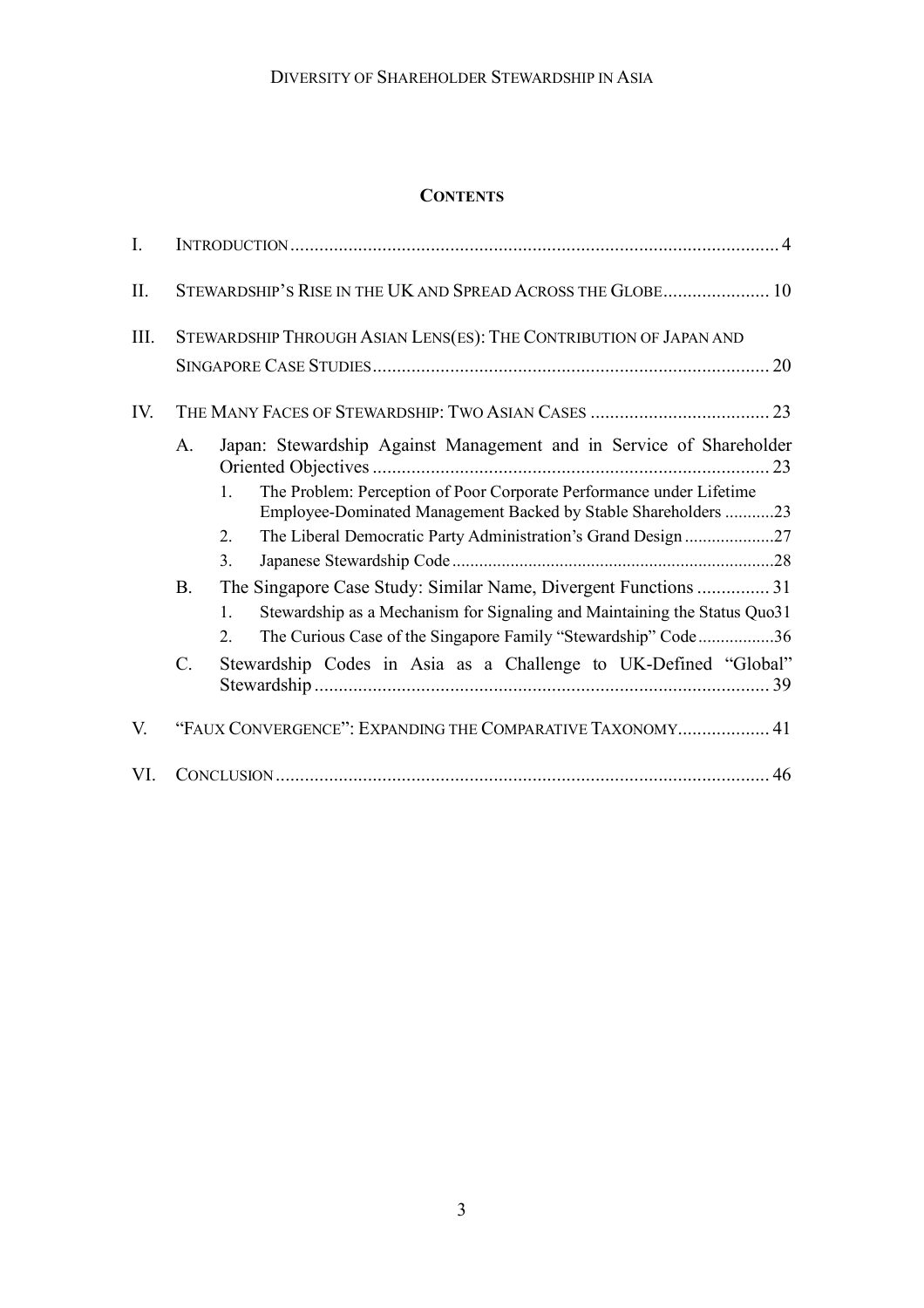#### **I. INTRODUCTION**

In 2010, when the United Kingdom enacted the world's first stewardship code (UK Code), the impetus behind it was clear. Institutional investors had come to hold a substantial majority of the shares in UK listed companies.<sup>1</sup> However, most institutional investors lacked the incentive to use their shareholder power to monitor management.<sup>2</sup> In turn, they were branded as "rationally passive" shareholders. <sup>3</sup> As the theory goes, left unmonitored by institutional investors, who collectively controlled the UK's shareholder float, the management of UK listed companies engaged in excessive risk-taking and short-termism, which were identified as significant contributors to the 2008 Global Financial Crisis (GFC).<sup>4</sup> Thus, the original objective, or intended function, of the UK Code was to motivate institutional investors to become responsible and engaged shareholders.<sup>5</sup> Specifically, its aim was to incentivize them, through the use of soft law, to act as "good stewards" by exercising their control over listed companies through their collective voting rights – with the goal of mitigating the excessive risk-taking and shorttermism by corporate management to avoid another financial crisis.<sup>6</sup>

Since the adoption of the UK Code in 2010, stewardship codes and similar initiatives have proliferated throughout Asia. Asia's largest developed economy (Japan), Asia's tiger

See Office for National Statistics, Ownership of UK quoted shares: 2016 (Nov. 29, 2017) tbl. 4 ("Beneficial ownership of UK shares by value"), at https://www.ons.gov.uk/economy/investmentspensionsandtrusts/bulletins/ownershipofukquotedshares /2016/pdf (last visited Jul. 29, 2019) (reporting that as of Dec. 31, 2016, 12.3% of the beneficial ownership of UK-listed shares was held by individuals, 29.4% by institutional investors, 53.9% by foreign investors, and 4.3% others); *id*. at tbl. 5 ("Rest of the world holdings of UK quoted shares by beneficial owner") (reporting that of the shares held by beneficial owners in North America and the other parts of "Rest of the World", individuals held 1.4% and 1.2%, institutional investors 97.3% and 58.8%, and others 1.4% and 39.9%, respectively) (note that rounding errors exist); see also Paul Davies, *Shareholders in the United Kingdom*, *in* RESEARCH HANDBOOK ON SHAREHOLDER POWER 355, 357–60 (Jennifer G. Hill & Randall S. Thomas eds., Edward Elgar 2015) (reporting older data).

<sup>2</sup> *See* Lucian A Bebchuk, Alma Cohen & Scott Hirst, *The Agency Problems of Institutional Investors*, 31 J. ECON. PERSPECTIVES 89, 96–100 (2017).

<sup>3</sup> Ronald J. Gilson & Jeffery N. Gordon, *The Agency Costs of Agency Capitalism: Activist Investors and the Revaluation of Governance Rights*, 113 COLUM. L. REV. 863, 895 (2013); Gerald F. Davis, A New Finance Capitalism? Mutual Funds and Ownership Re-concentration in the United States, 5 EUR. MGMT. REV. 11, 19–20 (2008).

<sup>4</sup> See eg Iris H.-Y. Chiu & Dionysia Katelouzou, *From Shareholder Stewardship to Shareholder Duties: Is the Time Ripe?*, *in* SHAREHOLDER DUTIES 131, 131 (Hanne S. Birkmose ed., Kluwer Law International 2017); Paul Davies, *Shareholders in the United Kingdom*, *in* RESEARCH HANDBOOK ON SHAREHOLDER POWER 355, 373 (Jennifer G. Hill & Randall S. Thomas eds., Edward Elgar 2015); Brian R. Cheffins, *The Stewardship Code's Achilles' Heel*, 73 MOD. L. REV. 1004, 1005–1006 (2010).

<sup>5</sup> Brian R. Cheffins, *The Stewardship Code's Achilles' Heel*, 73 MOD. L. REV. 1004, 1014–1015 (2010).

<sup>6</sup> Jennifer G. Hill, *Good Activist/Bad Activist: The Rise of International Stewardship Codes*, 41 Seattle U. L. Rev. 497, 506 (2018); Iris H.-Y. Chiu & Dionysia Katelouzou, *From Shareholder Stewardship to Shareholder Duties: Is the Time Ripe?*, in SHAREHOLDER DUTIES 131, 135 (Hanne S. Birkmose ed., Kluwer Law International 2017); Brian R Cheffins, The Stewardship Code's Achilles' Heel, 73 Mod. L. Rev. 1004, 1004–1006 (2010).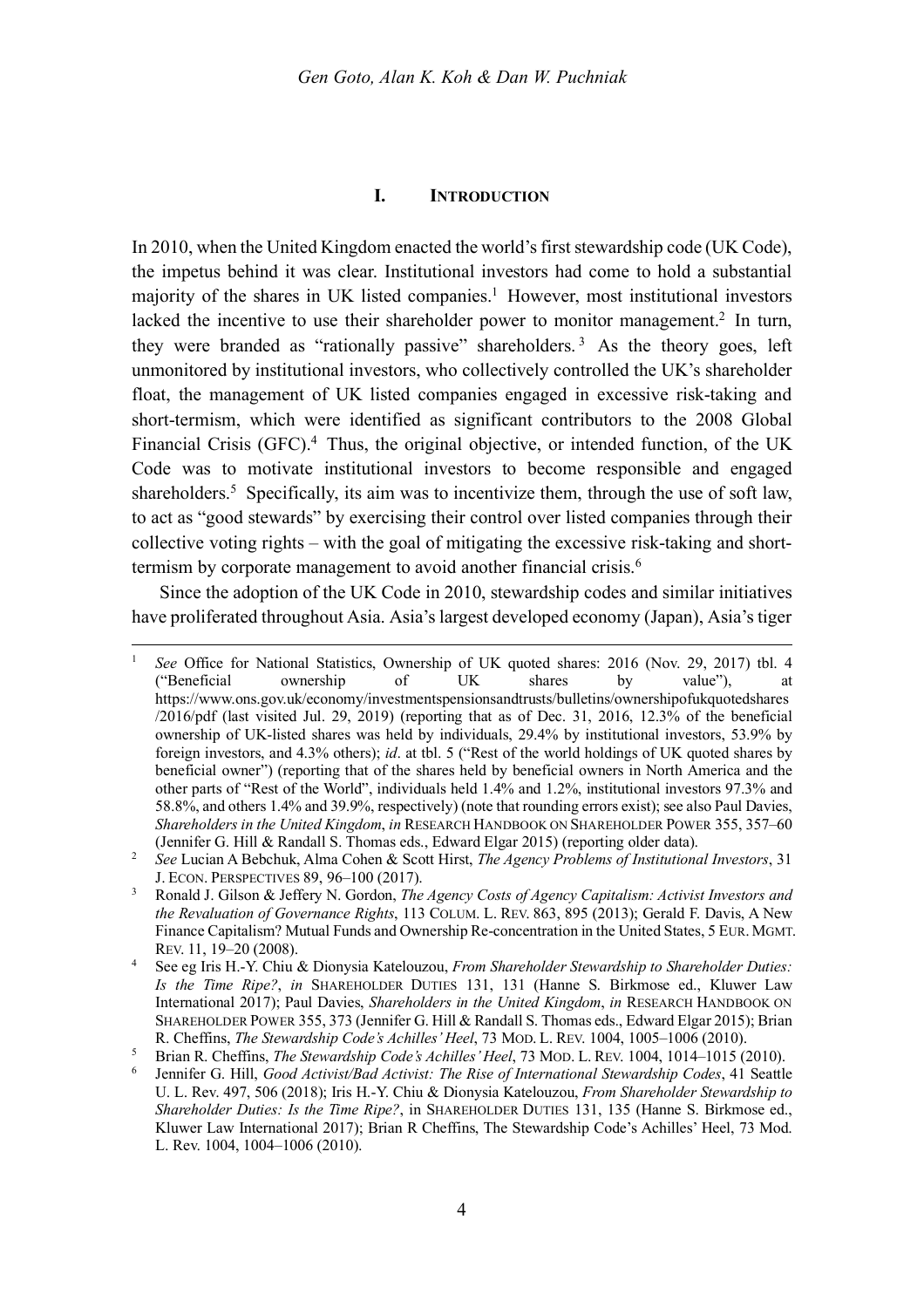economies (Hong Kong, Singapore, South Korea, and Taiwan), and two of Asia's most important high-growth economies (Malaysia and Thailand) have all adopted stewardship codes. <sup>7</sup> Asia's largest economy (China) recently inserted provisions into its revised corporate governance code to promote shareholder stewardship among institutional investors. <sup>8</sup> In addition, several of Asia's most important developing economies (including India and the Philippines) have placed the creation of a stewardship code on their corporate governance reform agendas.<sup>9</sup>

In this context, at least at first blush, it appears that the proliferation of stewardship in Asia is a shining example of a successful corporate governance transplant from the UK to Asia and evidence of the corporate governance convergence theory. Indeed, one leading comparative corporate law professor recently declared that Asia has "jumped on the stewardship code bandwagon".<sup>10</sup> Two other leading UK law professors suggest that the widespread transplant of UK-style stewardship codes "is likely driven by the [same] common concerns shared by many jurisdictions."<sup>11</sup> It appears that other leading professors, market players, and international organizations view the spread of UK-style stewardship as one of the most significant developments in global corporate governance.12 The assumption is that shareholder stewardship has been transplanted around the world based on the UK model and aims to solve the corporate governance problems that the UK Code was designed to address (i.e., to motivate institutional investors to monitor corporate management to prevent them from engaging in the type of excessive risk-taking and short-termism that led to the GFC and, more recently, to promote an Environmental, Social, and Governance (ESG) agenda).13 This assumption

 <sup>7</sup> ISS Corporate Solutions, *Prepping for the Trend: Stewardship Code Coming to Asia* (ISS Corporate Solutions 2019) at https://www.isscorporatesolutions.com/prepping-for-the-trend-stewardship-codecoming-to-asia/ (last visited Jul. 24, 2019).

<sup>8</sup> Katherine Sung, *Regime Change Begins at Home: China's New Governance Code* (Glass Lewis, Oct. 4, 2018) https://www.glasslewis.com/regime-change-begins-at-home-chinas-new-governance-code/ (last visited Sept. 8, 2019).

<sup>9</sup> See e.g. *SEBI Panel Moots New Code for Institutional Investors* (Press Trust of India, Jul. 19, 2015) https://www.business-standard.com/article/pti-stories/sebi-panel-moots-new-code-for-institutionalinvestors-115071900212\_1.html (last accessed Sept. 8, 2019); Securities and Exchange Commission (Republic of the Philippines), *Philippines Corporate Governance Blueprint 2015* 20–21 (Oct. 29, 2015) http://www.sec.gov.ph/wpcontent/uploads/2015/01/SEC\_Corporate\_Governance\_Blueprint\_Oct\_29\_2015.pdf (last visited Sept.

<sup>8, 2019). 10</sup> Jennifer G. Hill, *Good Activist/Bad Activist: The Rise of International Stewardship Codes*, 41 SEATTLE

U. L. REV. 497, 507 (2018). 11 Iris H.-Y. Chiu & Dionysia Katelouzou, *From Shareholder Stewardship to Shareholder Duties: Is the Time Ripe?*, in SHAREHOLDERS' DUTIES 131, 135 (Hanne S. Birkmose ed., Kluwer Law International 2017).

<sup>&</sup>lt;sup>12</sup> See Part III below.<br><sup>13</sup> *Id*. The recently issued UK Stewardship Code 2020 now contains provision on ESG. Financial Reporting Council, *UK Stewardship Code 2020*, FINANCIAL REPORTING COUNCIL, at https://www.frc.org.uk/getattachment/5aae591d-d9d3-4cf4-814a-d14e156a1d87/Stewardship-Code\_Final2.pdf (last visited Oct. 31, 2019) ("Principle 7: Signatories systematically integrate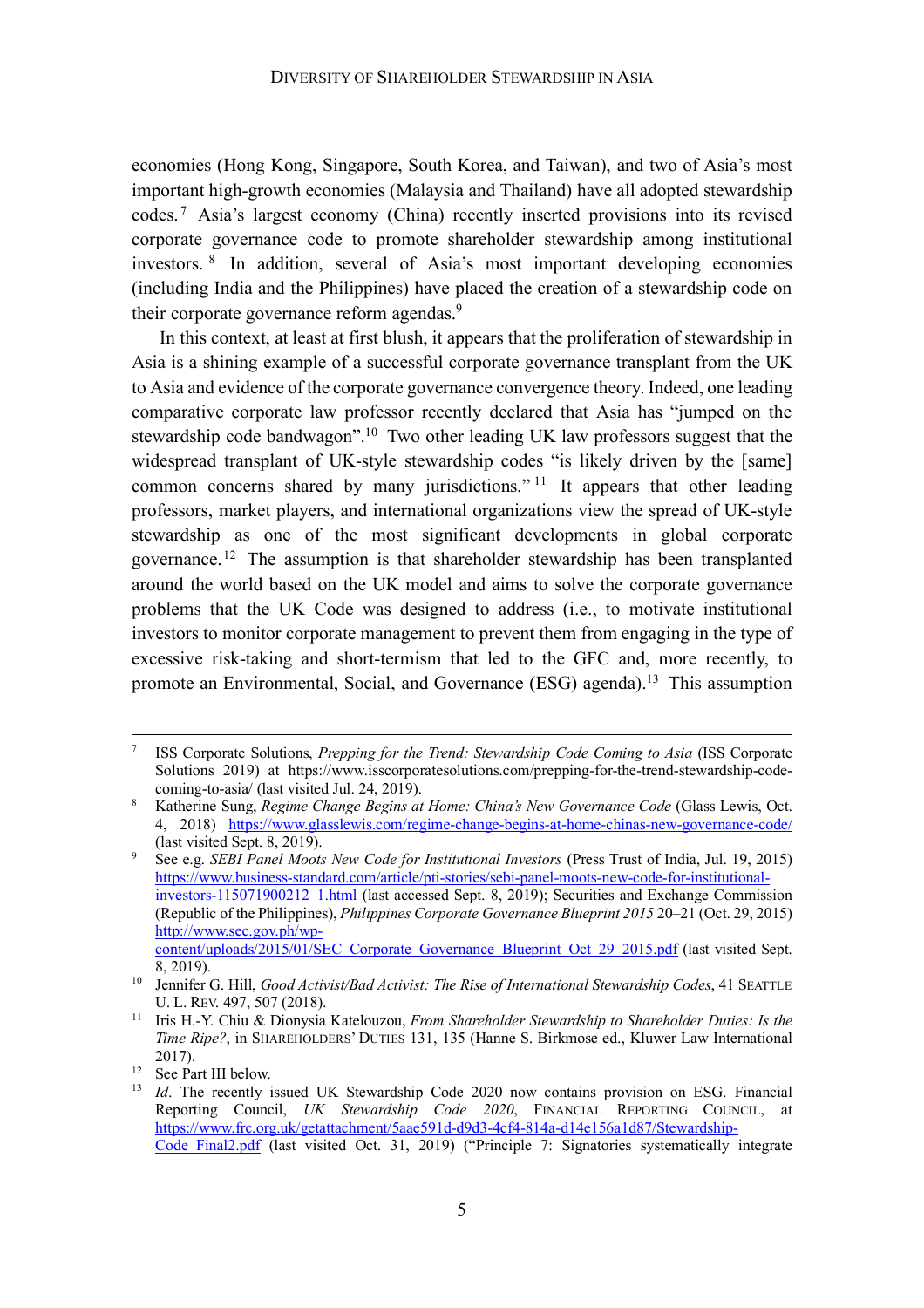seems reasonable as all Asian jurisdictions that have adopted stewardship codes claim to have been inspired by the UK Code and, at least based on a superficial textual analysis, have generally used a similar instrument (stewardship principles) and broadly similar language in those principles.<sup>14</sup> At this high level of abstraction, it is not unreasonable to conclude, as many experts have, that the UK stewardship model has been transplanted to Asia $15$ 

However, if we drill down deeper beyond the label of stewardship and a superficial textual analysis, it is clear that there are significant differences in the function of stewardship (*i.e.*, its intended and actual impact on each jurisdiction's corporate governance) between the UK and most Asian jurisdictions – and also *within* Asia. In fact, in some Asian jurisdiction's shareholder stewardship functions in a way that appears to run counter to the UK model. As explained in this article, the Japanese government adopted a stewardship code with the aim of reforming its traditional lifetime employee, risk-averse, and stakeholder-oriented governance system towards a more shareholderoriented, profit maximizing, and less risk-averse governance system. In Singapore, its stewardship codes appear to be designed to entrench its successful state-controlled and family-controlled system of corporate governance. These functions are alien to the UK model and demonstrate the diversity in the role played by stewardship codes within Asia.

The fact that stewardship fulfills different functions in Asia than in the UK should not surprise. Throughout most of Asia controlling shareholders – often families, the state, or other affiliated or group corporations – have actual or *de facto* control over the corporate governance of most listed companies through their voting rights. <sup>16</sup> Asia's corporate controllers are similar to the UK's institutional investors in that they control the shareholder float in virtually all listed companies in their jurisdictions. However, the nature of Asia's corporate controllers is diametrically opposed to the UK's institutional investors with respect to the most important feature related to shareholder stewardship:

stewardship and investment, including material environmental, social and governance issues, and climate change, to fulfil their responsibilities.").

<sup>14</sup> Dionysia Katelouzou & Mathias Siems, *Textual Analysis & Networks* (forthcoming).

<sup>15</sup> *See e.g.* ISS Corporate Solutions, *Prepping for the Trend: Stewardship Code Coming to Asia*, (ISS Corporate Solutions 2019) https://www.isscorporatesolutions.com/prepping-for-the-trend-stewardshipcode-coming-to-asia/ (last visited Jul. 24, 2019) ("Following the formal release of Stewardship Codes ("the Code") in Japan, Malaysia, Hong Kong, and Taiwan, three other countries including Singapore, South Korea, and Thailand are following suit as a way of promoting sustainable growth as well as corporate and shareholder value by means of active voting and constructive engagement. The UK Code is modeled after by other codes, with nuanced differences.").

<sup>16</sup> Dan W. Puchniak, *Multiple Faces of Shareholder Power in Asia – Complexity Revealed*, *in* RESEARCH HANDBOOK ON SHAREHOLDER POWER 511, 512–515, 521–522 (Jennifer G. Hill & Randall S. Thomas eds., Edward Elgar Publishing 2015) (discussing Japan). While Japan has been characterised as a dispersed shareholding jurisdiction, it has a number of unique characteristics that bring it closer to a block shareholding jurisdiction. See Gen Goto, *Legally "Strong" Shareholders of Japan*, 3 MICH.J. OF PRIVATE EQ. VENTURE CAP. L. 125, 144–147 (2014) (explaining developments in Japan's crossshareholding arrangements).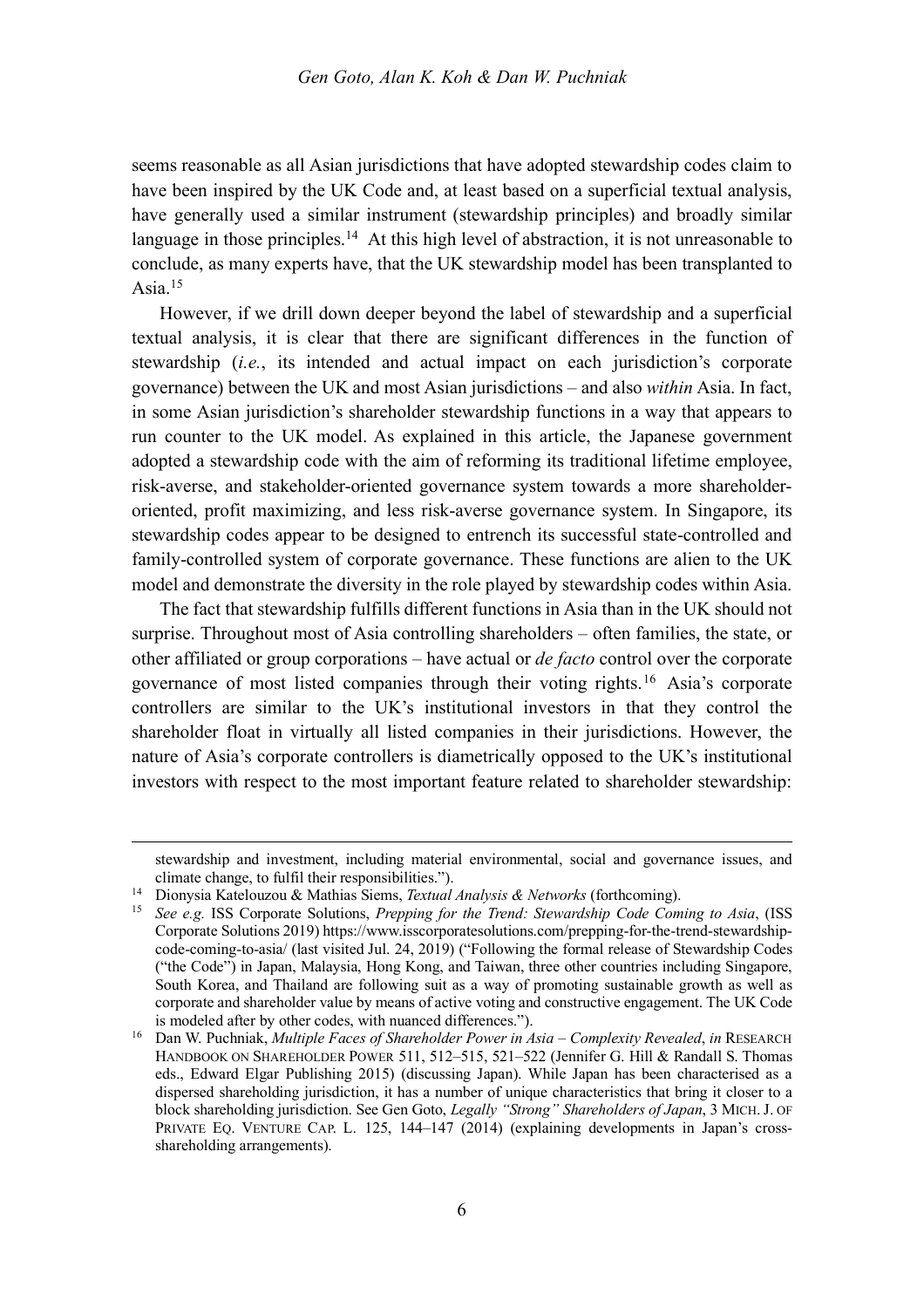Asia's corporate controllers are "rationally engaged shareholders"<sup>17</sup> whereas the UK's institutional investors are "rationally passive shareholders".<sup>18</sup> From this perspective, Asia does not lack "shareholder stewards" whereas the UK does. A related important observation is that although institutional investor ownership has been on the rise in most Asian jurisdictions, family and state controlling shareholders continue to dominate public listed companies generally. <sup>19</sup> Accordingly, in most jurisdictions in Asia institutional investors do not have the ability to control – or, perhaps more importantly, to threaten to change control – in most listed companies.

From an agency-costs perspective, it is also well recognized that in most Asian jurisdictions the primary corporate governance problem is not the lack of engagement or managerial monitoring by those who control the shareholder float.<sup>20</sup> Rather the problem is that the controlling shareholder is engaged and monitors management for their own interests, and not necessarily as a "good steward" for the benefit of minority shareholders, the environment, or society.<sup>21</sup> As a result, the problems that spawned the UK Code (i.e., excessive risk taking and short-termism by unmonitored management) and the solution provided by the UK Code (i.e., to incentivize institutional investors to collectively make use of their control over the shareholder float) are largely absent in Asia. Rather,

 <sup>17</sup> *See e.g.* Dan W. Puchniak, *Multiple Faces of Shareholder Power in Asia – Complexity Revealed*, *in* RESEARCH HANDBOOK ON SHAREHOLDER POWER 511, 526–32 (Jennifer G. Hill & Randall S. Thomas eds., Edward Elgar Publishing 2015) (discussing private benefits of control accruing to controlling shareholders in Asian jurisdictions of China, Japan, and Singapore).<br><sup>18</sup> See Part II below.

<sup>&</sup>lt;sup>19</sup> See Adriana De La Cruz et. al. OWNERS OF THE WORLD'S LISTED COMPANIES 11–12, 13–16, 35, 37–8 (2019) http://www.oecd.org/corporate/owners-of-the-worlds-listed-companies.htm (based on an analysis of selected listed companies); Ernest Lim, ACASE FOR SHAREHOLDERS' FIDUCIARY DUTIES IN COMMON LAW ASIA 52–55 (Malaysia), 56–59 (India) (Cambridge University Press 2019); Dan W Puchniak, *Multiple Faces of Shareholder Power in Asia – Complexity Revealed*, *in* RESEARCH HANDBOOK ON SHAREHOLDER POWER 511, 514, 521-23 (Jennifer G. Hill & Randall S. Thomas eds., Edward Elgar Publishing 2015) (explaining varieties of block shareholdings in China, Japan, and Singapore). While state and family controlling shareholders do not generally dominate listed companies in Japan, it is fair to say that institutional investors do not collectively exercise majority control over most listed companies: Gen Goto, *Legally "Strong" Shareholders of Japan*, 3 MICH.J. OF PRIVATE EQ. VENTURE CAP. L. 125, 144–145 (2014).

<sup>20</sup> *See* Dan W Puchniak, *Multiple Faces of Shareholder Power in Asia – Complexity Revealed*, *in* RESEARCH HANDBOOK ON SHAREHOLDER POWER 511, 524–26 (Jennifer G. Hill & Randall S. Thomas eds., Edward Elgar Publishing 2015) (describing blockholders in Asia).

<sup>21</sup> *See e.g.* Ernest Lim, A CASE FOR SHAREHOLDERS' FIDUCIARY DUTIES IN COMMON LAW ASIA 41–42 (Cambridge University Press 2019) ("If shareholders can exercise corporate powers for their own benefit at the company's expense, there is a greater risk of doing so by controlling shareholders in concentrated ownership jurisdictions. … I examine the concentrated ownership structure of the four common law jurisdictions in Asia and provide concrete examples of how controlling shareholders have engaged in extractions of private benefits of control to the detriment of the company."); Christopher Chen et al, *Board Independence as a Panacea to Tunneling? An Empirical Study of Related-Party Transactions in Hong Kong and Singapore*, 15 J. EMP. LEGAL STUD. 987, 988 (2018) ("Tunneling represents a form of agency costs. It poses a significant problem in the Far East, whose publicly listed companies are dominated by ownership concentration, thereby raising the possibility of extracting private benefits at the expense of the company."); Dan W Puchniak, *Multiple Faces of Shareholder Power in Asia – Complexity Revealed*, *in* RESEARCH HANDBOOK ON SHAREHOLDER POWER 511, 526– 527 (Jennifer G. Hill & Randall S. Thomas eds., Edward Elgar Publishing 2015).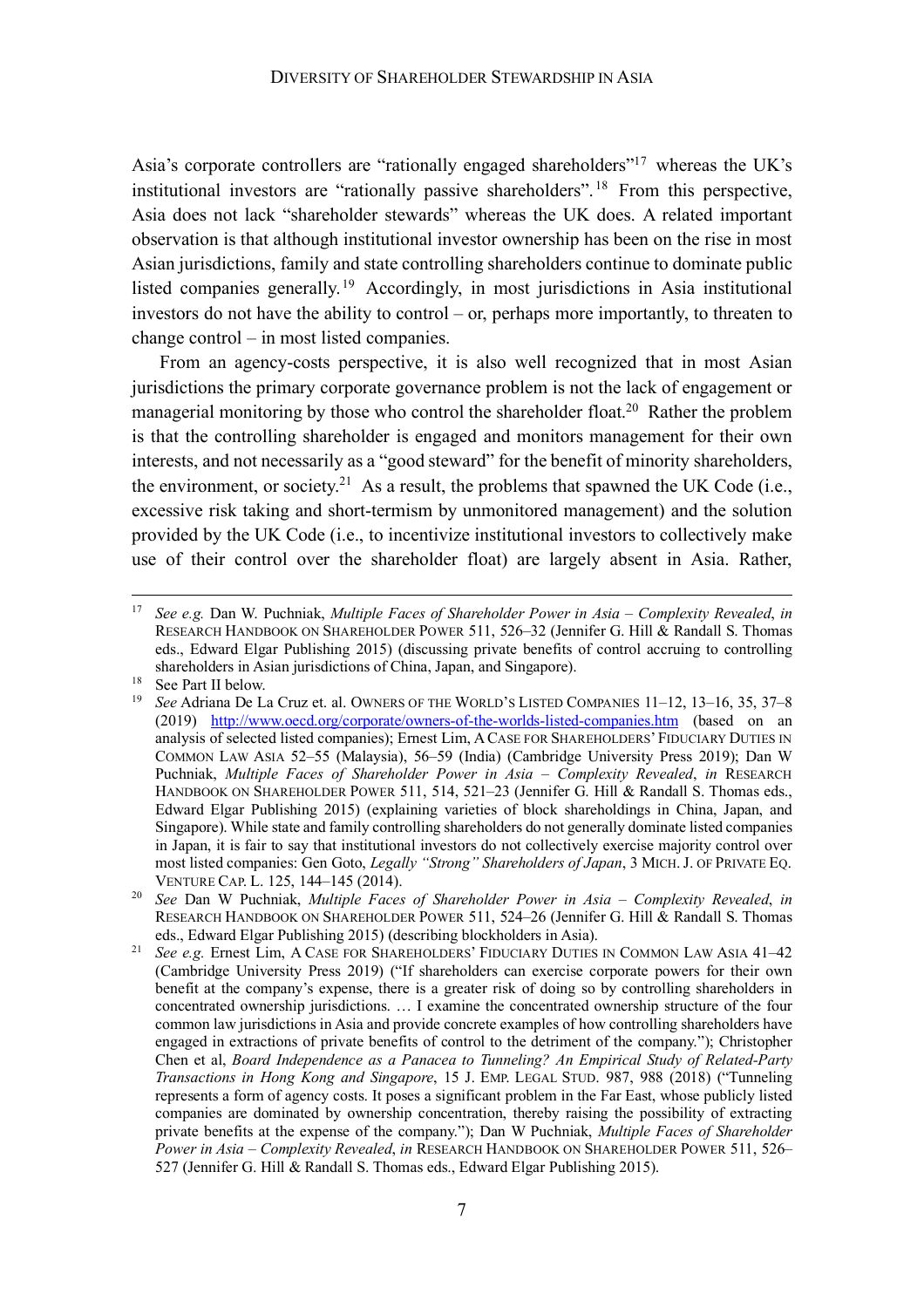entrenched management backed by controlling or affiliated shareholders is the norm, and institutional shareholders (whether passive or active) most often lack the voting power to seize control.

In this context, the original function of UK-style stewardship would appear to be largely irrelevant in Asia. This makes the purported meteoric rise of stewardship codes in Asia puzzling. Why has a UK corporate governance mechanism, designed for a problem that largely does not exist in Asia, which provides for a solution that is largely unavailable in Asia, been implemented throughout Asia? The short answer is, that the rise of UKstyle stewardship has generally occurred in Asia on a formal level (i.e., the adoption of broadly similar stewardship principles), but often not on a functional level (i.e., the intended or actual impact on corporate governance). In fact, surprisingly, this article reveals that some of the intended and actual functions of stewardship codes in Asia significantly depart, or even run counter to, the intended functions of the UK Stewardship Code.

It appears that one of the many reasons for the popularity of stewardship codes in Asia is that they provide a convenient vehicle for local governments and/or market players to achieve their own particular interests through an inexpensive, non-binding, and malleable vehicle, the formal adoption of which sends a signal of "good corporate" governance – as shareholder stewardship has established itself as an indicia or norm of "good corporate governance" around the world. While this makes the widespread adoption of stewardship codes in Asia understandable, it creates a problem in terms of drawing positive or normative conclusions from this development. This observation is important as leading corporate governance scholars, prominent international organizations, and market participants, repeatedly draw such conclusions based on the erroneous assumption that stewardship codes generally fulfill a similar function across jurisdictions.<sup>22</sup>

Adopting globally recognized mechanisms of "good corporate governance" at a superficial formal level and then altering their function to serve local purposes appears to be a rising trend in corporate governance in Asia (and elsewhere).<sup>23</sup> This trend suggests that corporate governance convergence at a superficial (*i.e.* formal) level is occurring, but that corporate governance remains considerably local, path dependent, and, ultimately, divergent in practice. <sup>24</sup> This trend has been recently coined as "divergence within convergence" by Jeffrey Gordon,<sup>25</sup> who cites the recent research of two of the authors on

 <sup>22</sup> *See* Part II below.

<sup>23</sup> *See* Dan W. Puchniak & Kon Sik Kim, *Varieties of Independent Directors in Asia: A Taxonomy, in*  INDEPENDENT DIRECTORS IN ASIA: A HISTORICAL, COMPARATIVE AND CONTEXTUAL APPROACH 131– 132 (Dan W. Puchniak et. al. eds., Cambridge University Press 2017).

<sup>24</sup> *Id.*

<sup>25</sup> Jeffrey N. Gordon, *Convergence and Persistence in Corporate Law and Governance*, *in* OXFORD HANDBOOK OF CORPORATE LAW AND GOVERNANCE 28, 29 (Jeffrey N. Gordon & Wolf-Georg Ringe eds., Oxford University Press 2018) ("There has been convergence in many of the formal governance rules but local applications reveal considerable divergence."); *id*. at 30 ("In 2017, it would also be right to add the role of 'global governance,' the effort to set standards flowing from supranational public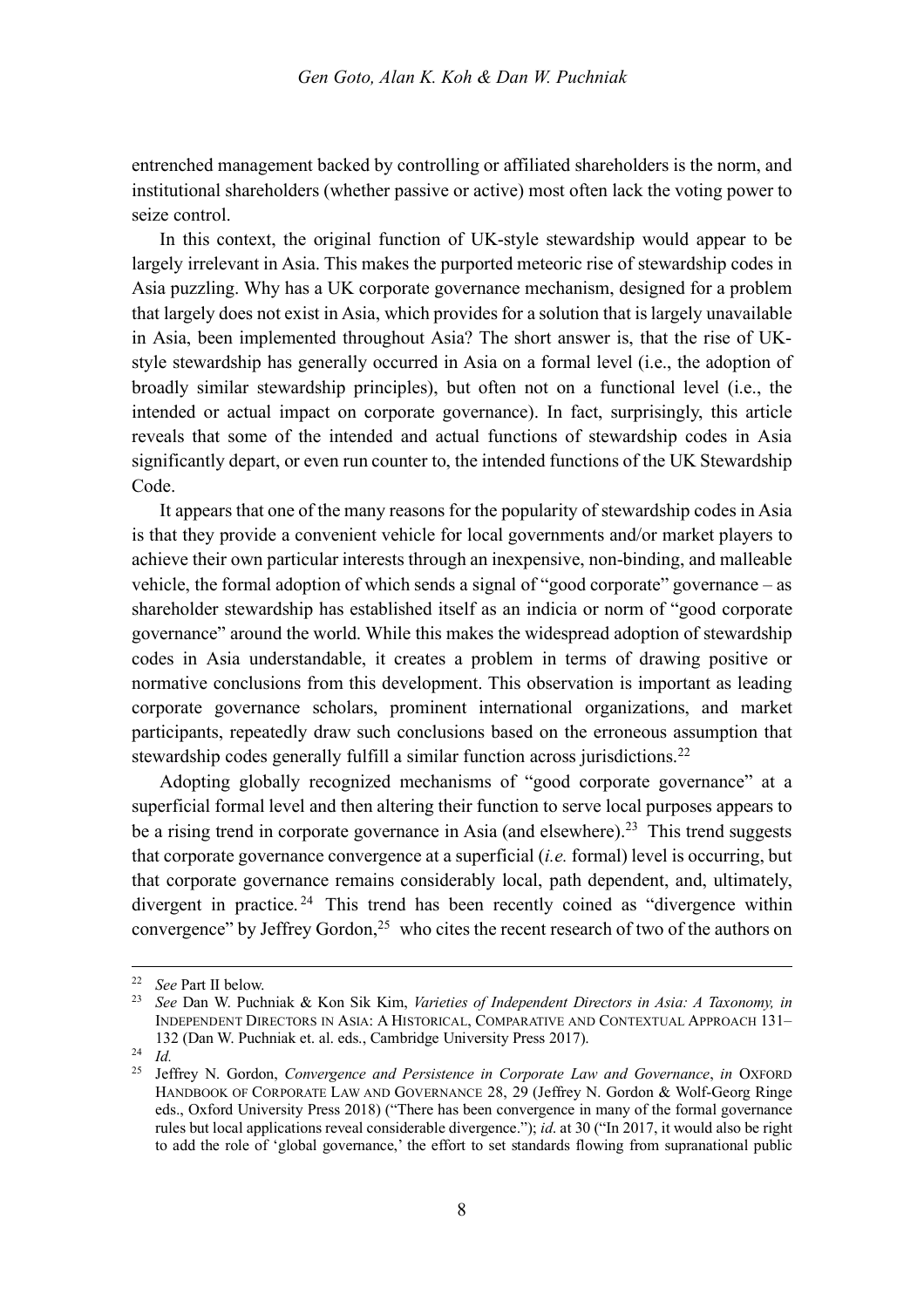the "varieties of independent directors in Asia" as evidence of this trend.<sup>26</sup>

The proliferation of "stewardship" throughout Asia also adds a new layer of gloss to Ronald Gilson's impactful observation about the difference between formal convergence and functional convergence.<sup>27</sup> At first blush, the rise of stewardship in Asia would seem to challenge Gilson's observation that functional convergence is likely to develop before formal convergence because formal convergence is costly.<sup>28</sup> In Asia, it appears that, at least superficially, "stewardship" has been formally adopted and that this formal convergence has been rapid and inexpensive – yet functional convergence has not occurred as stewardship has functioned to serve divergent local objectives and interests. However, a careful reading of Gilson's work suggests that he was not contemplating the type of *superficial* formal convergence that has occurred with stewardship in Asia and appears to be increasingly common in other areas of corporate governance. In turn, as explained in detail in Part V below, rather than challenging Gilson's theory, the rise of stewardship in Asia (and, we suspect, other similar corporate governance developments in Asia) likely adds a new category, "faux convergence", to Gilson's helpful convergence taxonomy. <sup>29</sup> Recognizing and understanding this type of "faux convergence" is important as it presents challenges for comparative corporate governance research and calls into question the utility of efforts by organizations such as the IMF, OECD, and

institutions [in promoting convergence]."); *id.* at 32 ("Section 4 looks at evidence of divergence, particularly 'divergence within convergence,' which seems to describe the general state of play."); *id.* at 41 ("Divergence takes two forms: The first is a non-following of the convergent norm—for example, not requiring independent directors. The second, far more common, is divergence within the convergent norm: "divergent convergence." Evidence of both forms of divergence is found in the OECD Corporate Governance Factbook (2017), a readily accessible current guide to worldwide corporate law and governance."); *id*. at 43 ("Do these divergent elements within a convergent practice matter? The evidence is 'yes, they should.' First, the particulars of a reform can determine whether it is "high impact" or not."); *id*. at 44 ("A more radical version of 'divergence within convergence' is advanced in a recent volume on independent directors in Asia, which argues both that (1) independent directors are 'ubiquitous' in Asia, found in higher proportion across more firms than in the 'West,' and that (2), functionally, there are 'varieties' of independent directors in Asia, differing substantially from the US variant and differing even within Asia. Adoption of a transplant, particularly under pressure of foreign investors or global governance institutions, does not determine how the new institution will function. That emerges over time, as the transplant is contextualized within the local ecology, and can lead to significant divergence in practice.").

<sup>26</sup> *See generally* Dan W. Puchniak & Kon Sik Kim, *Varieties of Independent Directors in Asia: A Taxonomy*, *in* INDEPENDENT DIRECTORS IN ASIA: A HISTORICAL, COMPARATIVE AND CONTEXTUAL APPROACH (Dan W. Puchniak et. al. eds., Cambridge University Press 2017).

<sup>27</sup> Ronald J. Gilson, *Globalizing Corporate Governance: Convergence of Form or Function*, 49 AM. J. COMP. L. 329, 356 (2001) ("In this essay, I have surveyed three kinds of corporate governance convergence: *functional convergence*, when existing governance institutions are flexible enough to respond to the demands of changed circumstances without altering the institutions' formal characteristics; *formal convergence*, when an effective response requires legislative action to alter the basic structure of existing governance institutions …").

<sup>28</sup> Ronald J. Gilson, *Globalizing Corporate Governance: Convergence of Form or Function*, 49 AM. J. COMP. L. 329, 338 (2001) ("Functional convergence is likely the first response to competitive pressure because changing the form of existing institutions is costly.").

See Figure 1 below.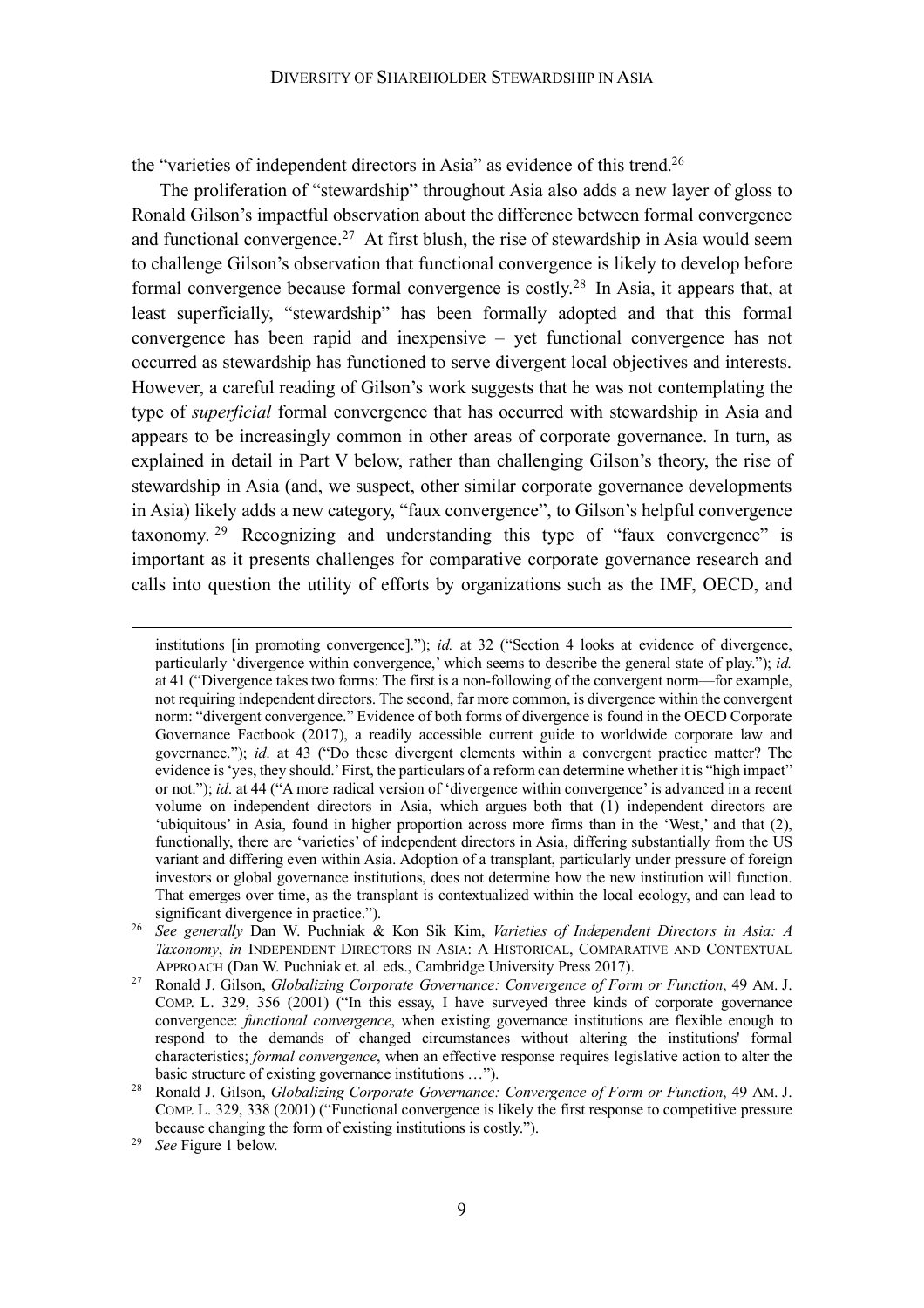World Bank to promote global/universal mechanisms for "good" corporate governance.<sup>30</sup>

The balance of this article will proceed as follows. Part II provides a concise overview of the rise of stewardship in the UK and explains how the UK stewardship code model is assumed to be the global model. Part III explains why an examination of stewardship in Japan and Singapore provides valuable insights into Asia. In Part IV, the Japan and Singapore case studies will be used to demonstrate how different they are from the UK and each other in the way they function. Part V will discuss the implications of these case studies for the comparative corporate governance convergence debate and Part VI provides a brief conclusion.

#### **II. STEWARDSHIP'S RISE IN THE UKAND SPREAD ACROSS THE GLOBE**

The "Anglo-American" <sup>31</sup> corporate governance model based on the Berle-Means paradigm of widely-dispersed shareholders has been disrupted by the rise of institutional investors. <sup>32</sup> Today, a modest number of institutional shareholders collectively hold enough shares to exercise effective control over the majority of listed companies in the

 <sup>30</sup> *See* Part V below.

<sup>&</sup>lt;sup>31</sup> That this term has become entrenched in comparative corporate governance discourse is demonstrated by a Google search of the term "Anglo-American corporate governance" performed on July 24, 2019, which produced 18,900 results. The label of "Anglo-American" label is often used as shorthand for the idea that corporate governance systems in the UK and the US have certain characteristics in common. These include: 1) widely-held and liquid shareholdings; 2) a one-tier (unitary) model of the board of directors; 3) a so-called "common law" origin; and 4) an overall orientation that may be termed shareholder primacy. Although substantial differences (such as in shareholder power) between the two systems exist in both law and practice, we take the position that "Anglo-American" remains a useful point of departure when describing the shareholder landscape and context that underlies much of the comparative corporate law discourse – but which is quite distinct from the situation in almost every other jurisdiction. For an account and explanation of key differences between the US and the UK corporate governance systems, see CHRISTOPHER M. BRUNER, CORPORATE GOVERNANCE IN THE COMMON-LAW WORLD: THE POLITICAL FOUNDATIONS OF SHAREHOLDER POWER (Cambridge

University Press 2013).<br>See e.g. Bernard S. Black & John C. Coffee Jr., *Hail Britannia?: Institutional Investor Behaviour Under Limited Regulation*, 92 Mich. L. Rev. 1997, 2001–07 (1994) (describing the institutionalization of British capital markets with comparisons to the US); BRIAN R. CHEFFINS, CORPORATE OWNERSHIP AND CONTROL: BRITISH BUSINESS TRANSFORMED 345–70 (Oxford University Press 2008) (describing the factors underlying the rise of institutional investors in the UK).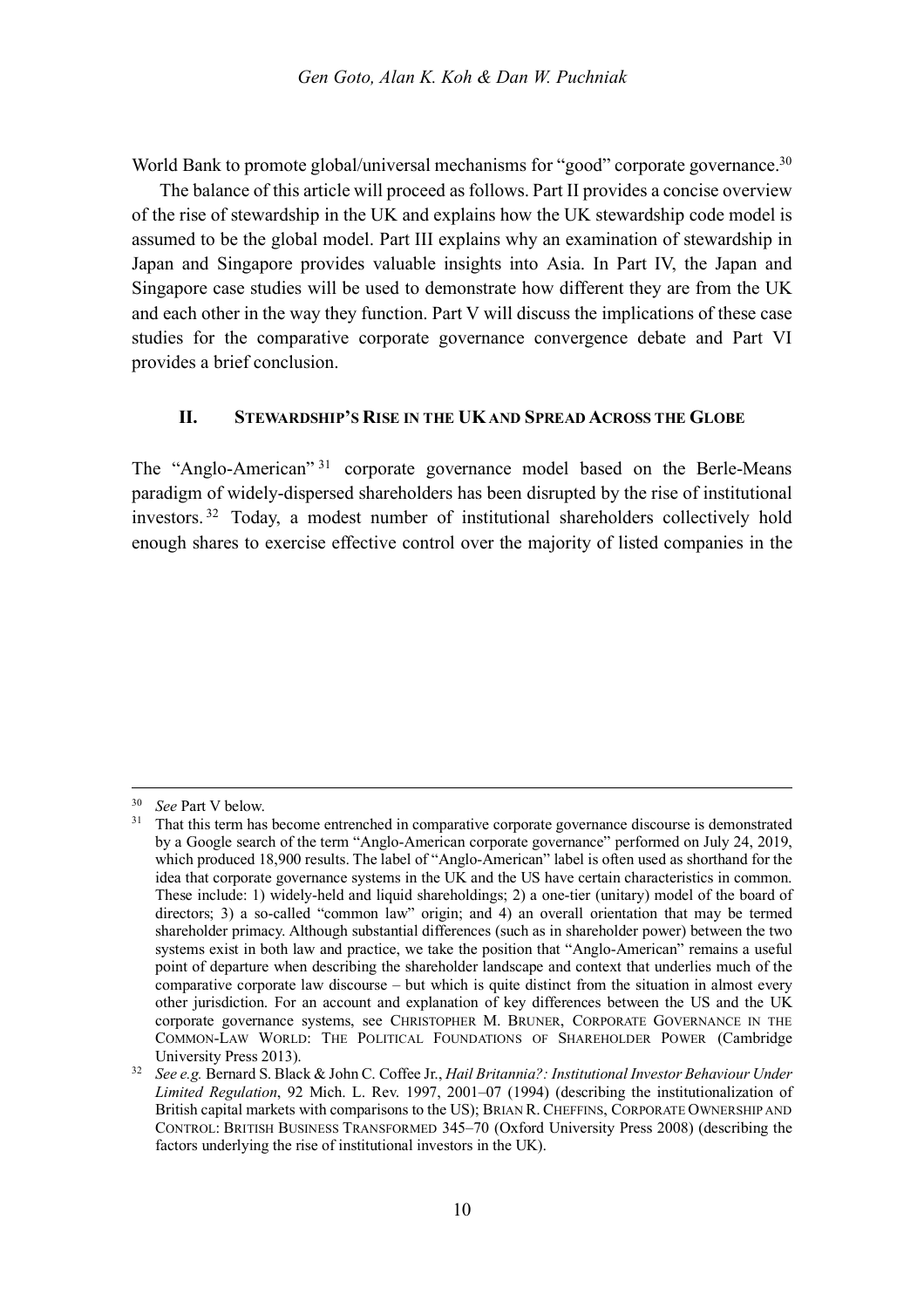$UK<sup>33</sup>$  and US.<sup>34</sup> This phenomenon of increasingly concentrated shareholding poses a fundamental challenge to the hitherto defining tension (or agency cost problem) between shareholders and managers that is fundamental to Anglo-American corporate governance discourse.<sup>35</sup> Concentration of voting power within relatively few institutional investors makes it *theoretically* possible for them to play a critical role in reducing shareholdermanager agency costs by acting as collective "good stewards" of their investee companies through the exercise of their voting rights. $36$ 

Yet left to their own devices, however, institutional investors seemed to do nothing of the sort. Memorably dubbed "the sleeping giants of British corporate life",  $37$  institutional

 <sup>33</sup> *See* Adriana De La Cruz et. al. OWNERS OF THE WORLD'S LISTED COMPANIES 12, 37–8 (2019) http://www.oecd.org/corporate/owners-of-the-worlds-listed-companies.htm (based on an analysis of 482 listed companies representing 63% of total market capitalisation in the United Kingdom, finding that institutional investors held 63% of market capitalisation weighted ownership); Paul Davies, *Shareholders in the United Kingdom*, *in* RESEARCH HANDBOOK ON SHAREHOLDER POWER 355, 357–59 (Jennifer G. Hill & Randall S. Thomas eds., Edward Elgar 2015). For latest available figures, see Office of National Statistics (UK), *Ownership of UK quoted shares: 2016*, OFFICE OF NATIONAL STATISTICS (U.K.) (Nov. 29, 2017) https://www.ons.gov.uk/economy/investmentspensionsandtrusts/bulletins/ownershipofukquotedshares

<sup>/2016 (</sup>last visited Jul. 24, 2019). <sup>34</sup> *See e.g.*, Adriana De La Cruz et. al. OWNERS OF THE WORLD'S LISTED COMPANIES 12, 37–8 (2019) http://www.oecd.org/corporate/owners-of-the-worlds-listed-companies.htm (based on an analysis of 622 listed companies representing 31% of total market capitalisation in the United States, finding that institutional investors held 72% of market capitalisation weighted ownership; Ronald J. Gilson & Jeffrey N. Gordon *The Rise of Agency Capitalism and the Role of Shareholder Activists in Making It Work*, 31 J. App. Corp. Fin. 8, 11 (2019) (reporting that "by 2009, institutional investors held just over 50% of all U.S. public equities, and 73% of the equity of the 1,000 largest U.S. corporations."); Lucian Bebchuk & Scott Hirst, *The Specter of the Giant Three*, 99 B.U. L. Rev 721, 725–26 (2019) ("Over the last fifty years, institutional investors have come to hold a majority of the equity of U.S. public companies. From 1950 to 2017, the institutional ownership of corporate equity increased tenfold, from 6.1% to 65%. As a result, institutional investors now control a large majority of the shares of public companies and have a dominant impact on vote outcomes at those companies.") (footnotes omitted).

<sup>&</sup>lt;sup>35</sup> John C. Coates, IV, *The Future of Corporate Governance Part I: The Problem of Twelve* (manuscript at 2–5) Mar. 14, 2019, https://papers.ssrn.com/sol3/papers.cfm?abstract\_id=3247337 (explaining how the US approach to agency costs has or needs to evolve in response to institutional investors); Lucian Bebchuk & Scott Hirst, *Index Funds and the Future of Corporate Governance: Theory, Evidence and Policy* (manuscript at 15–29) 119 COLUM. L. REV (forthcoming 2019), https://papers.ssrn.co m/sol3/papers.cfm?abstract\_id=3282794 (explaining why institutional investors generate distinctive agency costs).

<sup>36</sup> *See* Lucian Bebchuk & Scott Hirst, *Index Funds and the Future of Corporate Governance: Theory, Evidence and Policy* 119 COLUM. L. REV (forthcoming 2019), https://papers.ssrn.co m/sol3/papers.cfm?abstract id=3282794 (arguing that index fund managers have incentives to underinvest in stewardship and defer excessively to corporate managers), *but see* Edward B. Rock & Marcel Kahan, *Index Funds and Corporate Governance: Let Shareholders Be Shareholders* (manuscript at 33–34, 42–44) Apr. 6, 2019 https://papers.ssrn.com/sol3/papers.cfm?abstract\_id=3295098 (arguing that index fund managers have incentives to invest in acquiring company-specific information and engage in company-specific analysis).

<sup>&</sup>lt;sup>37</sup> IV DAVID KYNASTON, THE CITY OF LONDON 434 (Pimlico 2002).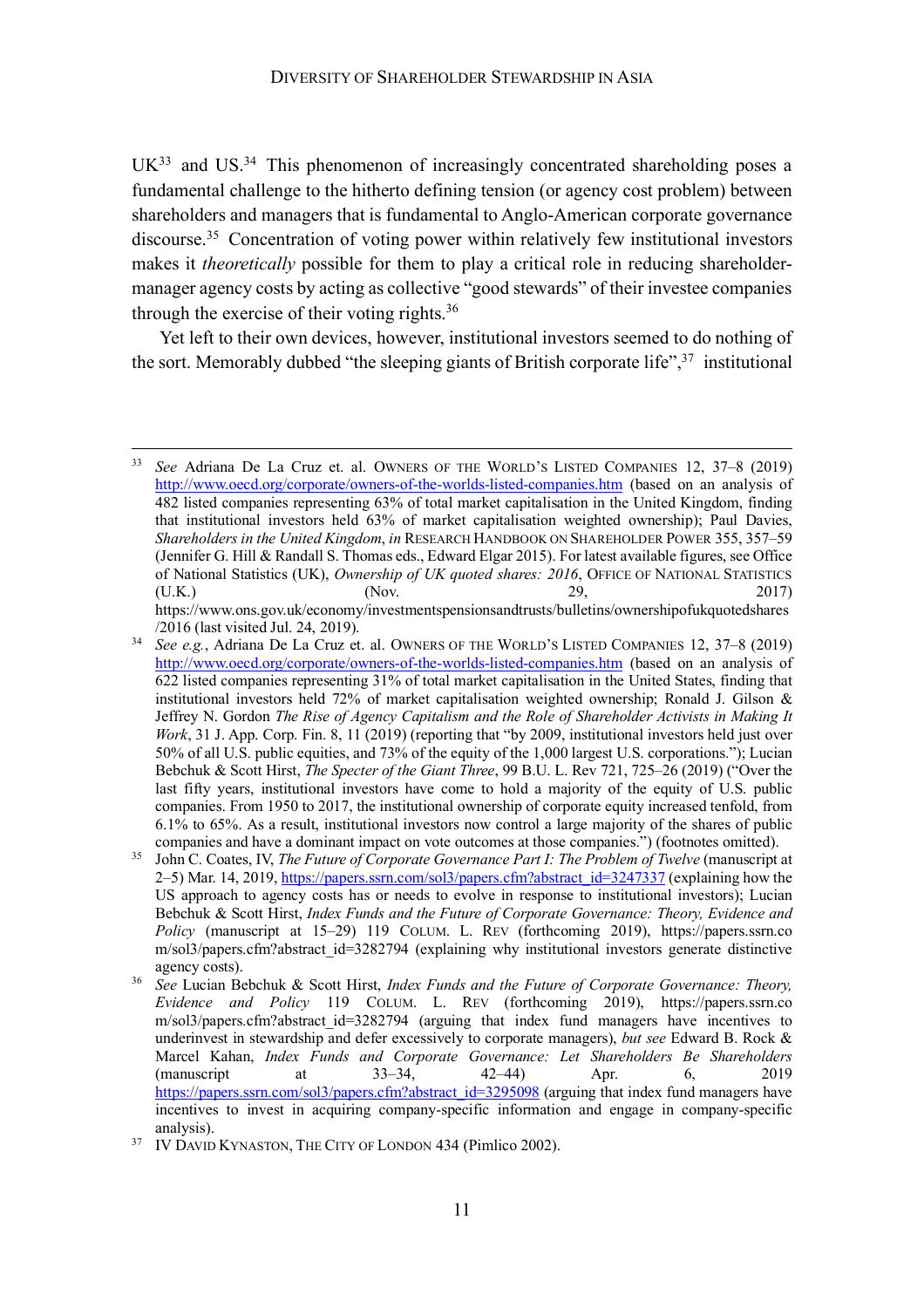shareholders have by and large adopted a policy of passivity.<sup>38</sup> Notwithstanding the above, the expectation – or wishful thinking – that institutional investors would in fact exercise their power as "stewards" persisted among regulators, policymakers, and scholars alike for decades.<sup>39</sup> However, it was the GFC that caused the UK to place a greater emphasis on shareholder stewardship and to make it a pillar of its corporate governance model.40

As a response to the excessive risk-taking and short-termism by listed company management that contributed to the GFC, the UK Code aimed to create incentives for institutional investors to step up and play a preventative role. Although the UK Code initially took the form of a voluntary, opt-in "comply or explain" regime,  $41$  it was subsequently made mandatory for every UK-authorized asset manager in December 2010

 <sup>38</sup> *See* Lucian Bebchuk & Scott Hirst, *Index Funds and the Future of Corporate Governance: Theory, Evidence and Policy* (manuscript at 17–29) 119 COLUM. L. REV (forthcoming 2019) (explaining why index funds have incentives to underinvest in stewardship and defer excessively to management); Lucian A Bebchuk, Alma Cohen & Scott Hirst, *The Agency Problems of Institutional Investors*, 31 J. Econ. Perspectives 89, 96–100 (2017) (offering economic reasons for passivity); BRIAN R. CHEFFINS, CORPORATE OWNERSHIP AND CONTROL: BRITISH BUSINESS TRANSFORMED 377–381 (Oxford University Press 2008) (discussing a mix of economic and political reasons for passivity). See also Ronald J. Gilson & Jeffrey N. Gordon, *The Agency Costs of Agency Capitalism: Activist Investors and the Revaluation of Governance Rights*, 113 COLUM. L. REV. 863, 890–91 (2013) (explaining disincentives arising from agency costs of agency capitalism); *id*. at 889, 895 (arguing that both investment managers and asset owners are "rationally reticent" in the sense that while they would not

on their own initiative on governance issues but would be responsive to proposals from others) 39 *See e.g.* Arad Reisberg, *The UK Stewardship Code: On the Road to Nowhere?*, 15 J. CORP. L. STUD. 217, 223–225 (2015) (describing the 'alleged success' of the UK Code put forward by regulators since its inception); Edward B. Rock & Marcel Kahan, *Index Funds and Corporate Governance: Let Shareholders Be Shareholders* (manuscript at 33–34, 42–44) Apr. 6, 2019 https://papers.ssrn.com/sol3/papers.cfm?abstract\_id=3295098 (arguing that index fund managers have incentives to monitor management).<br><sup>40</sup> For a concise summary of pre-GFC attempts at addressing stewardship, see Brian R. Cheffins, *The* 

*Stewardship Code's Achilles' Heel*, 73 MOD. L. REV. 1004, 1007–09 (2010).

<sup>&</sup>lt;sup>41</sup> For the original 2010 Code, see FINANCIAL REPORTING COUNCIL, THE UK STEWARDSHIP CODE (Jul. 2010), *available at* https://www.frc.org.uk/getattachment/e223e152-5515-4cdc-a951 da33e093eb28/UK-Stewardship-Code-July-2010.pdf (last visited Oct. 14, 2019). That this was meant to be opt-in comply-or-explain – meaning that the targets of the Code were free to neither comply nor explain by simply not opting-in to the Code – can be inferred from the implementation report released at the same time. See FINANCIAL REPORTING COUNCIL, IMPLEMENTATION OF THE UK STEWARDSHIP CODE (Jul. 2010), 2 *available at* https://www.frc.org.uk/getattachment/34d58dbd-5e54-412e-9cdbcb30f21d5074/Implementation-of-Stewardship-Code-July-2010.pdf (last visited Oct. 14, 2019) ("The FSA will shortly begin consultation on proposals to introduce a requirement for authorised asset managers to disclose whether or not they comply with the Code. In the meantime, the FRC would strongly encourage all institutional investors to publish by the end of September 2010 a statement on their website of the extent to which they have complied with the Code, and to notify the FRC when they have done so."). *See also id*. at 5 ("The Code is addressed in the first instance to those firms who manage assets on behalf of institutional investors. The FSA is expected to begin consultation in July 2010 on proposals to introduce a "comply or explain" disclosure requirement that would apply to those firms authorised by the FSA to manage assets on behalf of institutional investors. The FRC expects those firms to disclose on their websites to what extent they have complied with the Code, and how they have done so."). The use of the words "strongly encourage" (*id*. at 2) and "expects" (*id*. at 5) reveal that the regime was not intended – at least upon inception of the UK Code – to be mandatory.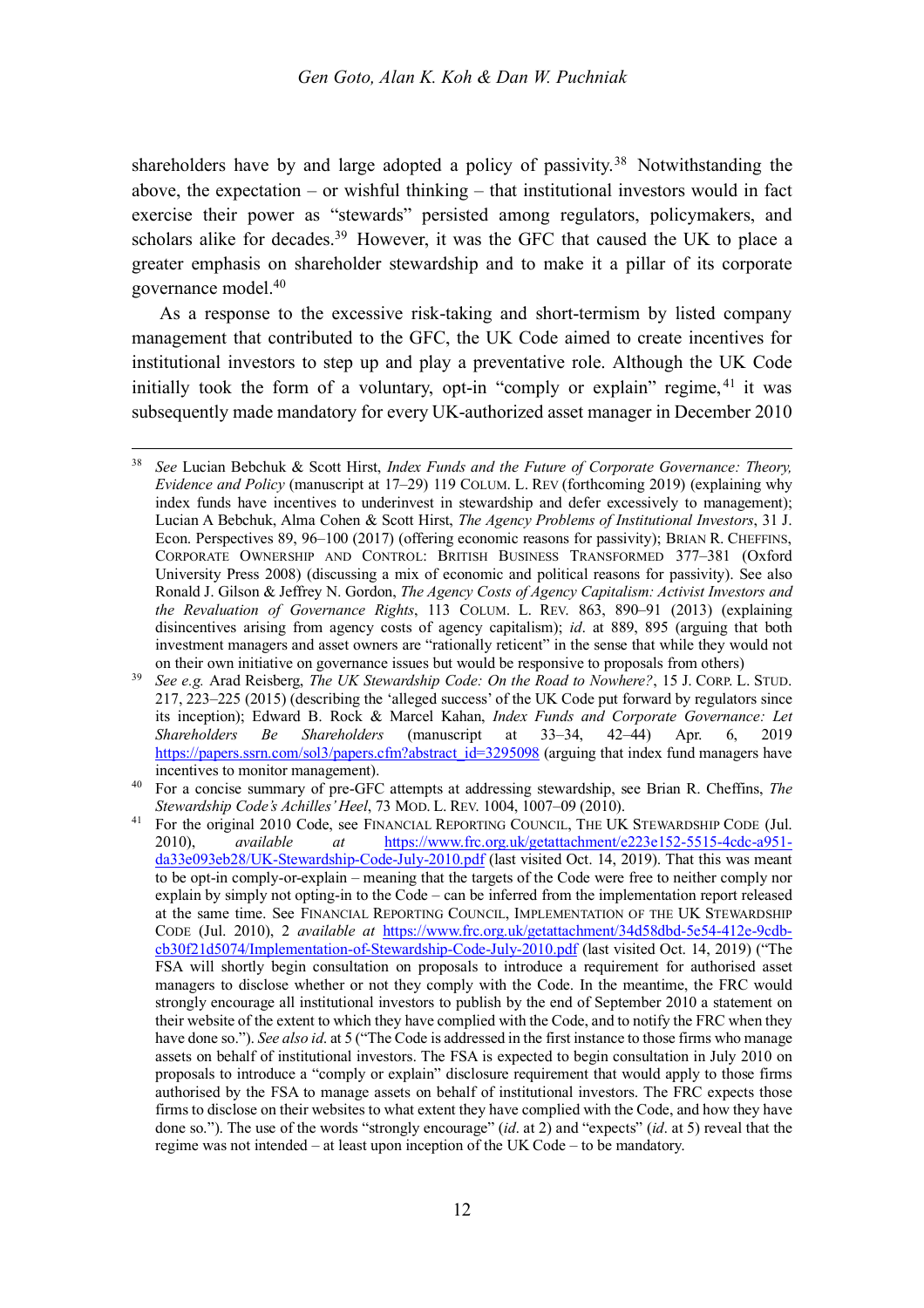to disclose whether they choose to comply or explain. <sup>42</sup> Later, in a bid to "improve the quality of reporting against the Code, encourage greater transparency in the market and maintain the credibility of the Code", the Financial Reporting Council (FRC) conducted a grading exercise ("tiering") by which they classified UK Code signatories into three "tiers" according to the quality of their statements on their approaches to stewardship, and where they have departed from the Code, their explanations for doing so.<sup>43</sup> The FRC subsequently removed the lowest Tier 3 category in August 2017,<sup>44</sup> but in the process about 20 out of the 40 asset managers graded as Tier 3 removed themselves as UK Code signatories.<sup>45</sup>

Despite these changes in the form of implementation, what the UK Code has been consistently criticized for has been its failure to provide adequate incentives to motivate institutional shareholders to act as "good stewards".46 As Bebchuk, Cohen, and Hirst argue in an article that has gained significant attention, asset managers (who compete fiercely on relative performance) have almost no incentives to engage actively with investee company management.<sup>47</sup> From this perspective, stewardship codes are unlikely

"**Disclosure of commitment to the Financial Reporting Council's Stewardship Code.**

(2) where it does not commit to the Code, its alternative investment strategy." (last visited Jul. 24, 2019).

Curiously, but no direct reporting obligations as to compliance with the UK Code was imposed on foreign investors notwithstanding their dominating presence in the UK's public equity markets.

<sup>46</sup> The UK Code's lack of coercive force has since been and continues to be a source of much criticism. *See* Arad Reisberg, *The UK Stewardship Code: On the Road to Nowhere?*, 15 J. CORP. L. STUD. 217, 240–241 (2015) (discussing the lack of an enforcement mechanism for the Stewardship Code); Brian R. Cheffins, *The Stewardship Code's Achilles' Heel*, 73 MOD. L. REV. 1004, 1025 (2010) ("Correspondingly, even if the Stewardship Code fails to fulfil the objectives of its proponents, without additional study it would be unwise to replace its mixed comply-or-explain and voluntary approach with mandatory regulation designed to foster shareholder activism.").

 <sup>42</sup> Financial Reporting Council, *UK Stewardship Code 2020*, FINANCIAL REPORTING COUNCIL, at https://www.frc.org.uk/getattachment/5aae591d-d9d3-4cf4-814a-d14e156a1d87/Stewardship-Code\_Final2.pdf(last visited Oct. 31, 2019) ("Asset managers are required under the FCA Conduct of Business Sourcebook (COBS) to develop and explain how they have implemented an engagement policy for their listed equity investments, including how they monitor investee companies, their voting behaviour and their use of proxy advisors."); Financial Conduct Authority, Conduct of Business Sourcebook, r. 2.2.3:

A *firm*, other than a *venture capital firm*, which is *managing investments* for a *professional client* that is not a natural person must disclose clearly on its website, or if it does not have a website in another accessible form:

<sup>(1)</sup> the nature of its commitment to the Financial Reporting Council's Stewardship Code; or

<sup>&</sup>lt;sup>43</sup> Financial Reporting Council, 'Tiering of signatories to the Stewardship Code' (Financial Reporting Council, Nov. 14, 2016) https://www.frc.org.uk/news/november-2016/tiering-of-signatories-to-thestewardship-code (last visited Jul. 24, 2019).

<sup>44</sup> Financial Reporting Council, 'FRC removes Tier 3 categorisation for Stewardship Code signatories' (Financial Reporting Council, Aug. 3, 2017) https://www.frc.org.uk/news/august-2017/frc-removestier-3-categorisation-for-stewardship (last visited Jul. 24, 2019).

<sup>45</sup> *Id*.

<sup>47</sup> *See* Lucian A Bebchuk, Alma Cohen & Scott Hirst, *The Agency Problems of Institutional Investors*, 31 J. ECON. PERSPECTIVES 89, 96–100 (2017) (neither passively- nor actively-managed mutual fund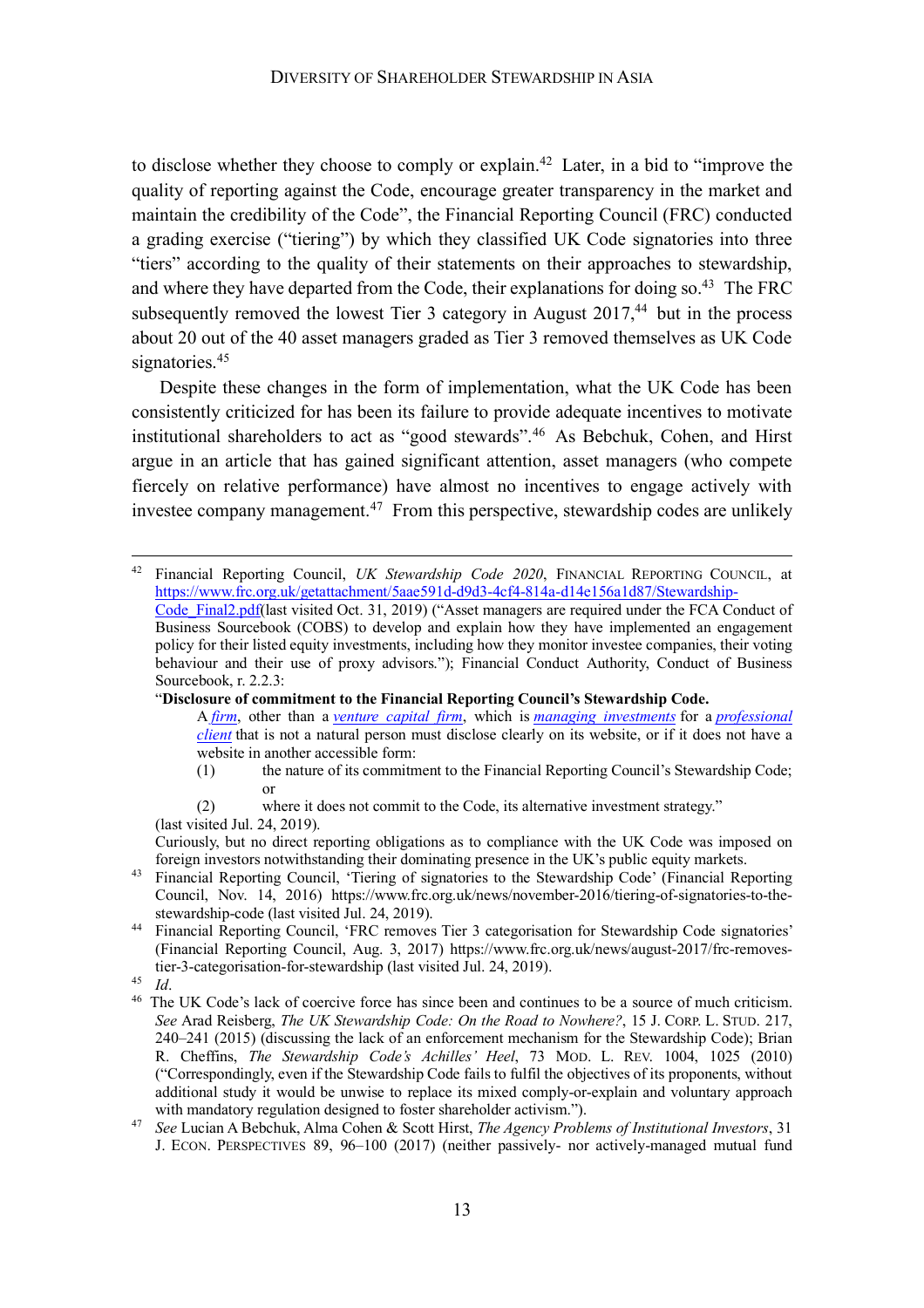to have a significant impact without addressing the incentive deficit for "stewards"<sup>48</sup>. regardless of whether their objective is to build long-term value, act in the public interest, or something else.

What began as a code for a single country (the UK) quickly took on a life of its own in spite of detractors.49 As Hill pertinently observed, the UK Code's bold claims that "[s]tewardship aims to promote the long term success of companies … [and] [e]ffective stewardship benefits companies, investors and the economy as a whole"<sup>50</sup> "proved" alluring from a comparativist standpoint, providing clear incentives for transplantation". 51 At least formally, it appears that the UK Code sparked a global stewardship movement, with broadly similar codes and other initiatives now existing in at least 18 jurisdictions over five continents – with many other jurisdictions also placing shareholder stewardship on their corporate governance reform agendas.<sup>52</sup> Yet amidst all this activity, what is conspicuously missing is any serious attempt to identify the precise actors in each national corporate governance context and define the subject(s) and goal(s) of stewardship in each. Put simply, the question that has not yet been fully interrogated is: what is the intended and actual function(s) of stewardship in Asian jurisdictions and does this depart from the original UK stewardship model? Instead, what largely prevails is an implicit assumption that the intended and actual function of "stewardship" in Asia has been (and is) similar to the UK.

Two leading UK-based scholars, who have been active in UK and European stewardship discourse, have hitherto readily assumed that stewardship globally is the same as stewardship in the UK, and is driven by the same factors as in the UK:

 $\overline{a}$ 

managers have incentives to engage in stewardship than would be portfolio value-maximizing), *id*. at 102–103 (investment managers have active disincentives to oppose management).

<sup>&</sup>lt;sup>48</sup> *Id.* at 108 ("stewardship codes putting forward aspirations, principles, or guidelines are likely to have less of an impact than if investment managers had appropriate incentives").

<sup>49</sup> *See* sources cited in *supra* note 46 and accompanying text to the note. *See also e.g.* Owen Walker, *Beacon of British stewardship needs a brighter flame*, Fin. Times (Jan 27, 2019) https://www.ft.com/content/1a3a57be-5c15-3e03-bae0-10bd5804bf20 (last visited Jul. 24, 2019).

<sup>&</sup>lt;sup>50</sup> FINANCIAL REPORTING COUNCIL, THE U.K. STEWARDSHIP CODE 1 (Sept. 2012), https://www.frc.org.uk/getattachment/d67933f9-ca38-4233-b603-3d24b2f62c5f/UK-Stewardship-Code-(September-2012).pdf

<sup>51</sup> Jennifer G. Hill, *Good Activist/Bad Activist: The Rise of International Stewardship Codes*, 41 Seattle U. L. Rev. 497, 506–07 (2018).

<sup>52</sup> See e.g. ISS Corporate Solutions, *Prepping for the Trend: Stewardship Code Coming to Asia*, (ISS Corporate Solutions 2019) https://www.isscorporatesolutions.com/prepping-for-the-trend-stewardshipcode-coming-to-asia/ (last visited Jul. 24, 2019) ("Following the formal release of Stewardship Codes ("the Code") in Japan, Malaysia, Hong Kong, and Taiwan, three other countries including Singapore, South Korea, and Thailand are following suit as a way of promoting sustainable growth as well as corporate and shareholder value by means of active voting and constructive engagement. The UK Code is modeled after by other codes, with nuanced differences."); Ernst & Young, 'Q&A on Stewardship Codes' (August 2017) <https://www.ey.com/Publication/vwLUAssets/ey-stewardship-codes-august-2017/\$FILE/ey-stewardship-codes-august-2017.pdf> accessed 30 April 2019; Kerrie Waring, 'Investor stewardship and future priorities' (Spring 2017) <https://ethicalboardroom.com/investor-stewardshipand-future-priorities/> accessed 29 April 2019.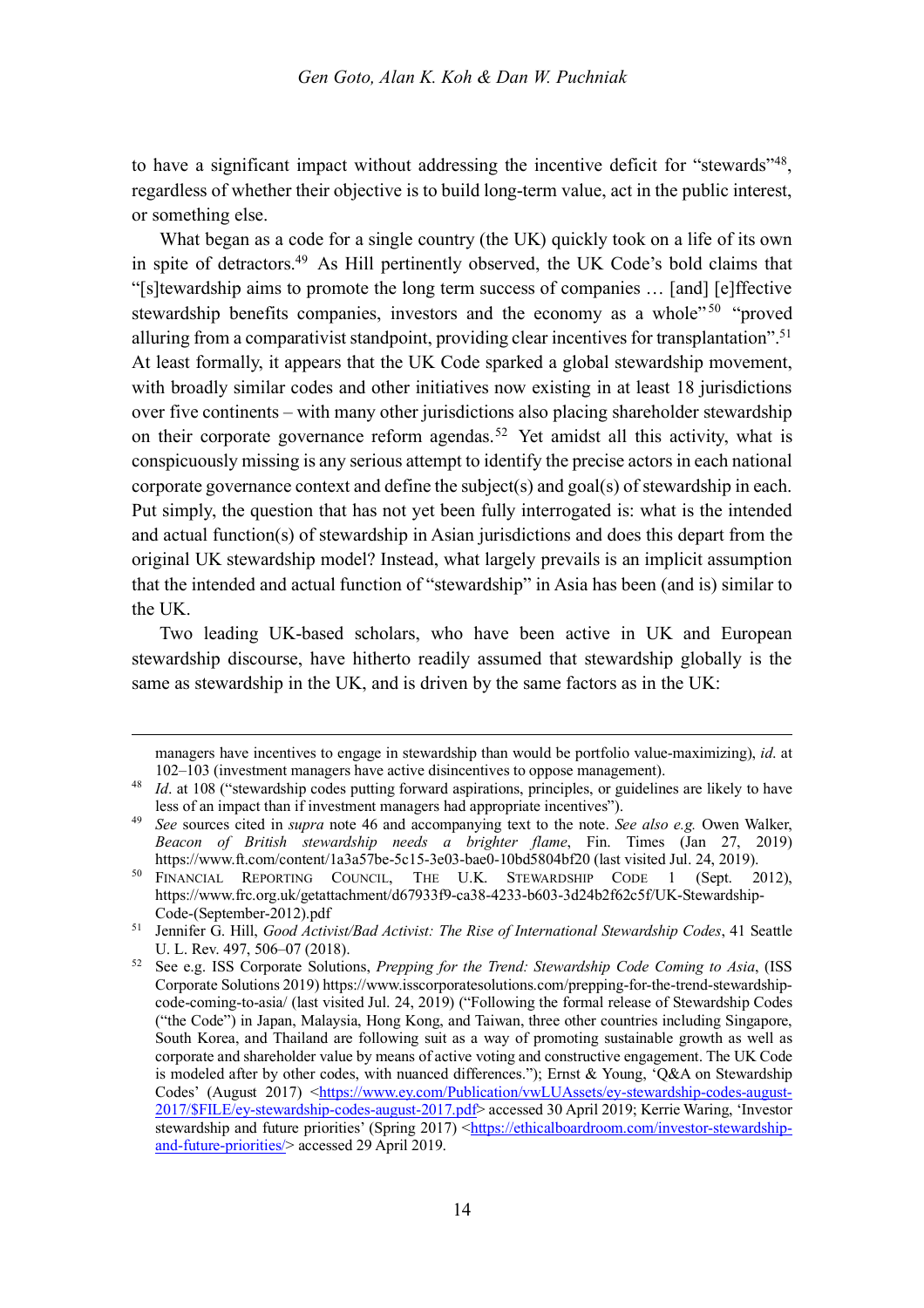"However, the [UK] Code has since taken its place in the transnational governance space and inspired international developments in the institution of Stewardship Codes in many other countries, including the Netherlands, Switzerland, Japan and Malaysia … the gradual internationalisation of soft law governance obligations of stewardship on the basis of the UK Stewardship Code is likely to be driven by the common concerns shared by many jurisdictions with listed markets in relation to the increasing presence of institutional investors (especially foreign ones) in their markets and the potentially active role they can play."53

Scholars in the US have also been content to proceed based on a monolithic view of stewardship based on the UK model. Gordon has identified a global shift away from "efficiency" and towards political and social "stability" as the end-goal of corporate governance. <sup>54</sup> Among those interested in stability are large institutional investors due to their diversified portfolios and long-term horizons, as well as "global governance"55 institutions. Together with resistance against short-termist hedge funds, Gordon points to the global stewardship movement as a manifestation of the increasing concern with stability.<sup>56</sup> Gordon's vision of stewardship – as promoting long-term shareholder value and as a bulwark against short-term hedge fund activism – exemplifies the conventional understanding of global stewardship based on the UK model.<sup>57</sup>

 <sup>53</sup> Iris H.-Y. Chiu & Dionysia Katelouzou, *From Shareholder Stewardship to Shareholder Duties: Is the Time Ripe?*, in SHAREHOLDERS' DUTIES 131, 135 (Hanne S Birkmose ed., Kluwer Law International 2017). *See also* Iris H.-Y. Chiu, *Learning from the UK in the Proposed Shareholders' Rights Directive 2014? European Corporate Governance Regulation from a UK Perspective*, 114 Zeitschrift für Vergleichende Rechtswissenschaft 121, 150–51 (2015) ("Further a number of authoritative bodies such as the Italian stock exchange and the Swiss International Investor Association have adopted and adapted the Code, as well as the Japanese National Pension Fund and Malaysian stock exchange. The Japanese Code is remarkably similar to the UK's except that it emphasises the constructive dialogue between investors and companies, in the tradition of communitarian harmony important to Japanese tradition, and it compels investors to engage in an in-depth knowledge of investee companies in order to support engagement. … The Malaysian Institutional Investor Code to drive Stewardship ... is also remarkably similar to the UK Code except that institutional investors are to explicitly consider corporate governance and sustainability (environmental, social and governance) issues in their engagement.") (footnotes omitted).

<sup>&</sup>lt;sup>54</sup> "This is demonstrated by the growing global governance movement for 'Stewardship Codes' and the concerted campaign against the purported 'short-termism' of hedge funds." eg Jeffrey N. Gordon, *Convergence and Persistence in Corporate Governance*, *in* OXFORD HANDBOOK OF CORPORATE LAW AND GOVERNANCE 28, 54 (Jeffrey N. Gordon & Wolf-Georg Ringe eds., Oxford University Press 2018). Interestingly, Gordon also suggests "family shareholding groups", especially those planning for future generations, value stability. *Id*.

<sup>55</sup> Such as the IMF, World Bank, and OECD. *See* Jeffrey N. Gordon, *Convergence and Persistence in Corporate Governance*, *in* OXFORD HANDBOOK OF CORPORATE LAW AND GOVERNANCE 28, 45 (Jeffrey N. Gordon & Wolf-Georg Ringe eds., Oxford University Press 2018).

<sup>56</sup> Jeffrey N. Gordon, *Convergence and Persistence in Corporate Governance*, *in* OXFORD HANDBOOK OF CORPORATE LAW AND GOVERNANCE 28, 54 (Jeffrey N. Gordon & Wolf-Georg Ringe eds., Oxford University Press 2018).

<sup>57</sup> See also his earlier work Ronald J. Gilson & Jeffrey N. Gordon, *The Agency Costs of Agency Capitalism: Activist Investors and the Revaluation of Governance Rights*, 113 COLUM. L. REV. 863 (2013), a piece premised on "rationally reticent" institutional shareholder behaviour, the solution to which is arbitrage by a class of actors specializing in activism.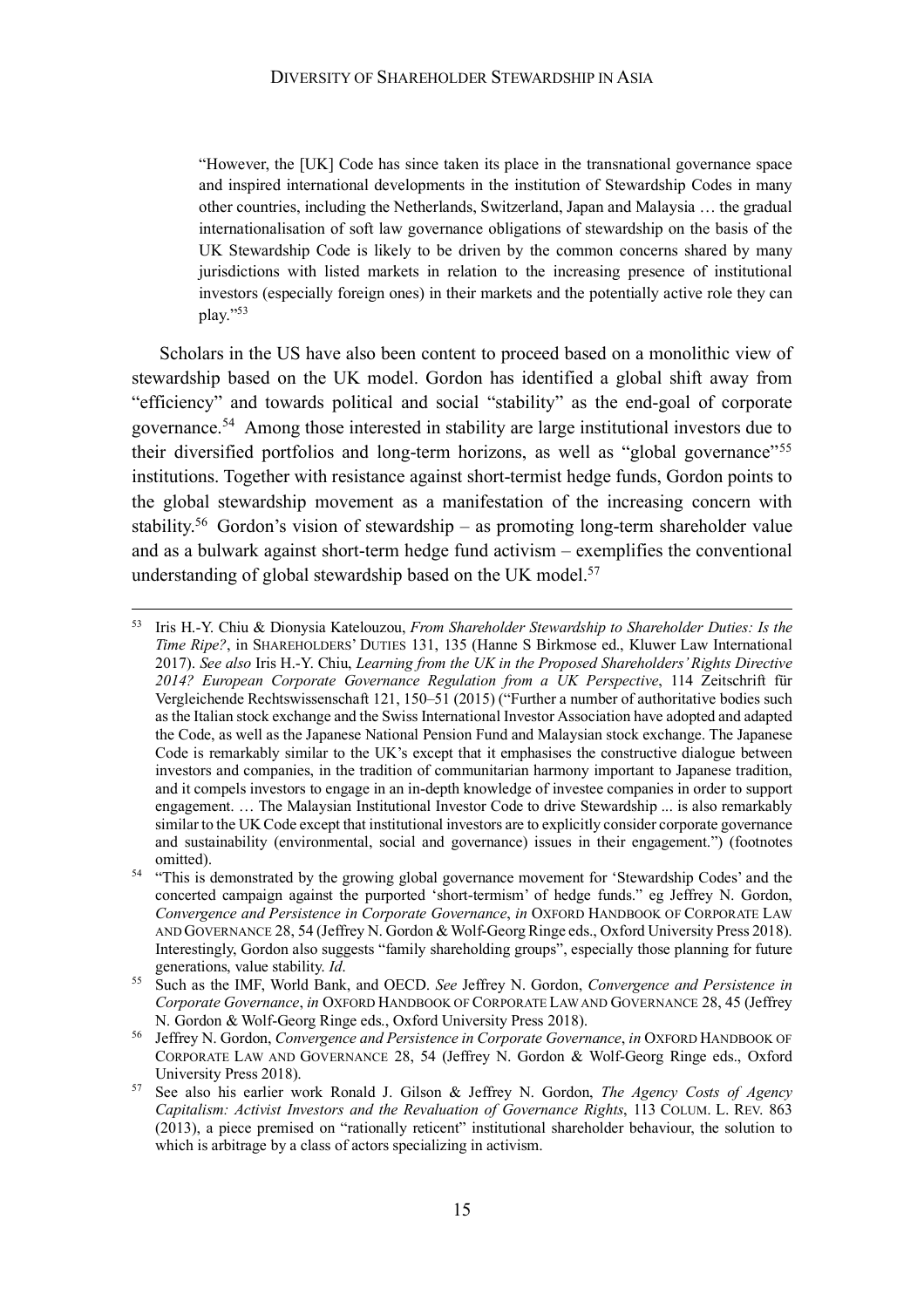Reports in the popular press almost uniformly assume that stewardship movements across the world follow the UK model closely.<sup>58</sup> What is more troubling is the fact that the OECD, a key actor in global governance, has done largely the same. In the *G20/OECD Principles of Corporate Governance*, institutional shareholders are called on to "disclose their policies with respect to corporate governance", and the adoption of voluntary stewardship codes was cited in connection.59 By the time the *OECD Survey of Corporate Governance Frameworks in Asia* was released in 2017, stewardship had become yet another box to tick, nestled under "Exercising voting rights" as a subset of "Governancerelated responsibilities of institutional investors". <sup>60</sup> Despite observing in an earlier section that 13 out of the 14 Asian jurisdictions surveyed had concentrated shareholding structures, <sup>61</sup> nowhere in this document was the importance (or lack thereof) of

 <sup>58</sup> *See e.g.* Owen Walker, *Beacon of British stewardship needs a brighter flame*, Fin. Times (Jan. 27, 2019) (last visited Jul. 24, 2019) ("[The UK Code] turned the UK into a leader in corporate oversight but it has since been overtaken by foreign imitators. ... Many countries have followed the UK's lead, with more than 20 codes in place.");

Amanda White, *Top US funds embrace stewardship code*, Top1000Funds.com (Feb. 17, 2017) https://www.top1000funds.com/2017/02/top-us-funds-embrace-stewardship-code/ (last visited Jul. 24, 2019) ("Six of the 14 countries that have developed stewardship codes since 2014 are in Asia, the PRI states. Codes have typically been modelled after the UK Stewardship Code; they set out principles that aim to improve engagement between investors and companies to help improve long-term, risk-adjusted returns.");

Fiona Reynolds, *Stewardship codes guide best practice*, Investment Magazine (Sep. 6, 2017) https://www.investmentmagazine.com.au/2017/09/stewardship-codes-guide-best-practice/ (last visited Jul. 24, 2019) ("Australia can then join a long list of countries that have already developed stewardship codes in recent years, including the UK, Italy, Denmark, Switzerland, the Netherlands, the European Union, the US, Canada, Japan, Hong Kong, Philippines, South Korea, Malaysia, Taiwan, Thailand, Brazil and Singapore. // For many countries, stewardship codes can help foster sustainable, long-term growth and attract foreign investors which feel that stewardship codes can help ensure better corporate governance.");

Schroders, *Schroders sees wide adoption of stewardship codes in Asia*, AsianInvestor (Jul. 16, 2018) https://www.asianinvestor.net/article/schroders-sees-wide-adoption-of-stewardship-codes-in-

asia/445470 (last visited Jul. 24, 2019) ("the UK Stewardship Code, introduced in 2010 by the Financial Reporting Council. The code sets the standard for investors in terms of monitoring and engaging with companies that improve corporate governance…. Asia is one region where these standards have been widely adopted. … Elsewhere, Singapore, Taiwan and Australia have their own versions, in response to a clear sign from regulators that they want investors to hold companies to account and encourage better performance.");

Masayuki Yuda, *Shareholders find their voice at Japan's annual meetings*, Nikkei Asian Rev. (Jul. 12, 2018) https://asia.nikkei.com/Business/Business-trends/Shareholders-find-their-voice-at-Japan-sannual-meetings (last visited Jul. 24, 2019) ("Modeled on British versions, these initiatives [the Japanese corporate governance and stewardship codes] are shaking things up.").

<sup>59</sup> OECD, G20/OECD PRINCIPLES OF CORPORATE GOVERNANCE 29–30 (2015), *available at* https://www.oecd-ilibrary.org/governance/g20-oecd-principles-of-corporate-governance-2015 9789264236882-en (last visited Jul. 24, 2019).

<sup>60</sup> OECD, OECD SURVEY OF CORPORATE GOVERNANCE FRAMEWORKS IN ASIA 2017 27 (2017) https://www.oecd.org/daf/ca/OECD-Survey-Corporate-Governance-Frameworks-Asia.pdf (last visited Jul. 24, 2019).

<sup>61</sup> *Id*. at 5–6. The exception was Mongolia, on which nothing was said about shareholding structure other than that a majority of listed companies may be considered non-state-owned. *Id*. at 6. Of the thirteen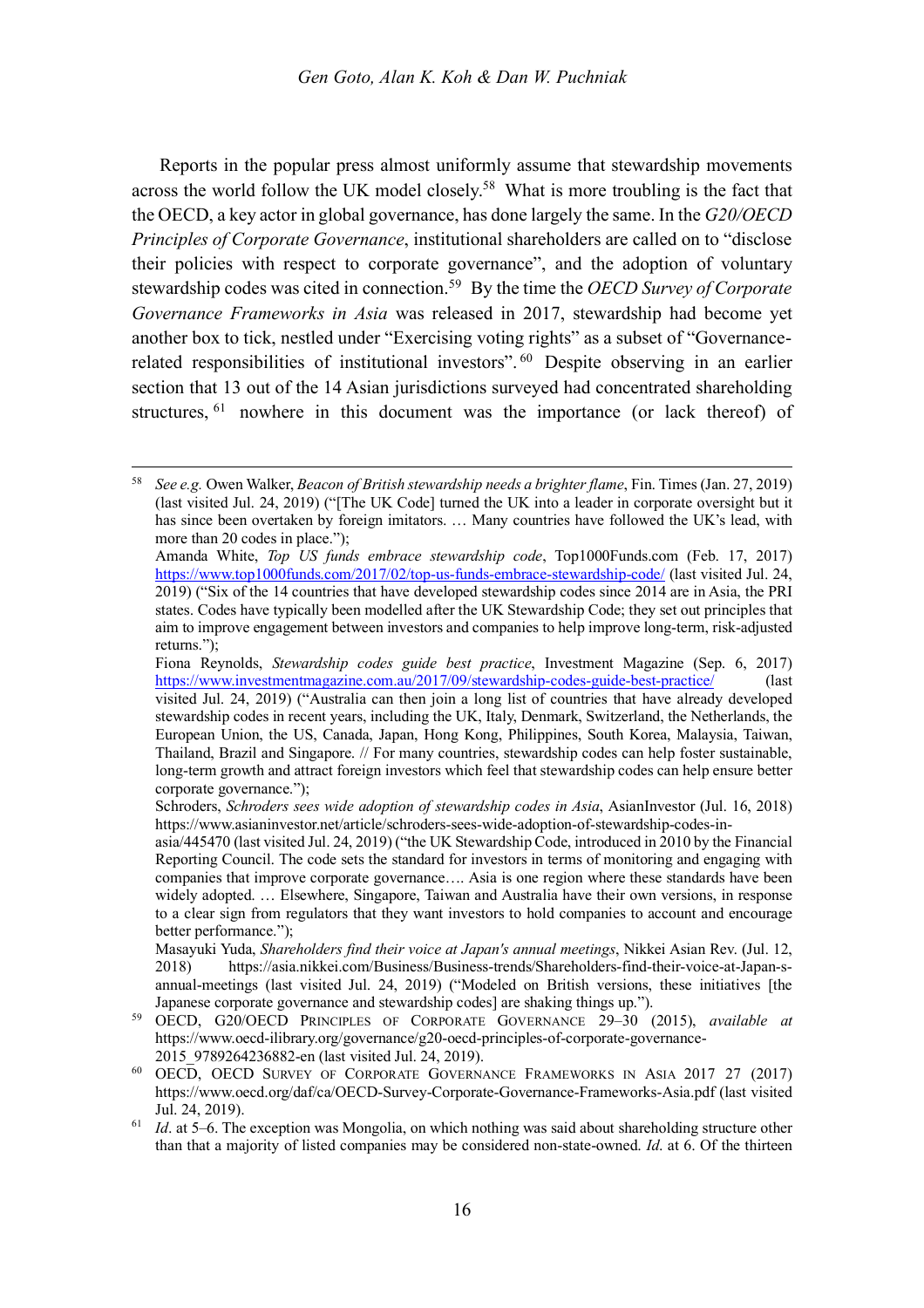"institutional investors" explained nor "stewardship" defined nor its function explained with respect to each jurisdiction's context. The irresistible inference is that the authors had, consciously or not, implicitly assumed that all these stewardship-implementing jurisdictions understood stewardship in the same way because their stewardship codes were all seemingly modelled on the UK Code.

Even sophisticated governance and legal professionals are not immune to the uniform stewardship assumption. <sup>62</sup> A recent example is Ernst & Young's *Q&A on Stewardship Codes*. <sup>63</sup> EY cannot be faulted for clarity, as it states clearly its view of what stewardship codes are,<sup>64</sup> and how they are applied, following the orthodoxy set by the UK Code.<sup>65</sup> Yet its document does not contemplate the existence of shareholders other than institutional investors or their role in corporate governance.

Another telling example comes from Institutional Shareholder Services, the world's leading proxy advisory firm:<sup>66</sup>

"Following the formal release of Stewardship Codes ("the Code") in Japan, Malaysia, Hong Kong, and Taiwan, three other countries including Singapore, South Korea, and Thailand are following suit as a way of promoting sustainable growth as well as corporate and shareholder value by means of active voting and constructive engagement. The UK Code is modeled after by other codes, with nuanced differences."

Even actors personally involved in implementing stewardship projects in their respective jurisdictions can portray themselves as following in the UK's footsteps without interrogating the fundamentals of what stewardship means for their respective contexts.

 $\overline{a}$ 

concentrated shareholding jurisdictions, only China was identified as having substantial institutional investor ownership (at 19.86%). *Id*. at 5.

<sup>62</sup> *See e.g.* Ruth Sullivan, *UK seen as model for stewardship guidelines*, Fin. Times (Aug. 1, 2010) https://www.ft.com/content/0e0bbc50-9c02-11df-a7a4-00144feab49a (last visited Jul. 24, 2019) ("Ms Waring believes it is too early to expect consistency between different stewardship or governance codes. But sharing basic principles on voting, monitoring and disclosure, as recommended by the ICGN, would provide a good shared basis, she says, adding: "The UK code could well be a model [for other countries]")." Kerrie Waring was then COO at the International Corporate Governance Network. *Id*.

<sup>63</sup> EY, *Q&A on Stewardship Codes* (Aug. 2017) https://www.ey.com/Publication/vwLUAssets/eystewardship-codes-august-2017/\$FILE/ey-stewardship-codes-august-2017.pdf (last visited Jul. 24, 2019).

<sup>&</sup>lt;sup>64</sup> *Id.* at 2 ("[Stewardship] codes ... aim to clarify basic governance expectations and responsibilities in ways that enhance the quality of investor-company dialogue and contribute to the long-term success of companies ...").

<sup>&</sup>lt;sup>65</sup> *Id.* at 2 ("Stewardship codes typically apply to institutional investors ... Most stewardship codes are voluntary. This means institutional investors are encouraged to become code signatories and to disclose their commitment to the code's principles, where relevant.").

<sup>66</sup> ISS Corporate Solutions, *Prepping for the Trend: Stewardship Code Coming to Asia*, (ISS Corporate Solutions 2019) https://www.isscorporatesolutions.com/prepping-for-the-trend-stewardship-codecoming-to-asia/ (last visited Jul. 24, 2019).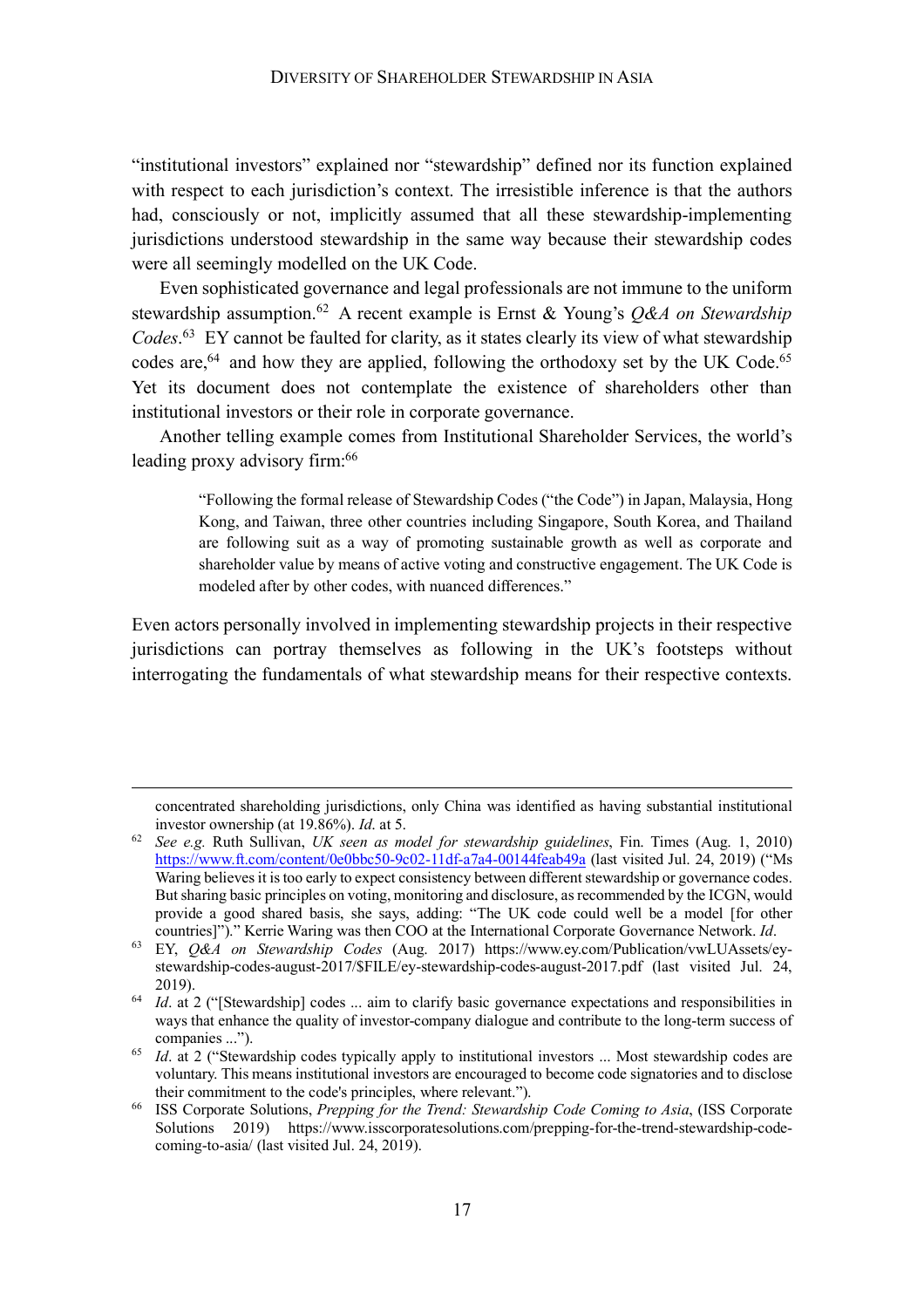In their 2016 book *Inspiring Stewardship*, Cossin and Ong<sup>67</sup> declared:<sup>68</sup>

"Led by the development in the United Kingdom of a stewardship code in 2010, a number of other countries are developing similar codes (Japan, Singapore, South Africa, and others) to address this area and to define the scope of these responsibilities of ownership."

There is an element of irony in this characterization; as we shall see later, the intended and actual function of Singapore's own stewardship code ultimately turned out to be little like the UK's. In fact, in many respects, the manner in which stewardship functions in Singapore has turned the UK model of stewardship on its head – and, in many important respects, functions differently from any other jurisdiction in Asia.

There are exceptions to the overall tendency to characterize stewardship in other jurisdictions as essentially the same as in the UK, of which Hill's 2018 paper is a notable example. While noting that "[s]tewardship codes reflect the view that engagement by institutional investors is an integral part of any corporate governance system<sup>"69</sup> and that many Asian and other jurisdictions have "jumped on the stewardship bandwagon",<sup>70</sup> Hill proceeds to classify stewardship codes into three major categories by their source, $71$ and discusses key differences between the UK and Japanese Codes.72 Although Hill correctly identifies the difference in policy objectives between the two Codes,  $73$  she does not go so far as to consider the alternative possibility that stewardship itself means different things in these two jurisdictions. In a subsequent article, Hill summarized recent developments in Asia as follows: "Japan adopted its own Stewardship Code, based on the U.K. model, in 2014, and many other Asian jurisdictions have now followed suit."74

Similarly, while there is clear awareness in the *ICGN Global Stewardship Principles* that "there are different models of corporate finance and ownership of listed companies around the world" and "[family or state owned corporate models] can differ in very basic principles such as shareholder primacy versus stakeholder primacy, and may require

 $67$  They are respectively a business school professor, and a former brigadier-general in the Singapore armed forces as well as the CEO of the body that created Singapore's stewardship code. The story of Singapore's stewardship code is set out in full in Dan W. Puchniak & Samantha S. Tang, *Singapore's Puzzling Embrace of Shareholder Stewardship: Similar Name, Divergent Forms, and Unrecognizable Functions*, VAND. J. TRANSNAT'L L. \_\_\_\_ (), and summarized in Part IV.B below.

<sup>&</sup>lt;sup>68</sup> DIDIER COSSIN & ONG BOON HWEE, INSPIRING STEWARDSHIP 46 (Wiley 2016).

<sup>69</sup> Jennifer G. Hill, *Good Activist/Bad Activist: The Rise of International Stewardship Codes*, 41 SEATTLE U. L. REV. 497, 506 (2018).

 $\frac{70}{71}$  *Id.* at 507.

<sup>71</sup> *Id*. (regulatory- or quasi-regulator-issued); *id*. at 508 (private industry actors); *id*. at 509 (investors).

*Id.* at 513–22.

<sup>73</sup> *Id*. at 520 ("A central policy factor underpinning the U.K. Stewardship Code was the need for effective risk control in the post-crisis era. The Japanese version, however, was far more focused on arresting declining profitability, unlocking value, and increasing investor returns.") (footnotes omitted).

<sup>74</sup> Jennifer Hill, *The Trajectory of American Corporate Governance: Shareholder Empowerment and Private Ordering Combat*, 2019 U. ILL. L. REV. 507, 516 (2019).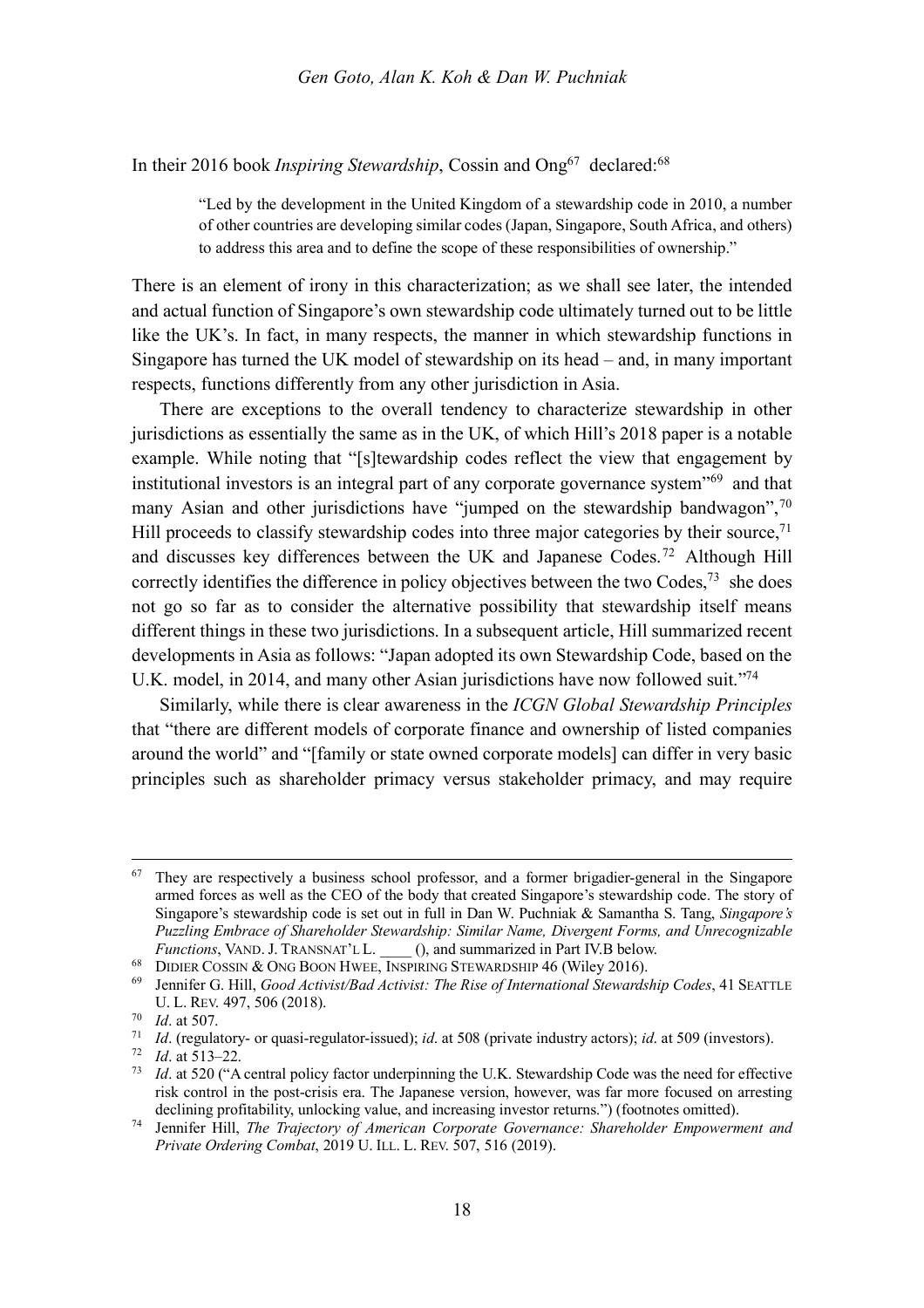deeper consideration in terms of how stewardship can be effectively applied",<sup>75</sup> there is no further consideration of whether stewardship itself can stand as a more-or-less singular concept when applied to clearly different jurisdictional contexts.

Is the basic stewardship problem as understood in the UK stewardship discourse necessarily shared by the other jurisdictions that now form part of the global stewardship movement? First consider the hard facts. Most listed companies in jurisdictions other than the UK (or US) are under the *de facto* (if not outright *de jure*) control of families, states, or other corporations that are controlling blockholders.<sup>76</sup> Given the dominance of controlling shareholders in many jurisdictions, institutional shareholders control only a minority of the total voting power of listed companies. Consequently, institutional shareholders in most jurisdictions have little power to cause a change in corporate control or make a credible threat to do so.

Given these facts, instead of an "absent" steward, the principal corporate governance problem in these jurisdictions may be better characterized as the risk of an entrenched controlling shareholder using their very real power not to discharge the function of a steward, but rather to extract private benefits of control at minority shareholders' expense.<sup>77</sup> Why would a jurisdiction like that possibly jump on the stewardship bandwagon? Or is something else going on under the innocuous label of "stewardship"?

On the other hand, even in the relatively uncommon case of a jurisdiction without a predominance of controlling block shareholders, it is not necessarily the case that substantial shareholders behave passively and fail to engage in corporate governance. In fact, active shareholders may well take – under at least some conditions – a promanagement, pro-long-term position even at the cost of immediate short-term

 <sup>75</sup> International Corporate Governance Network, *ICGN Global Stewardship Principles – Global Stewardship Principles and Endorsers* 23 (2016) https://www.icgn.org/sites/default/files/ICGNGlobalStewardshipPrinciples.pdf (last visited Jul. 24, 2019).

<sup>76</sup> *See e.g.* Adriana De La Cruz et. al. OWNERS OF THE WORLD'S LISTED COMPANIES 11–2, 37–8 (2019) http://www.oecd.org/corporate/owners-of-the-worlds-listed-companies.htm (based on an analysis of selected listed companies in Asia and countries other than the US and UK). While state and family controlling shareholders do not generally dominate listed companies in Japan, it is fair to say that institutional investors do not collectively exercise majority control over most listed companies: Gen Goto, *Legally "Strong" Shareholders of Japan*, 3 MICH.J. OF PRIVATE EQ. VENTURE CAP. L. 125, 144– 145 (2014). *See also* Clifford G. Holderness, *The Myth of Diffuse Ownership in the United States*, 22 REV. FINAN. STUD. 1377, 1405–1406 (2009) ("First, although many believe that the United States has diffuse ownership, the evidence is to the contrary. Among a representative sample of U.S. public firms, 96% of them have blockholders. These blockholders in aggregate own an average of 39% of the common stock. Second, although virtually all commentators believe that ownership in the United States is more diffuse than elsewhere, again the evidence is to the contrary. The ownership concentration of U.S. firms is similar to like-sized firms elsewhere. On a country-by-country basis, the United States falls in the middle of the pack.").

<sup>77</sup> Dan W Puchniak, *Multiple Faces of Shareholder Power in Asia – Complexity Revealed*, *in* RESEARCH HANDBOOK ON SHAREHOLDER POWER 511, 526–527 (Jennifer G. Hill & Randall S. Thomas eds., Edward Elgar Publishing 2015) (observing that extraction of private benefits of control in Asia may take a different form from the Anglo-American paradigm).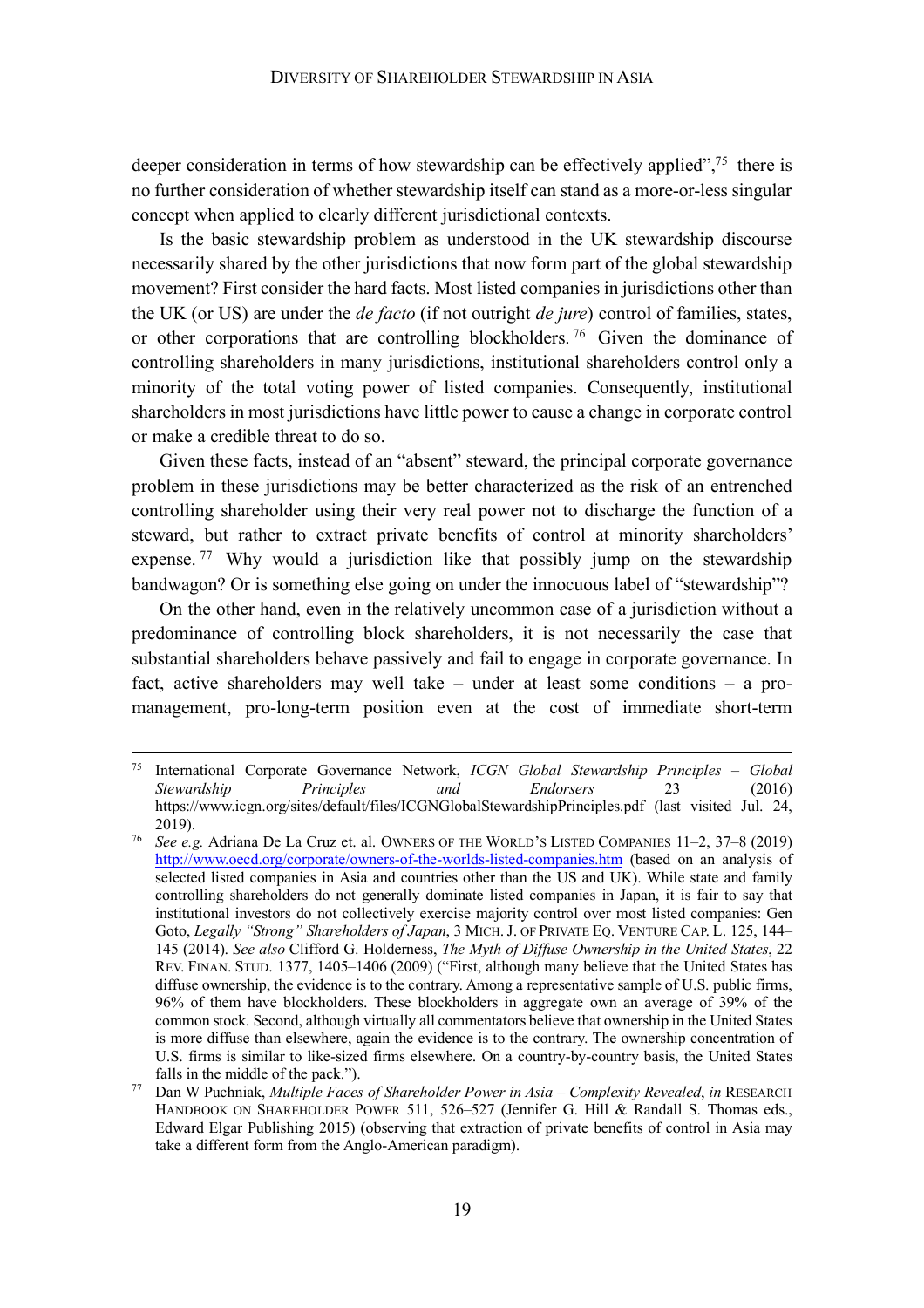disadvantage. An example would be long-term stable shareholders rallying to the defense of incumbent management against a concerted attack by a short-termist hostile raider in Japan.<sup>78</sup> Why would substantial, yet dispersed, shareholders ever do this? And why would such a jurisdiction introduce what would seem at first glance to be a UK-style stewardship code? The next Part answers these questions through a pair of case studies: Japan and Singapore.

### **III. STEWARDSHIP THROUGH ASIAN LENS(ES): THE CONTRIBUTION OF JAPAN AND SINGAPORE CASE STUDIES**

As we showed in Part II above, despite the appearance of a "global" stewardship movement, the reality of stewardship as it has manifested in each jurisdiction implementing it – or considering it – it is much more complex. To make our case for Asia, we examine two case studies, each featuring one Asian jurisdiction.

We have selected Japan and Singapore for several reasons. First, Japan and Singapore are both leading economies in Asia, which at various times have been potential models of corporate governance for the region and the world – and have on a number of metrics reached the zenith of economic performance in modern times. For this reason, they both have often been featured in leading comparative corporate law and governance scholarship.<sup>79</sup> Second, they are both developed countries, which makes comparing them easier, as issues arising in developing economies and developmental states can further

 <sup>78</sup> *See* Dan W. Puchniak & Masafumi Nakahigashi, *The Enigma of Hostile Takeovers in Japan: Bidder Beware*, 15 BERKELEY BUS. L.J. 4, 36, 38 (2018) (discussing the *Bulldog Sauce* case); *id*. at 30–31 (discussing *Livedoor*); Dan W. Puchniak, *The Efficiency of Friendliness: Japanese Corporate Governance Succeeds Again Without Hostile Takeovers*, 5 BERKELEY BUS. L.J. 195, 246–50 (2008) (discussing the Oji Paper incident).

<sup>79</sup> For analyses by leading corporate law scholars featuring Japan, *see e.g.* Yoshiro Miwa & J. Mark Ramseyer, *The Fable of the Keiretsu*, 11 J. ECON. & MGMT. STRATEGY 169 (2002); Curtis J. Milhaupt, *In the Shadow of Delaware? The Rise of Hostile Takeovers in Japan*, 105 COLUM. L. REV. 2171 (2005); John Armour et al., *The Evolution of Hostile Takeover Regimes in Developed and Emerging Markets: An Analytical Framework*, 52 HARV. INT'L L.J. 219 (2011); Gen Goto, *Legally "Strong" Shareholders of Japan*, 3 MICH. J. PRIV. EQUITY & VENTURE CAP. L. 125 (2014); JOHN ARMOUR & LUCA ENRIQUES ET. AL., THE ANATOMY OF CORPORATE LAW: A COMPARATIVE AND FUNCTIONAL APPROACH (3d. ed., Oxford University Press 2017). *See also* Alan K. Koh, *Appraising Japan's Appraisal Remedy*, 62 AM. J. COMP. L. 417 (2014). Japan has also found a following even amongst scholars who do not otherwise have special training or expertise in that jurisdiction. *See e.g.* Ronald J. Gilson & Mark J. Roe, *The Political Economy of Japanese Lifetime Employment*, *in* EMPLOYEES AND CORPORATE GOVERNANCE 239 (Margaret M. Blair & Mark J. Roe eds. 1999). Analyses featuring Singapore are comparatively more recent. *See e.g.* CURTIS J. MILHAUPT & KATHARINA PISTOR, LAW AND CAPITALISM (2008); Tan Cheng Han et. al., *State-Owned Enterprises and the Singapore Model*, 28 COLUM. J. ASIAN L. 61, 91 (2015); Luh Luh Lan & Umakanth Varottil, *Shareholder Empowerment in Controlled Companies: The Case of Singapore, in* RESEARCH HANDBOOK OF SHAREHOLDER POWER 573 (Jennifer G. Hill & Randall S. Thomas eds., Elgar Publishing 2015); Dan W. Puchniak & Luh Luh Lan, *Independent Directors in Singapore: Puzzling Compliance Requiring Explanation*, 65 AM. J. COMP. L. 265 (2017).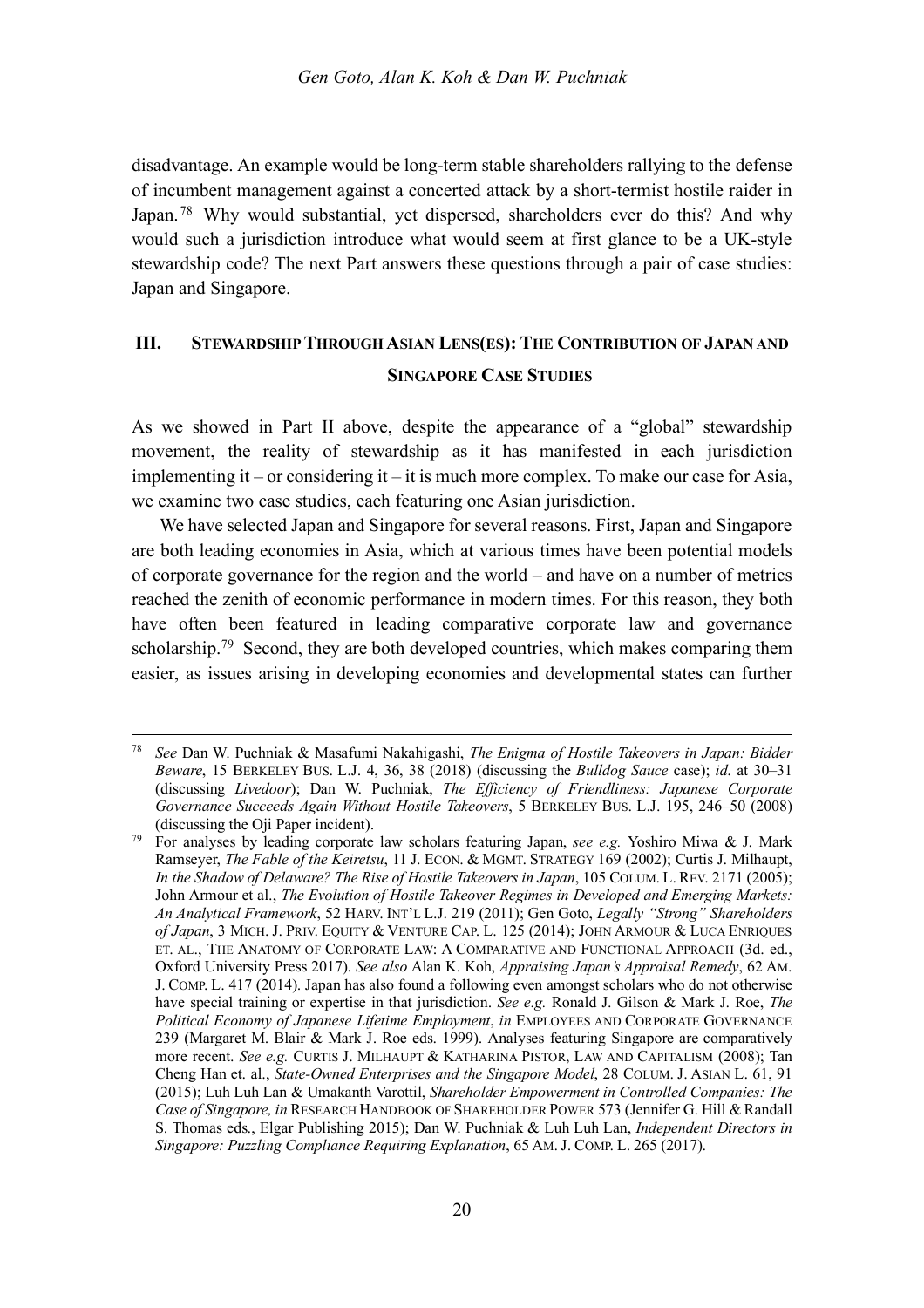complicate already complex comparative analyses.<sup>80</sup> Third, Japan and Singapore present the opportunity to examine stewardship within Asia along several interesting and important dimensions, which allow us to consider how certain legal, economic, institutional, and cultural factors may impact the functioning of stewardship in Asia. Indeed, Japan and Singapore have clear differences in terms of their size, geography (north vs south), legal traditions (civil/US-mixed vs commonwealth), shareholding structure (dispersed/stable-cross shareholder-dominated vs state/family block shareholder-dominated), institutional architectures, and business cultures.

Japan, at first glance, seems an unlikely candidate for UK-model stewardship, with a largely civil law-based legal tradition and a recent history rich in US-inspired transplants. Even if a UK-style stewardship code were to be implemented in Japan, it would seem more prudent to expect differences in implementation and results than otherwise. Yet its nominally dispersed shareholding structure  $81$  – which distinguishes it from insiderblockholder-dominated Asia and bears some resemblance to the Anglo-American dispersed-shareholder model – and the presence of passive institutional shareholders suggests that it is one of the few (if not only) places in Asia where UK-style stewardship might plausibly take root. As we show below in Part IV, this was not to be, and not for reasons attributable to legal tradition – but more likely Japan's political environment, corporate governance system, and business culture. Japan thus illustrates powerfully how a *formally* similar dispersed shareholding structure, but a very different political-economy, corporate governance system, and business culture may nonetheless yield a competing vision of stewardship that all but turns the original concept on its head – and hints at possibilities for other non-UK/US jurisdictions where shareholding structure might otherwise seem promising for a UK-style stewardship movement.

Singapore is a Commonwealth jurisdiction with a legal tradition and corpus of commercial law that continues to this day to bear substantial similarity to the UK. One might be tempted to speculate that importation and implementation of UK-style stewardship would be relatively straightforward. Yet Singapore is broadly a typical Asian (ex-Japan) jurisdiction where listed companies are ordinarily dominated by blockholders such as family groups, and in the case of many of its largest companies, the Singapore state itself<sup>82</sup> – contrasts that offer the opportunity to examine if and how dispersedshareholding-premised UK-style stewardship might work under a different shareholder environment. Singapore's case may also yield partial insights for other jurisdictions in

 <sup>80</sup> Alan K. Koh & Samantha S. Tang, *The Future of* The Anatomy of Corporate Law *for Asia: A Forward Looking Critique*, 12 ASIAN J. COMP. L. 197, 198–99 (2017). 81 Dan W Puchniak, *Multiple Faces of Shareholder Power in Asia – Complexity Revealed*, *in* RESEARCH

HANDBOOK ON SHAREHOLDER POWER 511, 521 (Jennifer G. Hill & Randall S. Thomas eds., Edward Elgar Publishing 2015). 82 On Singapore's shareholder landscape, see Dan W. Puchniak & Samantha S. Tang, *Singapore's Puzzling* 

*Embrace of Shareholder Stewardship: Similar Name, Divergent Forms, and Unrecognizable Functions*, VAND. J. TRANSNAT'L L. \_\_\_\_ () II.B. ("Illuminating Singapore's Institutional Architecture and Shareholder Landscape").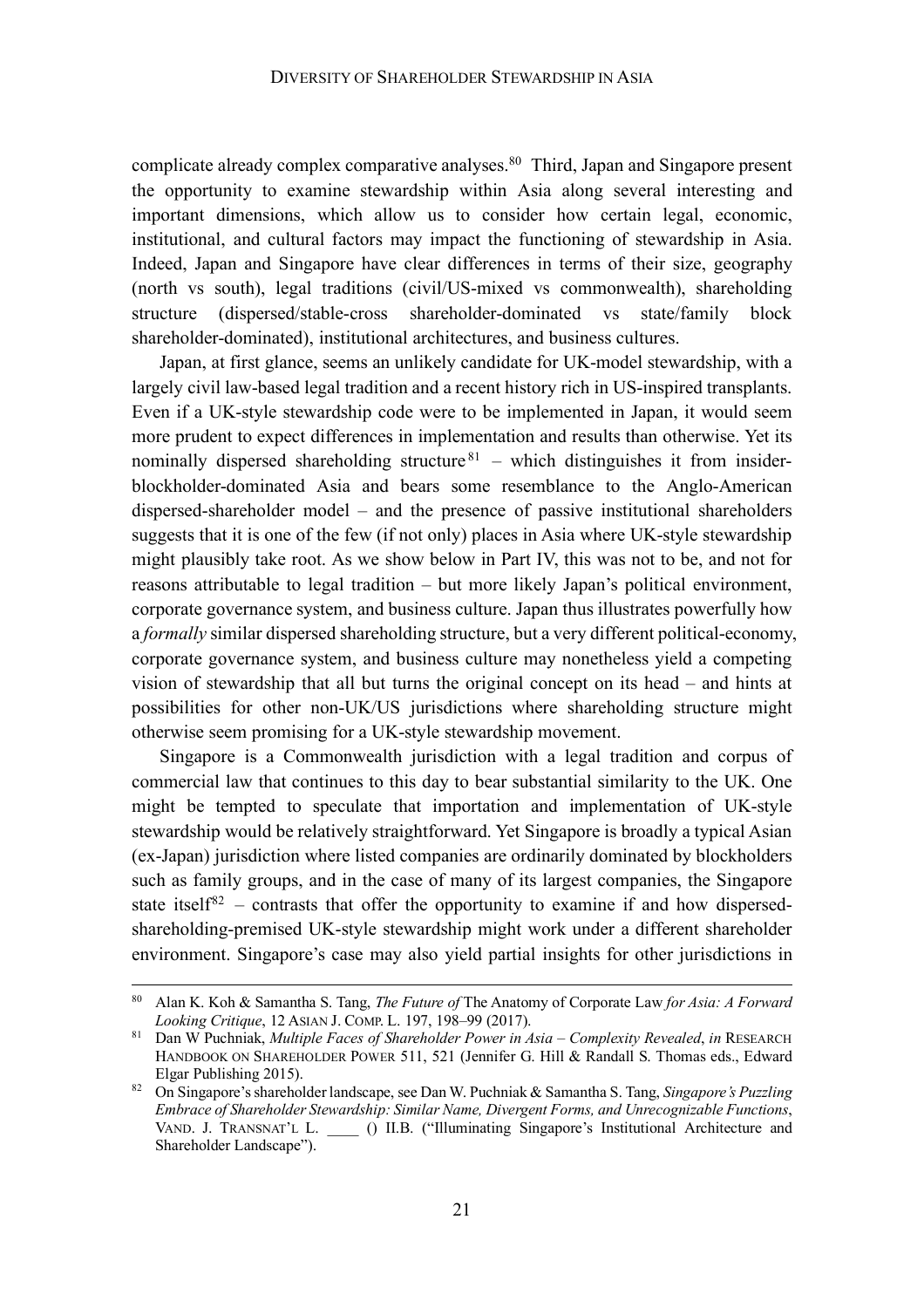Commonwealth Asia such as Malaysia, Hong Kong, and India – jurisdictions sharing certain similarities in their Commonwealth legal tradition and family/state dominated block-shareholder structures. <sup>83</sup> However, Singapore also has a unique institutional architecture, which has successfully placed constraints on the state from using its controlling power to extract wealth-reducing private benefits of control from Singapore's largest companies, and has resulted in the state indirectly functioning as an engaged shareholder steward at the core of Singapore's economic success.<sup>84</sup> While understanding this institutional architecture and the unique role of the Singapore state in corporate governance is critical for properly understanding the function – or, perhaps more accurately, lack thereof – of Singapore's stewardship code, it also suggests that the Singapore stewardship story (like Singapore's highly-successful economy) may be exceptional, and thus difficult to replicate.

From this perspective, we are aware that even the best comparative case study has its limits. As illustrative as two case studies might be, more would be even better – at least to a point. We acknowledge that it may be preferable – at least in terms of scope of coverage – to engage in a larger-scale study in which experts from a range of jurisdictions provide a larger number of national reports on which a general report can be compiled. This is, in fact, currently underway, $85$  and there may well be other interesting findings when this is completed. Within the limits of one Article, and the jurisdictions in which we have in-depth knowledge and a high level of expertise, our goals must necessarily be more modest. However, at this juncture, where stewardship has generally been considered to perform a similar function in Asia as in the UK, we suggest the findings from these case studies are significant. Finally, as we elaborate in Part V below, Japan and Singapore illustrate powerfully a phenomenon that we have coined "faux convergence", and which broadens our understanding of convergence – and divergence – in legal phenomena in an age of relentless transplants.

 <sup>83</sup> Dan W. Puchniak & Umakanth Varrotil, *Related Party Transactions in Commonwealth Asia: Complicating the Comparative Paradigm*, Berkeley Bus. L.J. \_\_\_\_\_ (forthcoming) Part II. ("The most likely explanation is that all our jurisdictions have similar formal legal rules because of their shared Commonwealth legal heritage. Singapore, Hong Kong, India and Malaysia traditionally sought guidance on matters of corporate law reform from other Commonwealth jurisdictions, especially the United Kingdom.").

<sup>84</sup> *See generally* Dan W. Puchniak & Luh Luh Lan, *Independent Directors in Singapore: Puzzling Compliance Requiring Explanation*, 65 AM. J. COMP. L. 265 (2017).

<sup>85</sup> The "Global Shareholder Stewardship Project" led by Dionysia Katelouzou and Dan W. Puchniak is aimed precisely at this goal. *See* Eur. Corp. Gov. Inst., *The Global Shareholder Stewardship Project*, ECGI.ORG (2019) at https://ecgi.global/content/global-shareholder-stewardship-project (last visited Aug. 11, 2019).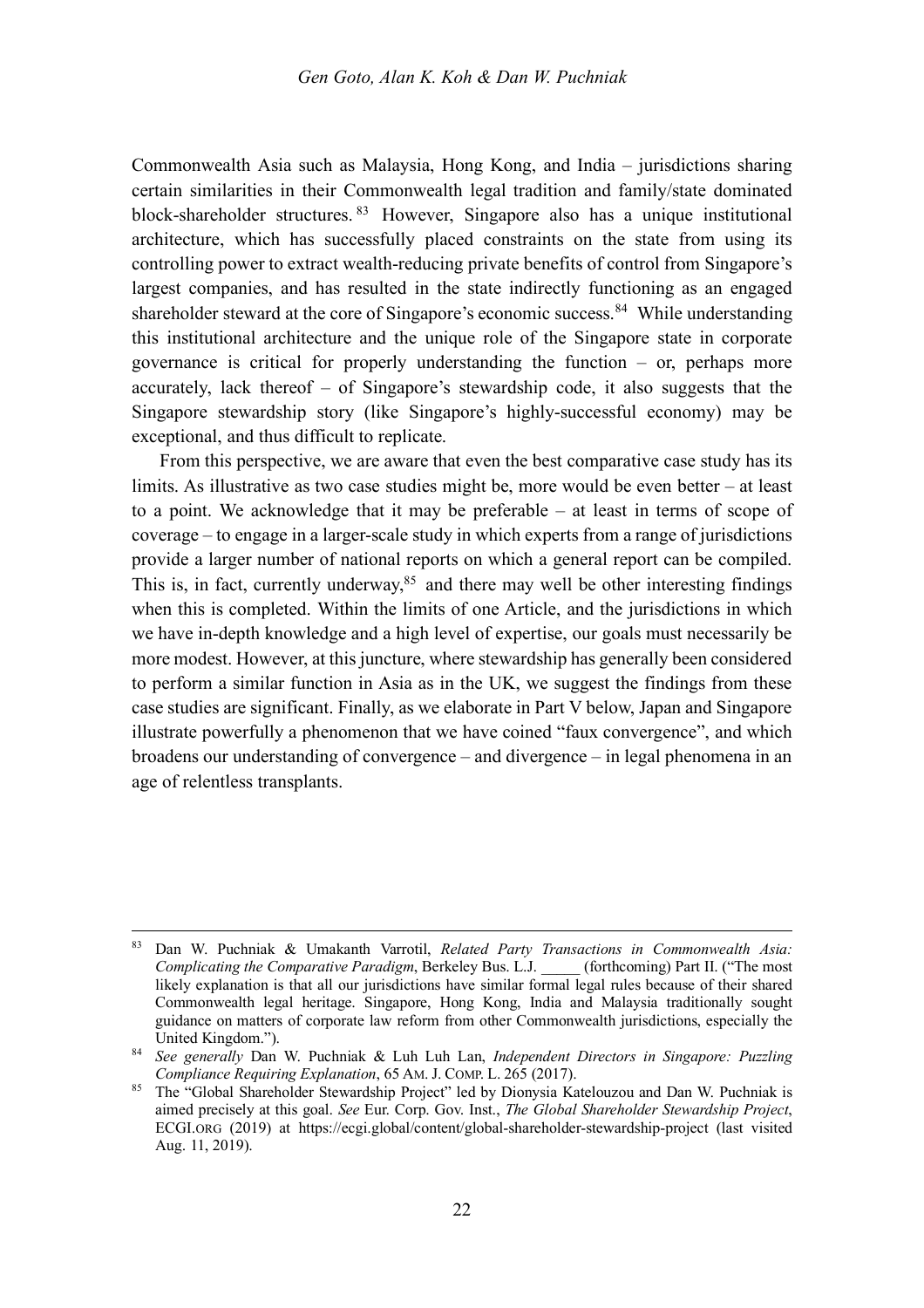#### **IV. THE MANY FACES OF STEWARDSHIP: TWO ASIAN CASES**

### A. JAPAN: STEWARDSHIP AGAINST MANAGEMENT AND IN SERVICE OF SHAREHOLDER ORIENTED OBJECTIVES

# 1. *The Problem: Perception of Poor Corporate Performance under Lifetime Employee-Dominated Management Backed by Stable Shareholders*

To understand how the impetus behind Japan's adoption of the Japanese Stewardship Code ("Japanese Code") is distinct from the UK, the Japanese corporate governance context must be understood on its own terms.<sup>86</sup> In recent years, an increasingly popular view within Japan is that Japanese enterprises – including listed firms – have performed poorly, with low return on equity,<sup>87</sup> low productivity,<sup>88</sup> and a lack of concentration on core competencies.<sup>89</sup> Many of Japan's listed companies have accumulated vast cash reserves that have been perceived as underutilized.<sup>90</sup> Cash-rich Japanese companies have come under significant pressure from foreign investors and some domestic shareholders to either invest their cash reserves, or return them to shareholders.<sup>91</sup> Corporate Japan's reluctance to put capital to more aggressive use has not only kept returns on equity low, but has arguably depressed economic growth as well, given that Japanese companies have failed to maximize capital productivity by investing in research and development that

 <sup>86</sup> While this Article will not go into the details, readers may find Gen Goto, *The Outline for the Companies Act Reform in Japan and Its Implications*, No. 35 J. JAPAN. L. 13 (2013), Hatsuru Morita, *Reforms of Japanese Corporate Law and Political Environment*, No. 37 J. JAPAN. L. 25 (2014) and Souichirou Kozuka, *Reform after a Decade of the Companies Act: Why, How, and to Where?*, No.37 J.

JAPAN. L. 39 (2014) helpful as recent overviews of Japan's corporate landscape. 87 *See e.g.* Final Report of the Ito Review on Competitiveness and Incentives for Sustainable Growth: Building Favorable Relationships between Companies and Investors 7–9 (Aug. 2014) (archived at https://web.archive.org/web/20180324202512/http://www.meti.go.jp/english/press/2014/pdf/0806\_04 b.pdf).

<sup>88</sup> *See e.g.* Kawakita Hidetaka (川北英隆), Kigyono Rieki Kouzou to Kabuka no Teimei (企業の利益構 造と株価の低迷) [Structure of Japanese Companies' Profits and Sluggish Stock Price], NLI Research Institute Report, Feb. 2012, p.18, at p.20-23 (available at https://www.nliresearch.co.jp/files/topics/39658\_ext\_18\_0.pdf?site=nli); Miyagawa Tsutomu (宮川努), Seisansei to wa Nanika: Nihon Keizai no Katsuryoku wo Toinawosu (生産性とは何かー日本経済の活力を問い ) [What is Productivity?: Revisiting the Vitality of Japanese Economy] (Chikuma Shobō, 2018).

<sup>89</sup> *See e.g.* TOYAMA KAZUHIKO (冨山和彦), SENTAKU TO SHASHŌ (選択と捨象) [Selecting and Discarding] 66–69 (Asahi Shimbun Shuppan, 2015).

<sup>90</sup> *See e.g.* Ishika Mookerjee, Fox Hu & Min Jeong Lee, *Japan Companies Are Sitting on Record \$4.8 Trillion in Cash*, BLOOMBERG, Sep. 3, 2019, at https://www.bloomberg.com/news/articles/2019-09- 02/japan-s-companies-are-sitting-on-record-4-8-trillion-cash-pile (last visited Sep. 12, 2019) (reporting that cash holdings of Japan-listed firms have more than tripled since March 2013 to JPY506.4 trillion).

<sup>&</sup>lt;sup>91</sup> *See e.g.* Mookerjee et al, *supra* note 90 (reporting investor-side criticism); MURAKAMI YOSHIAKI (村上 世彰), SHŌGAI TŌSHIKA (生涯投資家) [A LIFETIME INVESTOR] 206–07 (Bungei Shunjyu, 2017).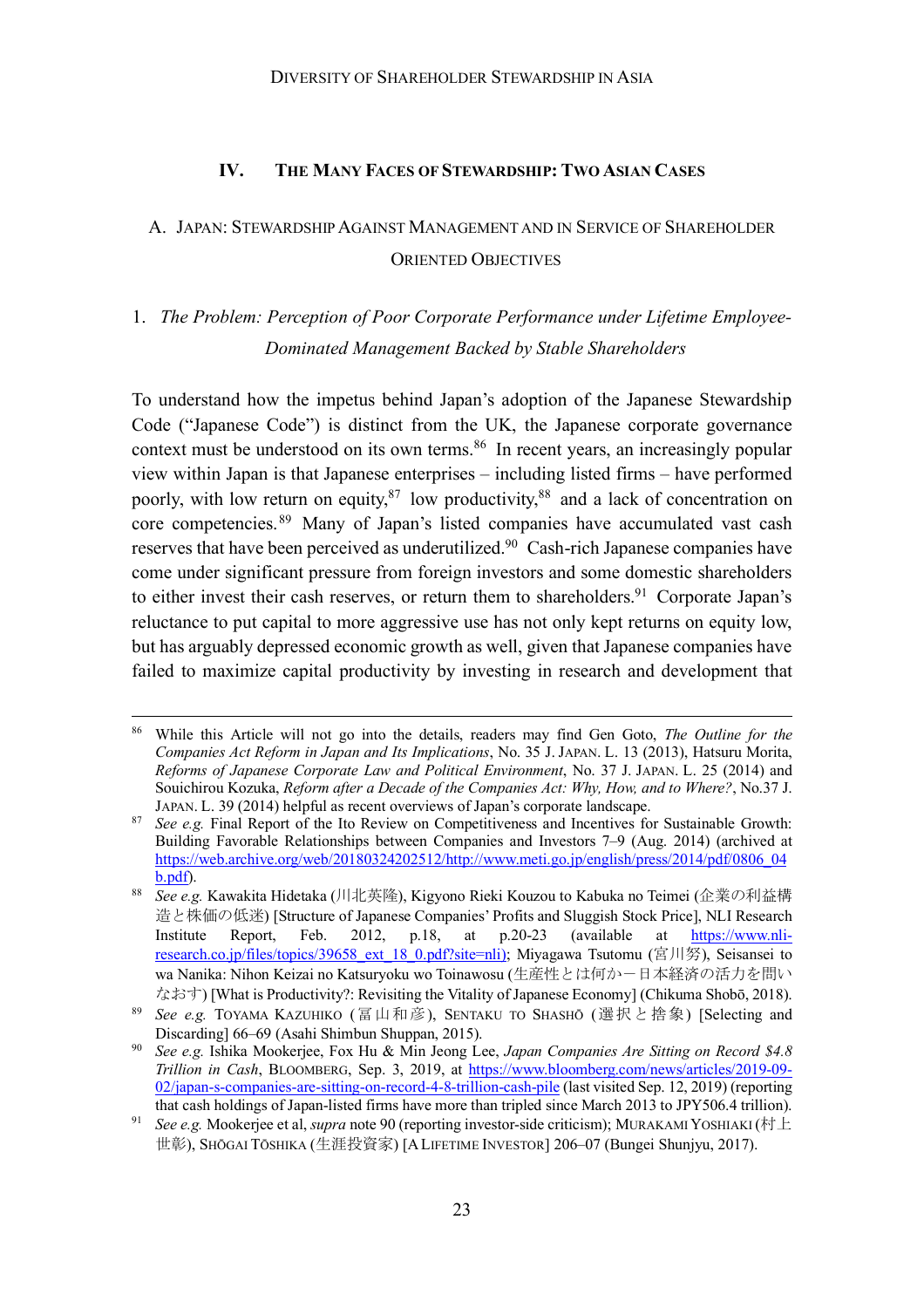would lead to innovative technologies, increase labor productivity, or otherwise put their resources to more profitable use.92 Japan's problems are, in turn, intertwined with Japan's institutional and economic environment.

Two features of Japan's corporate culture have reinforced risk-averse tendencies of many listed companies. First, lifetime employee-dominated management remains a key feature in many of Japan's listed companies. Given that insolvency proceedings would likely result in dire consequences for both managers and employees – large-scale staff retrenchment – lifetime employee-managers have significant incentives to build up strong cash reserves to fend off the specter of insolvency.93 However, cash-rich companies with low share prices, as is the case for many Japanese listed companies, would ordinarily be targets for hostile takeovers.94 Hostile takeovers are similarly catastrophic for Japanese lifetime-employee-managers, whose incentives and economic situations are extremely different from American corporate executives.<sup>95</sup> The market for corporate control should have restrained Japanese companies from amassing massive cash reserves. But Japanese firms have little to fear; unlike the United States, hostile takeovers in Japan have been practically non-existent so far. 96

The absence of hostile takeovers<sup>97</sup> can be explained by the second key feature of

<sup>&</sup>lt;sup>92</sup> *See e.g.* Final Report of the Ito Review, *supra* note 87, at 20.<br><sup>93</sup> *See infra* notes 104–107 and accompanying text.

<sup>&</sup>lt;sup>94</sup> Dan W. Puchniak & Masafumi Nakahigashi, *The Enigma of Hostile Takeovers in Japan: Bidder Beware*, 15 BERKELEY BUS. L.J. 4, 9 (2018); Alan K. Koh, Masafumi Nakahigashi & Dan W. Puchniak, *Land of the Falling "Poison" Pill: Understanding Defensive Measures in Japan on Their Own Terms*, 41 U. Pa. J. Int'l L. (forthcoming).

<sup>&</sup>lt;sup>95</sup> It has been observed that in the US, listed company managers have vastly different economic incentives because they may enjoy windfalls and the prospect of employment at other listed firms in the case of successful hostile takeovers, whereas Japanese listed company managers may risk losing even modest sums of retirement money (which may not receive the legally-required shareholder approval were the hostile acquirer successful), and their re-employment opportunities are much more limited. *See* Fujinawa Ken'ichi (藤縄憲一), *Tekitai-teki Baishū to Taikō-saku wo meguru Giron ni tsuite* (敵対的 買収と対抗策を巡る議論について) [*On the Debate Surrounding Hostile Acquisitions and Their Countermeasures*], RIETI, Feb. 13, 2006, at https://www.rieti.go.jp/jp/events/bbl/06021301.html (last visited Aug. 11, 2019).

<sup>96</sup> Dan W. Puchniak & Masafumi Nakahigashi, *The Enigma of Hostile Takeovers in Japan: Bidder Beware*, 15 BERKELEY BUS. L.J. 4 (2018). See also, Alan K. Koh, Masafumi Nakahigashi & Dan W. Puchniak, *Land of the Falling "Poison" Pill: Understanding Defensive Measures in Japan on Their Own Terms*, 41 U. Pa. J. Int'l L. \_\_\_\_\_ (forthcoming) (Part III) (observing that "Not a single hostile takeover has ever succeeded in Japan.").

 $97$  "We define a successful hostile takeover as one where 1) the bid is unsolicited and actively opposed by incumbent management; 2) the bid satisfies the mandatory bid rule trigger (*i.e.* aimed at acquiring at least two-thirds' of the company's shares); 3) the bid achieves its objectives; and 4) and the bidder replaces incumbent senior management, including the board. This excludes management-initiated leveraged buyouts (MBOs), and partial offers in which the bidder intended only to secure a less than two-thirds' stake in the company." Alan K. Koh, Masafumi Nakahigashi & Dan W. Puchniak, *Land of the Falling "Poison" Pill: Understanding Defensive Measures in Japan on Their Own Terms*, 41 U. Pa. J. Int'l L. \_\_\_\_\_ note 126 (forthcoming) (Part III). For an account of shareholder activism short of hostile takeovers, see generally JOHN BUCHANAN, DOMINIC HEESANG CHAI & SIMON DEAKIN, HEDGE FUND ACTIVISM IN JAPAN: THE LIMITS OF SHAREHOLDER PRIMACY (Cambridge University Press 2012).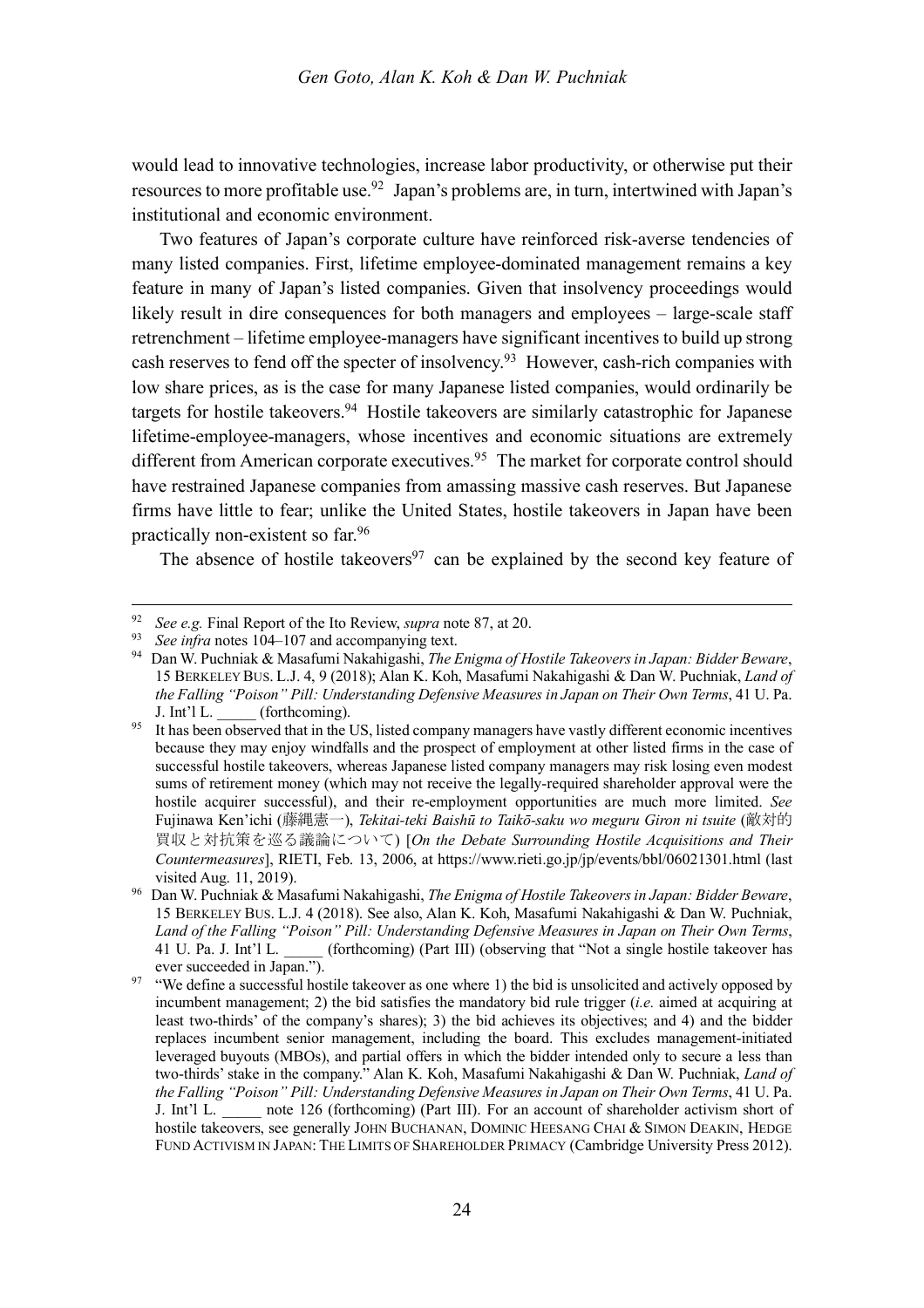Japanese corporate governance: stable shareholders. "Stable shareholders" are a subset of Japan's dispersed shareholders who are "sympathetic 'insider(s)' that generally refrain from taking action detrimental to the incumbent management because of their existing business relationships with the company".98 These domestic stable shareholders have supported management against hostile acquirers even when doing so came at a financial cost, as was the case in the *Livedoor* and *Bulldog Sauce* cases. <sup>99</sup> Further, stable shareholders often voted in favour of "poison pill" adoption and renewal.<sup>100</sup> The traditional hostility to hostile acquirers shared by stable shareholders and lifetimeemployee management has functioned as a powerful shield against hostile takeover attempts thus far.101

With powerful incentives for lifetime-employee managers to behave excessively conservatively, and without a market for corporate control or an effective alternative such as shareholder activism  $102$  to discipline them for doing so, there is a widespread perception that the employee-dominated governance in Japan's listed companies must be shaken up. Japan's key corporate governance challenges are therefore not the same concerns behind the original UK Code – that is, restraining excessive managerial risktaking and shareholder short-termism. Rather, the exact opposite appears to be true: Japan's conservative managers are shying away from the risks entailed in putting their cash reserves to productive use, for fear of endangering the long-term financial survivability of the company, and the welfare of their employees. Ironically, this approach is arguably at odds with the long-term *success* of their companies, and potentially even Japan's economy as a whole.

Apart from the corporate governance and institutional environment, scholars and business insiders have offered two persuasive explanations for managerial conservatism. First, in Japan's deflationary environment, the opportunity cost of holding cash is low

 <sup>98</sup> Ronald J. Gilson, *Reflections in a Distant Mirror: Japanese Corporate Governance Through American Eyes*, 1998 COLUM. BUS. L. REV. 203, 209 n.19 (1998); Alan K. Koh, Masafumi Nakahigashi & Dan W. Puchniak, *Land of the Falling "Poison" Pill: Understanding Defensive Measures in Japan on Their Own Terms*, 41 U. Pa. J. Int'l L. (forthcoming) (Part III)<br><sup>99</sup> For the judgments, see Tokyo High Ct. [Tokyo Kōtō Saibansho] Mar. 23, 2005, 1173 HANREI TAIMUZU

<sup>[</sup>HANTA] 125 and Supreme Ct. [Saikō Saibansho] Aug. 7, 2007, 61 SAIKŌ SAIBANSHO MINJI HANREISHŪ [MINSHŪ] 2215. *See also supra* note 78.

<sup>100</sup> Alan K. Koh, Masafumi Nakahigashi & Dan W. Puchniak, *Land of the Falling "Poison" Pill: Understanding Defensive Measures in Japan on Their Own Terms*, 41 U. Pa. J. Int'l L. \_\_\_\_\_ (forthcoming) (Part III)

<sup>101</sup> *Id*.

<sup>102</sup> Activism by foreign and domestic hedge funds against Japanese firms is well-documented. *See generally* JOHN BUCHANAN, DOMINIC HEESANG CHAI & SIMON DEAKIN, HEDGE FUND ACTIVISM IN JAPAN: THE LIMITS OF SHAREHOLDER PRIMACY (Cambridge University Press 2012). The effect of such activism on Japanese firms is disputed. *See e.g.* John Buchanan, Dominic H. Chai & Simon Deakin, *Unexpected Corporate Outcomes from Hedge Fund Activism in Japan*, SOCIO-ECON. REV. tbl. 4 (forthcoming) https://doi.org/10.1093/ser/mwy007 and Tanaka Wataru & Gotō Gen, *Nihon ni okeru*  Akuthibizumu no Chōkiteki Eikyō (日本におけるアクティビズムの長期的影響) [The Long-term *Effects of Hedge Fund Activism in Japan*] (2018, available at http://www.jsda.or.jp/about/kaigi/chousa/JCMF/gototanakaronbun.pdf).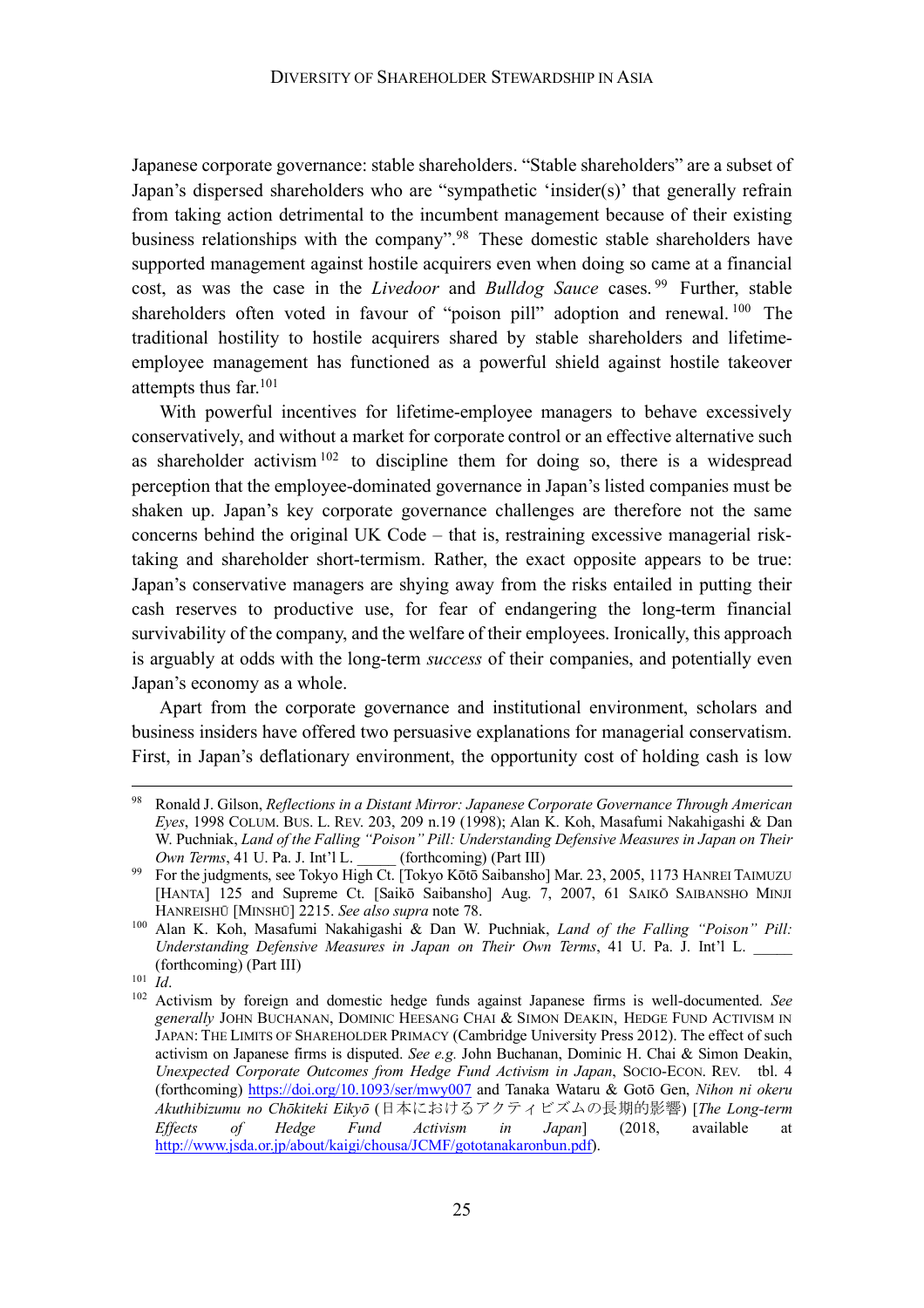given that other uses (e.g., investment) are unprofitable. If managers perceive that Japan's economic recovery is unlikely to be long-lasting, they may also be reluctant to invest their company's cash reserves.103 Two, and potentially most importantly, Japanese companies may have accumulated large cash reserves as a hedge against ruinous insolvency proceedings.104 Where a company enters insolvency proceedings, senior managers and ordinary employees alike potentially face extremely unpalatable consequences, as they both face a higher risk of losing their jobs. Regulations against unfair dismissal for permanent "lifetime" employees<sup>105</sup> – the core of the Japanese "company community"<sup>106</sup> – are significantly relaxed when insolvency proceedings are launched.  $107$  To avoid frustrating the fundamental expectations of key lifetime employees (i.e., lifetime employment itself in the historic absence of an external labor market),<sup>108</sup> companies have ample incentives to maintain cash reserves defensively.

Corporate Japan's conservatism and mediocre performance would, whether justly or unjustly, come to be attributed to its employee-centric corporate governance system supported by dependable stable shareholder allies. This cozy arrangement would find itself in the gunsights of the Liberal Democratic Party (LDP)-led national government headed by Prime Minister Abe Shinzo.

 <sup>103</sup> Chie Aoyagi & Giovanni Ganelli, Unstash the Cash! Corporate Governance Reform in Japan, Int'l. Monetary Fund Working Paper WP/14/140 (Aug. 2014), 6 at https://www.imf.org/external/pubs/ft/wp/2014/wp14140.pdf (last visited Aug. 11, 2019) ("... entrenched deflationary expectations are likely to be an important determinant of large cash holdings in Japan. A deflationary environment lowers the opportunity cost of holding cash for both managers and shareholders. As stressed by Bank of Japan (BoJ) Governor Kuroda in a recent speech, deflation encourages holding cash over alternative more productive uses of resources. Even though recent developments suggest that Japan has made progress towards reviving growth and exiting deflation, if firms do not believe that the recovery is long-lasting and that there are profitable investment opportunities, they can be reluctant to reduce their cash holdings.") (footnote omitted).

<sup>104</sup> Nobuyuki Kinoshita, *Legal Background to the Low Profitability of Japanese Enterprises*, Center on Japanese Economy and Business Working Paper Series No. 316 (Apr. 2013), 22 https://academiccommons.columbia.edu/doi/10.7916/D8RB7D0X ("The most plausible measure for an enterprise to avoid business reorganization is building a strong cash reserve. In other words, cash reserves and bankruptcy protection are two alternatives for a distressed enterprise. As the management body of an enterprise counts backward from this substitution, as they do in everyday business, a rigorous bankruptcy mechanism presses them to dig a deeper trench by having greater cash reserves."). Kinoshita was at the time of writing an Executive Director of the Bank of Japan.

<sup>105</sup> On lifetime employment, see generally Časlav Pejović, *Changes in Long-term Employment and Their Impact on the Japanese Economic Model: Challenges and Dilemmas*, No. 37 J.JAPAN.L. 51 (2014).

<sup>106</sup> On this concept, see Zenichi Shishido, *Japanese Corporate Governance: The Hidden Problems of Corporate Law and their Solutions*, 25 DEL. J. CORP. L. 189 (2000). 107 Kinoshita, *supra* note 104, at 26.

<sup>&</sup>lt;sup>108</sup> On the lack of external labor markets as the "dark side" of lifetime employment, see Ronald J. Gilson & Mark J. Roe, *Lifetime Employment: Labor Peace and the Evolution of Japanese Corporate Governance*, 99 COLUM. L. REV. 508 (1999). More recently, however, lateral hiring has increased. *See e.g.* Megumi Fujikawa, *Japanese Workers Call It Quits on a Firm Tradition: The Job for Life*, Wall St. J., Apr. 11, 2018, at https://www.wsj.com/articles/japanese-workers-call-it-quits-on-a-firm-traditionthe-job-for-life-1523439004 (last visited Aug. 11, 2019).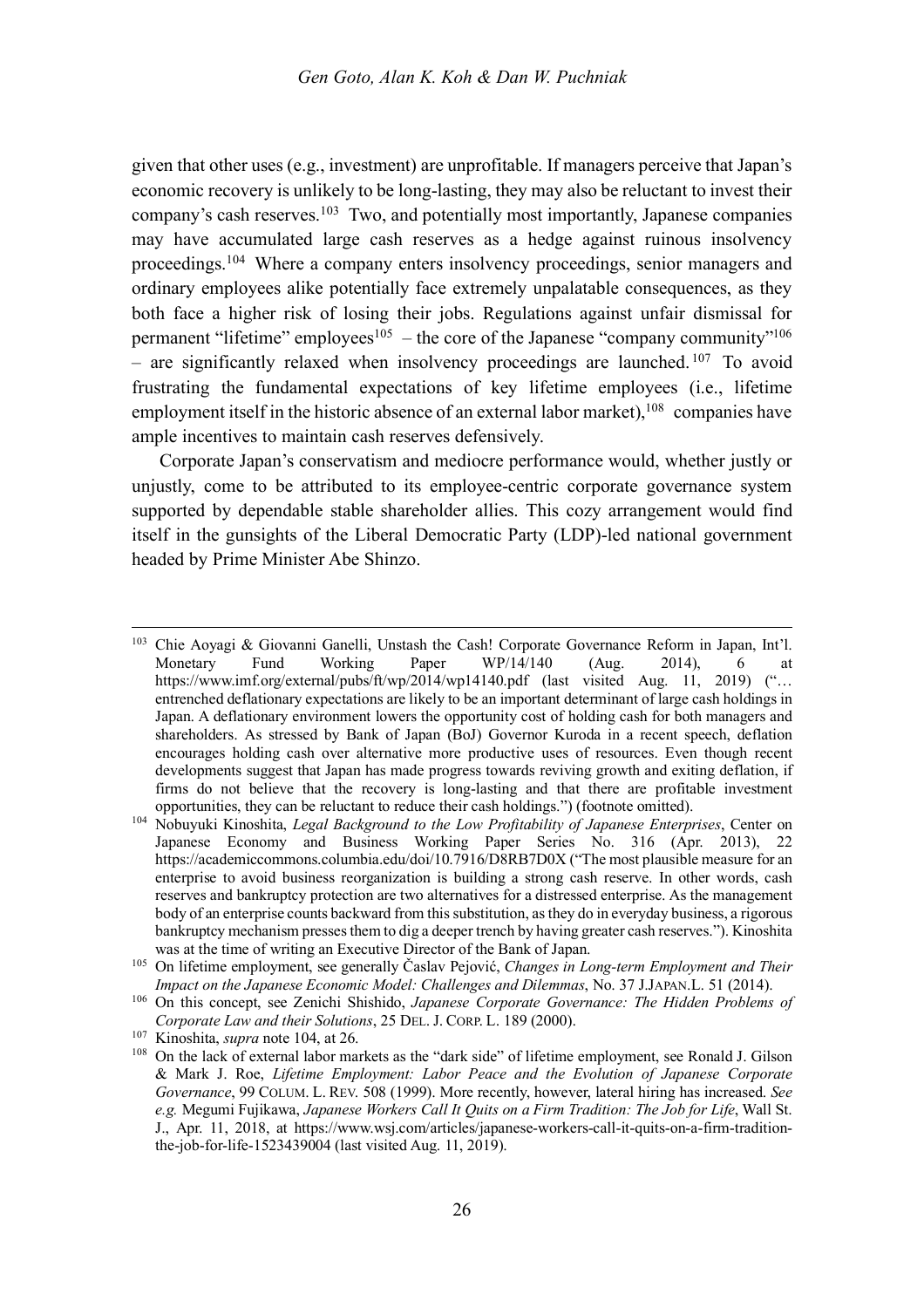#### DIVERSITY OF SHAREHOLDER STEWARDSHIP IN ASIA

#### 2. *The Liberal Democratic Party Administration's Grand Design*

Towards the end of Abe's second term as Prime Minister, the Abe administration introduced its "Japan Revitalization Strategy" in June 2013 to snap Japan out of its decades of deflation, and to achieve a vibrant economy that will register over 2% labor productivity improvement in the medium- to long-term, and around 3% nominal gross domestic product (GDP) growth and around 2% real GDP growth, on average, over the next ten years. <sup>109</sup> The Japan Revitalization Strategy is designed to be one of the three policy "arrows" of "Abenomics", and takes the form of major structural reforms to Japan's economy.<sup>110</sup> The Abe administration's expectations for managers of Japanese firms is set out in the 2014 version of the Revitalization Strategy document:

"What should be done to increase Japanese companies' earning power, in other words, medium to long-term profitability and productivity and to pass the fruits of such increase on to the people (households) evenly? First, it is important to strengthen the mechanism to enhance corporate governance and reform corporate managers' mindset so that they will make proactive business decisions to win in global competition for the purpose of attaining targets including globally-compatible level in return on equity. Particularly, companies that have achieved the highest earnings in several years should be encouraged to proactively use their earnings for new capital investment, bold business realignment, mergers and acquisitions, and other deals, instead of accumulating internal reserves."111

Although not expressly stated, it is implicit but widely acknowledged that the employeecentric form of corporate governance prevalent in Japanese firms is blamed for corporate Japan's perceived malaise.  $112$  It is in a bid to change this status quo that the Abe administration sought to enlist the aid of institutional shareholders:

"At the same time, banks, institutional investors and other financial players must maintain healthy tension with companies and play positive roles in creating values in the long term and improving their "earning power." Among them, banks and trading houses must promote return-oriented risk money provision, including contributions to private-sector equity and mezzanine finance investment through funds, and offer good judgments and advice with a view to supporting companies' business restructuring. Institutional investors, including those managing public and quasi-public funds, are called on to appropriately manage their investment portfolios and proactively perform their governance functions as investors."113

<sup>&</sup>lt;sup>109</sup> PRIME MINISTER OF JAPAN AND HIS CABINET, JAPAN REVITALIZATION STRATEGY - JAPAN IS BACK -2  $(Jun. 14, 2013)$  (available at https://www.kantei.go.jp/jp/singi/keizaisaisei/pdf/en\_saikou\_jpn\_hon.pdf.

<sup>110</sup> JAPAN REVITALIZATION STRATEGY, *supra* note 109 at 1.

<sup>&</sup>lt;sup>111</sup> PRIME MINISTER OF JAPAN AND HIS CABINET, JAPAN REVITALIZATION STRATEGY- REVISED IN 2014 -JAPAN'S CHALLENGE FOR THE FUTURE – 5 (Jun. 24, 2014) (available at https://www.kantei.go.jp/jp/singi/keizaisaisei/pdf/honbunEN.pdf).

<sup>112</sup> *See e.g.* Toyama, *supra* note 89, at 25–28.

<sup>113</sup> JAPAN REVITALIZATION STRATEGY– REVISED IN 2014 –, supra note 113 at 6.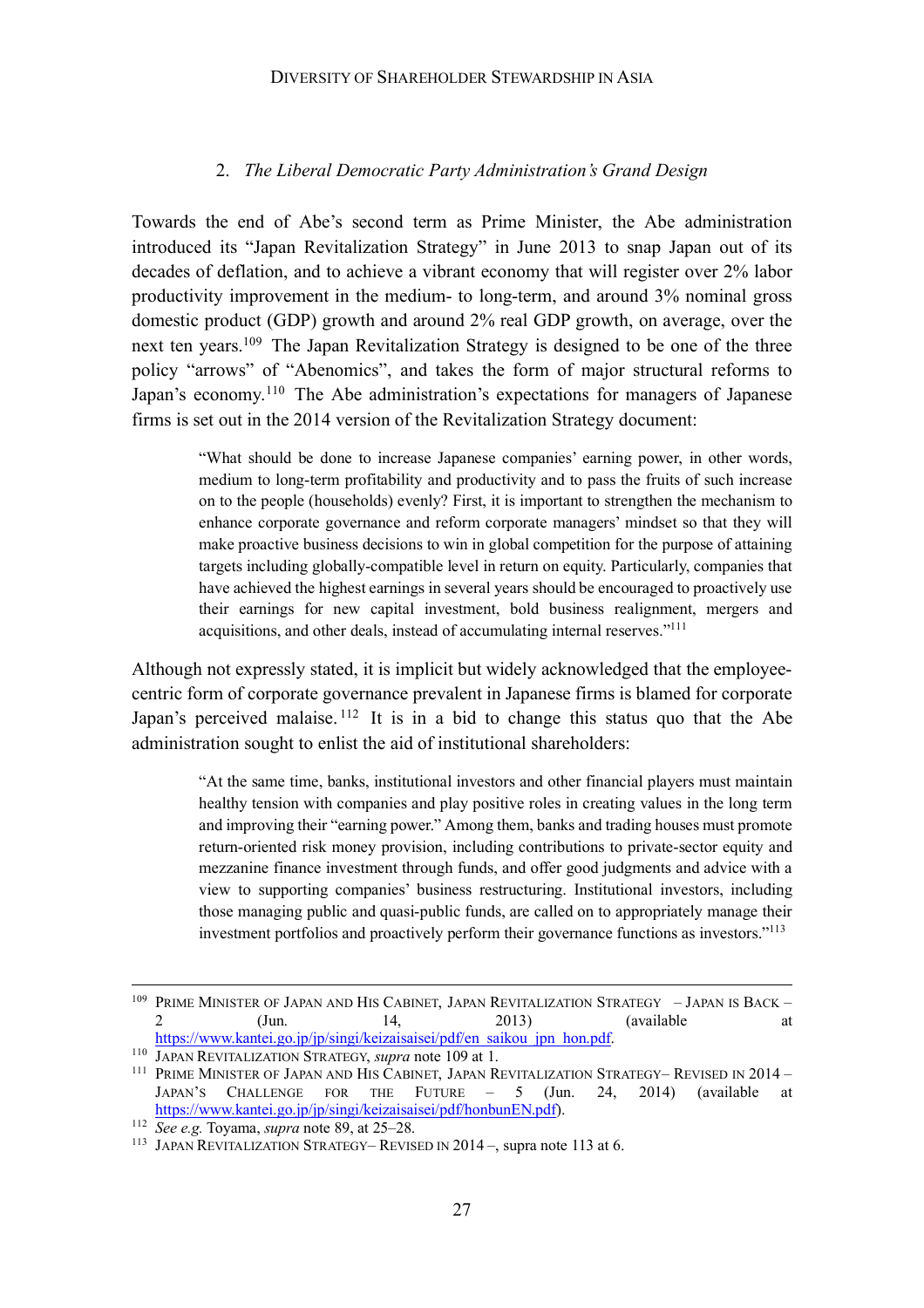The ultimate goal is to "allow corporate earnings to expand further, bringing about a true virtuous cycle where the fruits of the breakaway from deflation will be returned finally to the people through various channels including increases in employment opportunities, wages and dividends."114 In sum, corporate governance reforms – including the Japanese Code – that were subsequently initiated should be understood as a state-led attempt at promoting shareholder-oriented corporate governance for the purpose of changing the traditional stakeholder-oriented governance system of Japanese companies so as to improve productivity and corporate value.<sup>115</sup> Now that the context has been set out, we move onto the details of the Japanese Code in the next subpart.

#### 3. *Japanese Stewardship Code*

The Japanese Code was first drafted by the Council of Experts on the Stewardship Code (Council of Experts)116 organized by the Financial Services Agency of Japan (FSA). A government agency that regulates the banking, securities, investment, and insurance sectors, <sup>117</sup> the FSA keeps track of the implementation of the Japanese Code by institutional investors and maintains an updated list of signatories on its website.<sup>118</sup> Against a backdrop of complex, interconnected, and simultaneous activities by various interest groups,119 the first version of the Japanese Code was introduced in 2014. The Council of Experts Concerning Follow-up of Japan's Stewardship Code and Japan's Corporate Governance Code,<sup>120</sup> also organized by FSA jointly with the Tokyo Stock Exchange, reviewed the state of implementation of the two codes, and subsequently recommended that the Japanese Code be revised. A second version of the Japanese Code was introduced following revisions by the Council of Experts on May 29, 2017.

The Japanese Code was introduced to apparently encourage institutional shareholders to act as good stewards to prioritize the enhancement of "the medium- to long-term investment return for their clients and beneficiaries (including ultimate beneficiaries) by improving and fostering the investee companies corporate value and sustainable growth

 <sup>114</sup> *Id.*

<sup>115</sup> Gen Goto, *The Logic and Limits of Stewardship Codes: The Case of Japan*, 15 BERKELEY BUS. L.J. 365, 390, 396–97 (2019); Sadakazu Osaki, *The New Stewardship Code in Japan: Comparison with the UK Code and its Implementation*, *in* COMPARATIVE CORPORATE GOVERNANCE: THE CASE OF JAPAN 101, 110 (J.Japan.L. Special Issue 12, Hiroshi Oda ed., Carl Heymanns 2018) ("The Japanese Stewardship Code was introduced by the government in order to promote economic recovery through increased corporate profitability, the latter to be achieved by enhancing effective corporate governance.").

<sup>116</sup> https://www.fsa.go.jp/en/refer/councils/stewardship/index.html

<sup>&</sup>lt;sup>117</sup> See e.g. Kin'yū-chō Secchi Hō (金融庁設置法) [Act for Establishment of the Financial Services Agency], Act No. 130 of 1998, arts. 3, 4.

<sup>118</sup> Financial Services Agency, *Stewardship Code: 256 institutional investors have signed up to the Principles for Responsible Institutional Investors as of August 1, 2019* (2019) at https://www.fsa.go.jp/en/refer/councils/stewardship/20160315.html (last visited Aug. 26, 2019).

<sup>119</sup> For an account in English, see Goto, *supra* note 115, at 387–92.

<sup>120</sup> https://www.fsa.go.jp/en/refer/councils/follow-up/index.html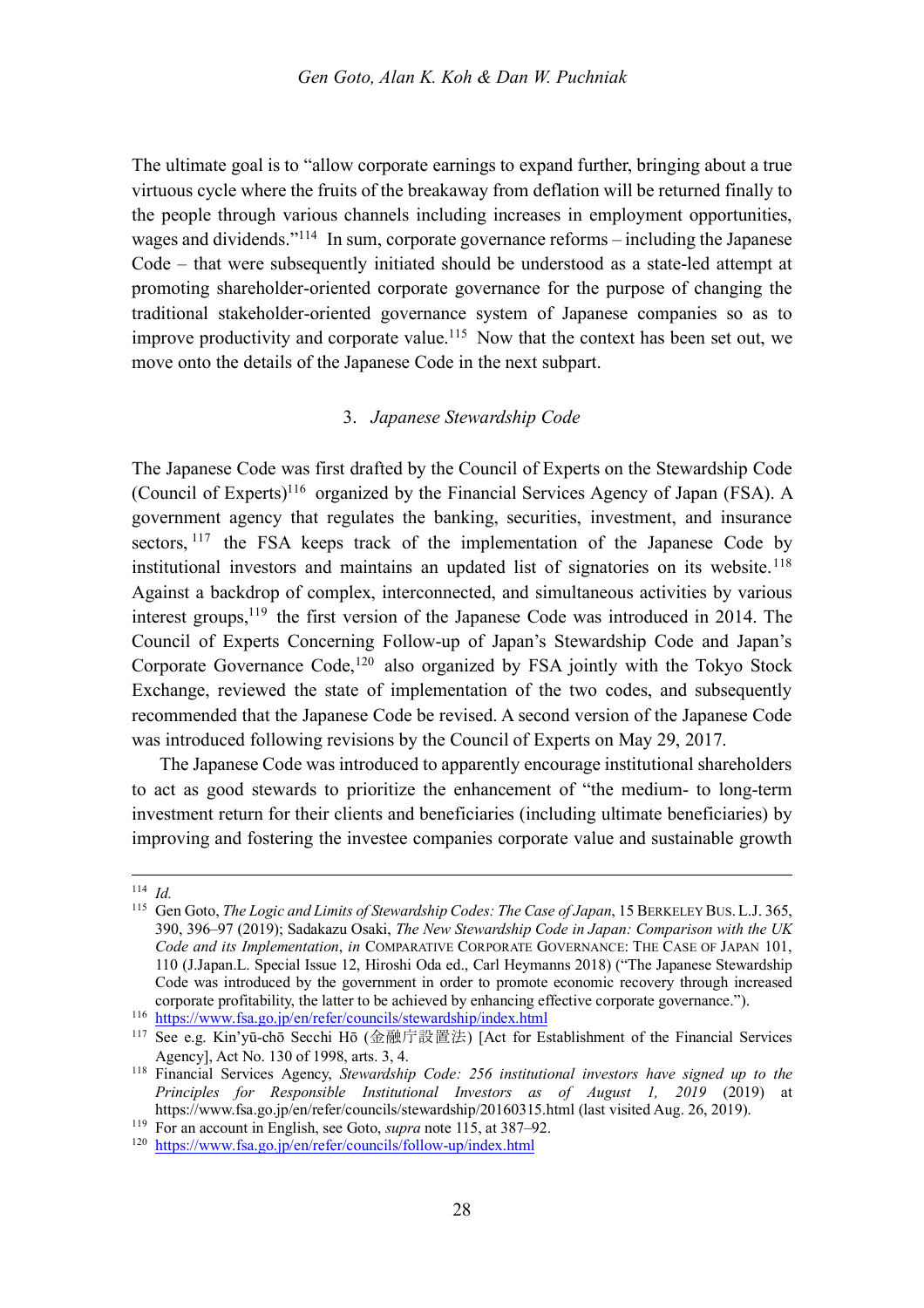through constructive engagement, or purposeful dialogue based on in depth knowledge of the companies and their business environment".121 In emphasizing the importance of long-term profit and the interests of ultimate beneficiaries, the purpose of the Japanese Code seems, at first blush, to be consistent with the UK Code.

However, the purpose of Japan's Code is rather less prosaic when considered in light of Japan's corporate governance and economic context: its goal no less than the fundamental alteration of the relationship between domestic institutional investors and company management. Domestic institutional investors have been criticized for enjoying a cozy relationship with lifetime-employee managers, $122$  such that institutional investors were content to receive lower returns on their investments, even though doing so arguably came at the expense of the ultimate beneficiaries. The Japanese Code is thus intended to encourage domestic institutional investors to pursue higher returns for their beneficiaries by exerting more pressure on management through "constructive engagement".<sup>123</sup> In addition, the Code requires that passive funds actively engage with investee companies and exercise their voting rights (2017 Revision, Guidance 4-2). As this is arguably not in the interests of beneficiaries of passive funds, the better explanation is that it is part of the Abe Administration's policy design to transform the orientation of the Japanese corporate governance system. 124

To be clear, the Japanese Code does not – expressly or implicitly – contemplate USstyle hedge fund activism from Japan's institutional investors, and in fact does not require institutional investors to make any specific demands of management. However, given the existing political and economic context, one might reasonably conclude that domestic institutional investors would be expected to exert pressure on management to use existing cash reserves more effectively to boost corporate earnings and productivity. This would be consistent with the prevailing criticism of Japanese companies, and with the Abe administration's stated economic goals.

At present, the Japanese Code – or at least part of it – appears to have had a limited, but nonetheless significant, impact on institutional investor behavior. Since it was revised in 2017, the Japanese Code has required institutional investors that have signed up to the Code to disclose their voting records by individual agenda item, and where the investor declines to disclose their voting reasons, to "proactively explain" and give reasons for doing so (2017 Revision Guidance 5-3). <sup>125</sup> This disclosure requirement was initially rejected by the Council of Experts when the original 2014 Code was drafted, but was ultimately introduced over the objections of various listed companies and institutional investors. <sup>126</sup> Despite this, since the new disclosure requirement went into effect, almost

 <sup>121</sup> Japanese Code, 'Aims of the Code', paragraph 4; Goto, *supra* note 115, at 386–87.

<sup>122</sup> Goto, *supra* note 115, at 395.

<sup>123</sup> Japanese Code, 'Aims of the Code', paragraph 4; Goto, *supra* note 115115, at 386–87.

<sup>124</sup> Goto, *supra* note 115, at 403–04.

<sup>125</sup> Discussed at Goto, *supra* note 115, at 401–03.

<sup>126</sup> Goto, *supra* note 115, at 393 n.131, 402.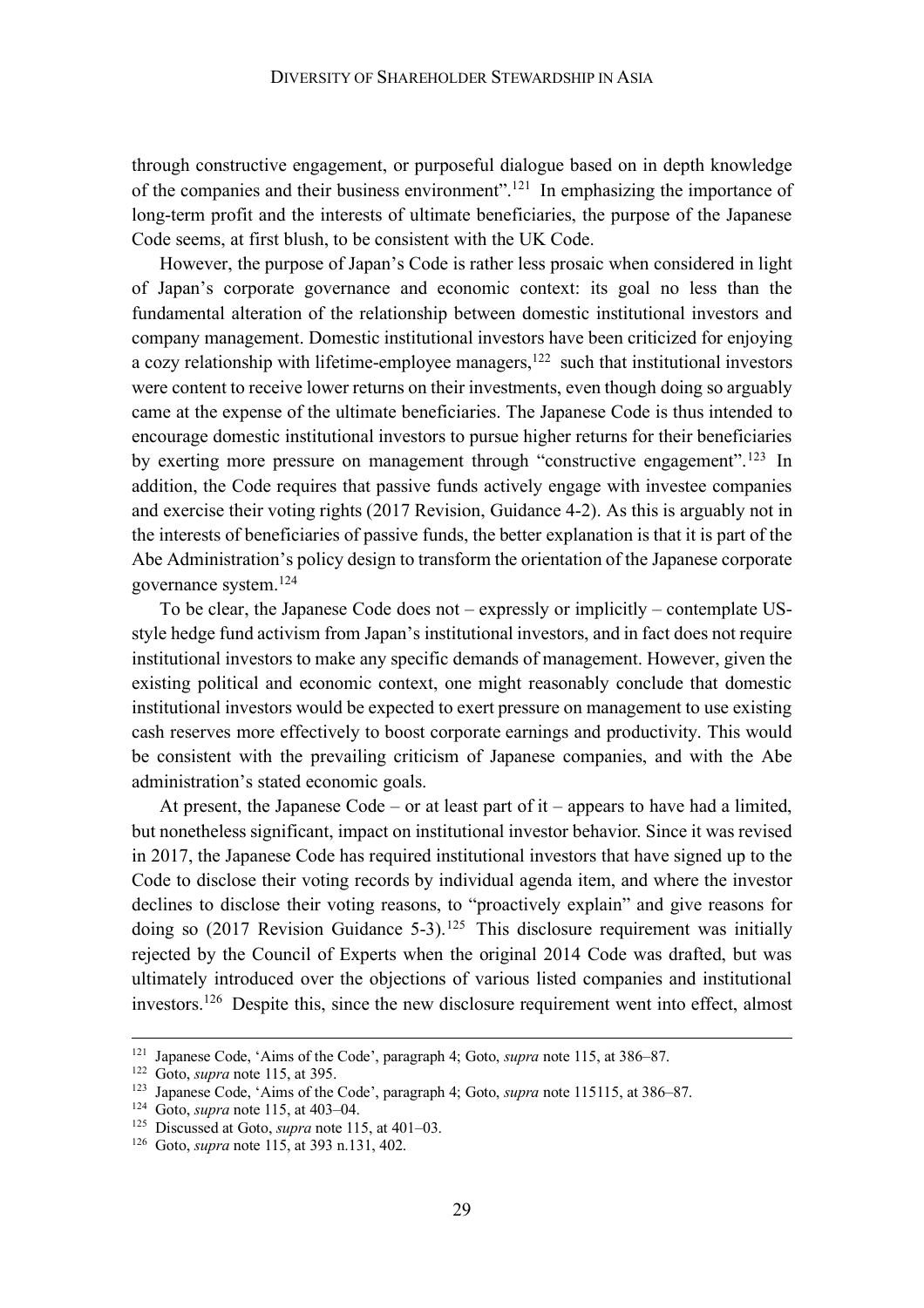all major trust banks, insurance companies and investment advisors have since complied with the disclosure requirement – with few, if any, opting against disclosure – apparently under strong pressure from the FSA.  $127$  The stated rationale for the disclosure requirement was to "enhanc[e] visibility for institutional investors";<sup>128</sup> presumably to increase transparency for ultimate beneficiaries, and to ensure that asset managers took appropriate actions to manage conflicts of interest.129

The disclosure requirement appears to have had some tangible effect on institutional investor behavior on at least one corporate governance issue: there is some evidence that the disclosure requirement has substantially reduced support for the Japanese "poison pill".130 Given the practical absence of hostile takeovers in Japan, the Japanese "poison pill" was of questionable utility and effectiveness.<sup>131</sup> Insofar as the disclosure requirement appears to have effectively discouraged institutional investors from making voting decisions that were not at least defensible from a commercial perspective, the Japanese Code arguably represents a step towards greater accountability from institutional investors. Yet, perhaps paradoxically from the UK's perspective, the Japanese Code seems to promote, or at least incentivize, a more arguably short-termist orientation among institutional investors that emphasizes short-term share prices – a feature that places it in stark contrast to the UK Code's image of the long-term-oriented enlightened shareholder. 132

<sup>&</sup>lt;sup>127</sup> *See* Nihon Keizai Shimbun (日本経済新聞), *Nihon Seimei to Kinyūchō*, *Giketsuken Kōshi no Kaiji de*  $N$ iramiau (日本生命と金融庁、議決権行使の開示でにらみ合う) [*Nippon Life Insurance at Odds with Financial Services Agency on Disclosure of Voting Results*], Jan. 31, 2018, 6:30AM (JST), https://www.nikkei.com/article/DGXMZO26191040W8A120C1X12000/; Nihon Keizai Shimbun (日 本経済新聞), Nissei, Giketsuken Kōshi wo Kobetsu Kaiji (日生、議決権行使を個別開示) [Nippon *Life Insurance To Disclose Its Individual Voting Records*], Jan. 21, 2019, 20:00 (JST), https://www.nikkei.com/article/DGXMZO40269240R20C19A1EE9000/.

<sup>&</sup>lt;sup>128</sup> Provision 5-3.

<sup>&</sup>lt;sup>129</sup> "The revised code, however, decided to override such objections and to introduce this requirement in order to enhance the transparency of the stewardship activities of asset managers and to eliminate concerns on conflicts of interest of asset managers who belong to financial conglomerates." Goto, *supra* note 115, at 393.n131, citing 2017 Revised Japanese Stewardship Code, 15.n15 ("Some concern has been expressed that company-specific voting disclosure on an individual agenda item basis may result in attracting excessive attention solely to the results of "for" or "against", and it may prompt mechanical voting by institutional investors. However, it is important that asset managers enhance the transparency of their activities to their ultimate beneficiaries of the assets they manage. Furthermore, it is important that asset managers, who often belong to financial groups, disclose company-specific voting records on an individual agenda item basis in order to eliminate concerns that they may not take appropriate actions to manage conflicts of interest.").

<sup>130</sup> Alan K. Koh, Masafumi Nakahigashi & Dan W. Puchniak, *Land of the Falling "Poison" Pill: Understanding Defensive Measures in Japan on Their Own Terms*, 41 U. PA. J. INT'L L. \_\_\_\_\_ (forthcoming) (Part IV.B.3).

<sup>131</sup> *See id.* at Part III.

<sup>&</sup>lt;sup>132</sup> On the connection between the UK Code and enlightened shareholder value, see Iris H.-Y. Chiu, *Institutional Shareholders as Stewards: Toward a New Conception of Corporate Governance*, 6 BROOK. J. CORP. FIN. & COM. L. 387, 398 (2012) ("It is arguable that the Stewardship Code's preference for the 'long-term horizon' of institutional shareholders is consistent with the 'enlightened shareholder value' rhetoric championed by policy-makers in the reforms leading up to the Companies Act.").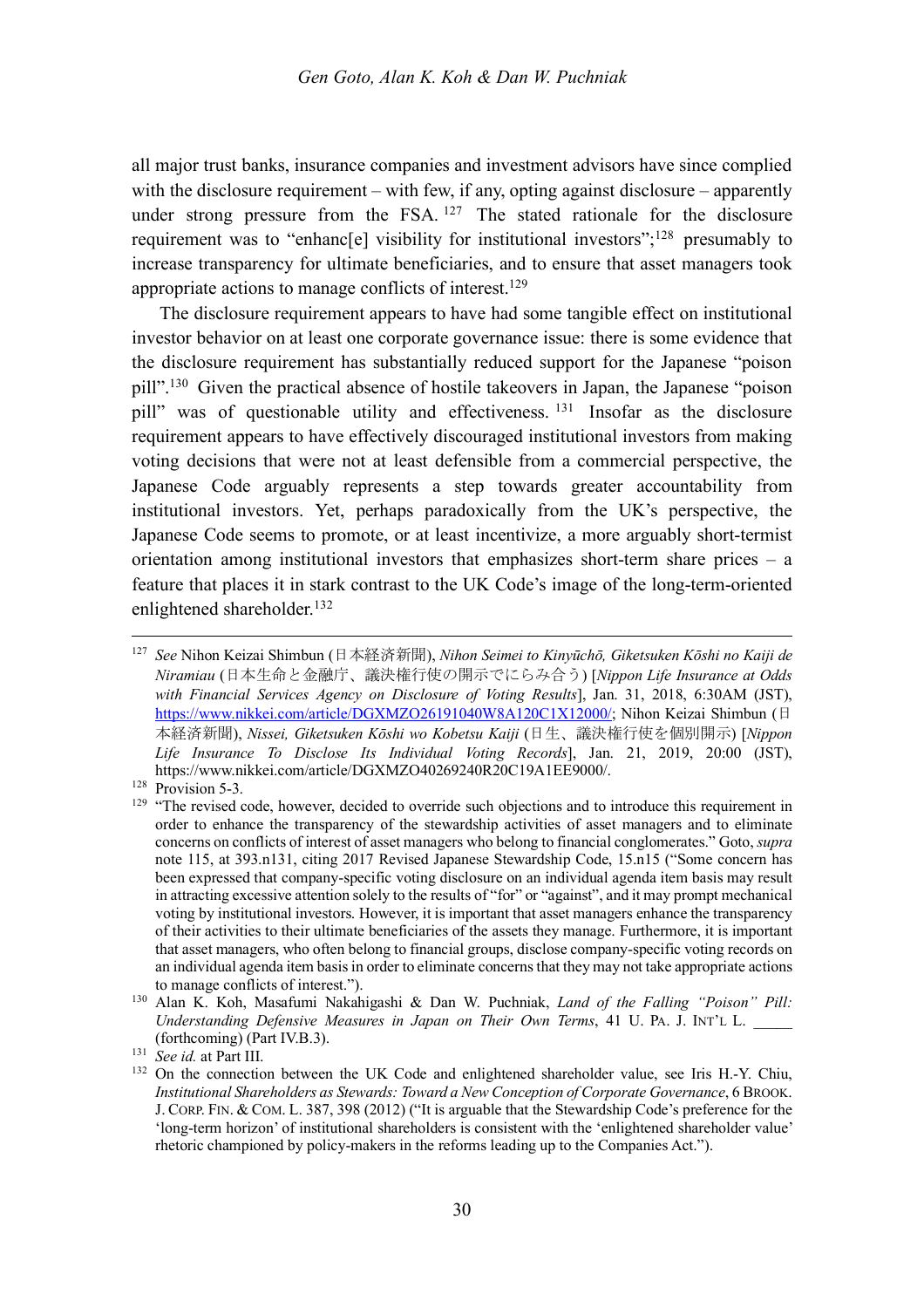One might reasonably question why the Abe Administration elected to use the medium of a 'stewardship code' to implement its desired corporate governance changes. Japan is a civil law jurisdiction, whereas the concept of a 'stewardship code' was introduced by the UK, a common law jurisdiction. The answer may lie with the mutable nature of 'stewardship', which enabled Japan to introduce the idea that institutional investors should be loyal to the interests of beneficiaries, without triggering technical discussions on the precise elements of fiduciary duties and the legal consequences of their breach.<sup>133</sup> Further, the idea of a soft law 'code' may also have been appealing to Japanese policymakers, as soft law codes need not be put through the full legislative process in order to be implemented. On this point, soft law codes to some extent resemble *gyōsei*   $shid\bar{o}$  (administrative guidance<sup>134</sup>)<sup>135</sup> that was once prevalent, but have gone out of favor after repeated scandals $136$  and the bursting of the bubble economy.

B. THE SINGAPORE CASE STUDY: SIMILAR NAME, DIVERGENT FUNCTIONS<sup>137</sup>

### 1. *Stewardship as a Mechanism for Signaling and Maintaining the Status Quo*

In contrast with the UK or Japan, the Singapore Stewardship Code – released in November 2016 – was not adopted in response to any systemic economic problem. Rather, the point of departure is that Singapore already had in place a successful corporate governance system built on two types of controlling blockholders: family controlling

<sup>&</sup>lt;sup>133</sup> *See* Goto, *supra* note 115, at 370 nn.13–14 and accompanying text,<br><sup>134</sup> A classic scholarly definition of administrative guidance is "[a]dministrative activities which administrative organs provide to other parties without legal binding force but in expectation of specific actions (either feasance or non-feasance) in order to realize an administrative aim". Hiroshi Shiono, *Administrative Guidance in Japan (Gyosei-Shido)*, 48 Int'l Rev. Admin. Sci. 239, 239–40 (1982). *Cf.* the legal definition as provided in the Administrative Procedure Act: "guidance, recommendations, advice, or other acts by which an Administrative Organ may seek, within the scope of its duties or processes under its jurisdiction, certain action or inaction on the part of specified persons in order to realize administrative aims, where the acts are not Dispositions". Gyōsei tetsuduki-hō (行政手続法) [Administrative Procedure Act], Law No. 88 of 1993, art. 2(vi) (translation from Japanese Law Translation). 135 Milhaupt made a similar observation. *See* Curtis J. Milhaupt, *Evaluating Abe's Third Arrow: How* 

*Significant are Japan's Recent Corporate Governance Reforms?*, *in* COMPARATIVE CORPORATE GOVERNANCE:THE CASE OF JAPAN 65, 73 (J.Japan.L. Special Issue 12, Hiroshi Oda ed., Carl Heymanns 2018) ("… Perhaps "soft law" is expanding as an approach to corporate governance reform because it is in the DNA of Japanese regulators and policy makers… Has 'administrative guidance' been resurrected in the twenty-first century Japan as 'soft law'?").

<sup>136</sup> *See e.g.* HIROSHI ODA, JAPANESE LAW 48–49 (3d. ed. 2009) (attributing scandals in the financial sector to "excessive use of administrative guidance by the Ministry of Finance" and the decline of the practice

thereafter). 137 *See generally* Dan W. Puchniak & Samantha S. Tang, *Singapore's Puzzling Embrace of Shareholder Stewardship: Similar Name, Divergent Forms, and Unrecognizable Functions*, VAND.J. TRANSNAT'L L. \_\_\_\_ (forthcoming).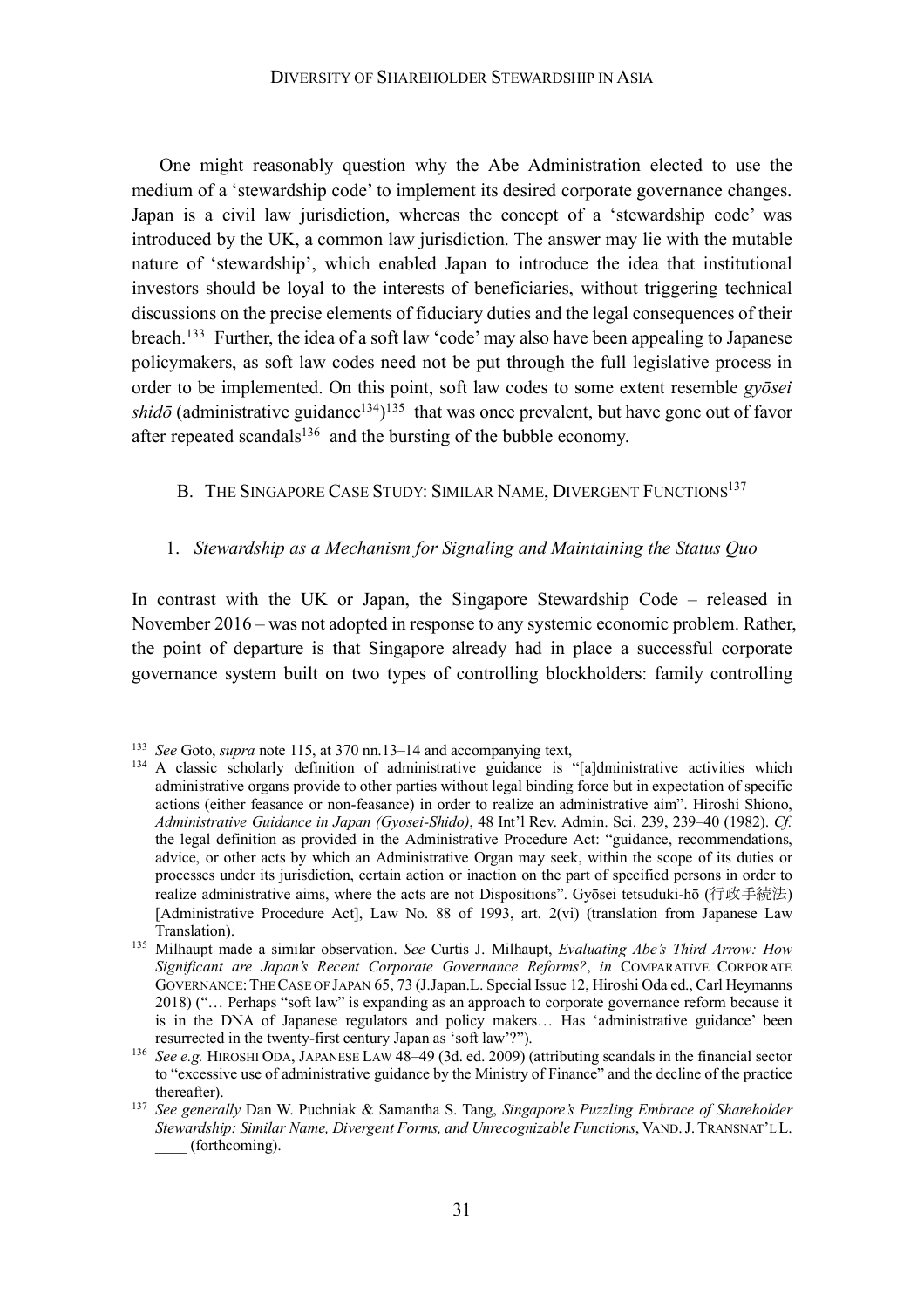shareholders, and the state's investment arm Temasek Holdings ("Temasek").<sup>138</sup> The problem of rationally passive institutional investors holding substantial equity stakes in listed companies and failing to rein in managerial risk-taking and short-termism – which gave rise to the UK Code in  $2010^{139}$  – has never existed in Singapore. To the contrary, in Singapore's successful state-controlled and family-controlled system of corporate governance almost all listed companies have had, and continue to have, an engaged "shareholder steward" in the form of a controlling shareholder. <sup>140</sup> Contrary to the conventional (Anglo-American) wisdom, as Singapore has transformed from a developing, to developed, and now to a world leading economy, its shareholder landscape has become even more concentrated, with institutional investors having minimal influence in its corporate governance system. 141

In this context, it would seem that the UK Code would be entirely unsuitable for transplant into Singapore. With a successful corporate governance system designed to have the state indirectly act as a long-term engaged shareholder steward in statecontrolled companies, and family-owners acting as long-term engaged stewards in family firms, it would seem that Singapore had little need for a mechanism to create long-term engaged shareholder stewards – which is precisely what the original UK Code was designed to do.<sup>142</sup> Further, the idea at the core of the UK Code is that institutional shareholders have the potential to become effective shareholder stewards because collectively they have control over a majority of the voting rights in most of the UK's listed companies. Therefore, as the theory goes, if the UK Code could harness market forces to incentivize them to act as "good stewards", institutional investors would have the legal voting rights to carry out this laudable objective.<sup>143</sup>

Singapore's shareholder landscape stands in stark contrast to the UK's: institutional investors only constitute a small minority of shareholders in most listed companies, and therefore lack any real power in the face of large dominant state or family controlling shareholders.<sup>144</sup> Research by leading corporate governance experts – including some

<sup>&</sup>lt;sup>138</sup> *Id.* at Part III.A. For a rich description of family controlling shareholders and Temasek in Singapore's corporate governance environment, see *id*. at Parts IV and II.B respectively.

<sup>139</sup> Discussed above at Part II.

<sup>140</sup> *See* Adriana De La Cruz et. al. OWNERS OF THE WORLD'S LISTED COMPANIES 12, 36, 37 (2019) http://www.oecd.org/corporate/owners-of-the-worlds-listed-companies.htm (based on an analysis of 195 listed companies representing 83% of total market capitalisation in Singapore, finding that institutional investors held 12% of market capitalisation weighted ownership); Luh Luh Lan & Umakanth Varottil, *Shareholder Empowerment in Controlled Companies: The Case of Singapore, in* RESEARCH HANDBOOK OF SHAREHOLDER POWER 573, 575–578 (Jennifer G. Hill & Randall S. Thomas eds., Elgar Publishing 2015); Tan Cheng Han et al, *State-Owned Enterprises and the Singapore Model*, 28 COLUM. J. ASIAN L. 61, 91 (2015).

<sup>141</sup> *Id.*

<sup>&</sup>lt;sup>142</sup> Discussed above at Part II.

<sup>143</sup> *Id*.

<sup>144</sup> Luh Luh Lan & Umakanth Varottil, *Shareholder Empowerment in Controlled Companies: The Case of Singapore, in* RESEARCH HANDBOOK OF SHAREHOLDER POWER 572, 579–580 (Jennifer G. Hill &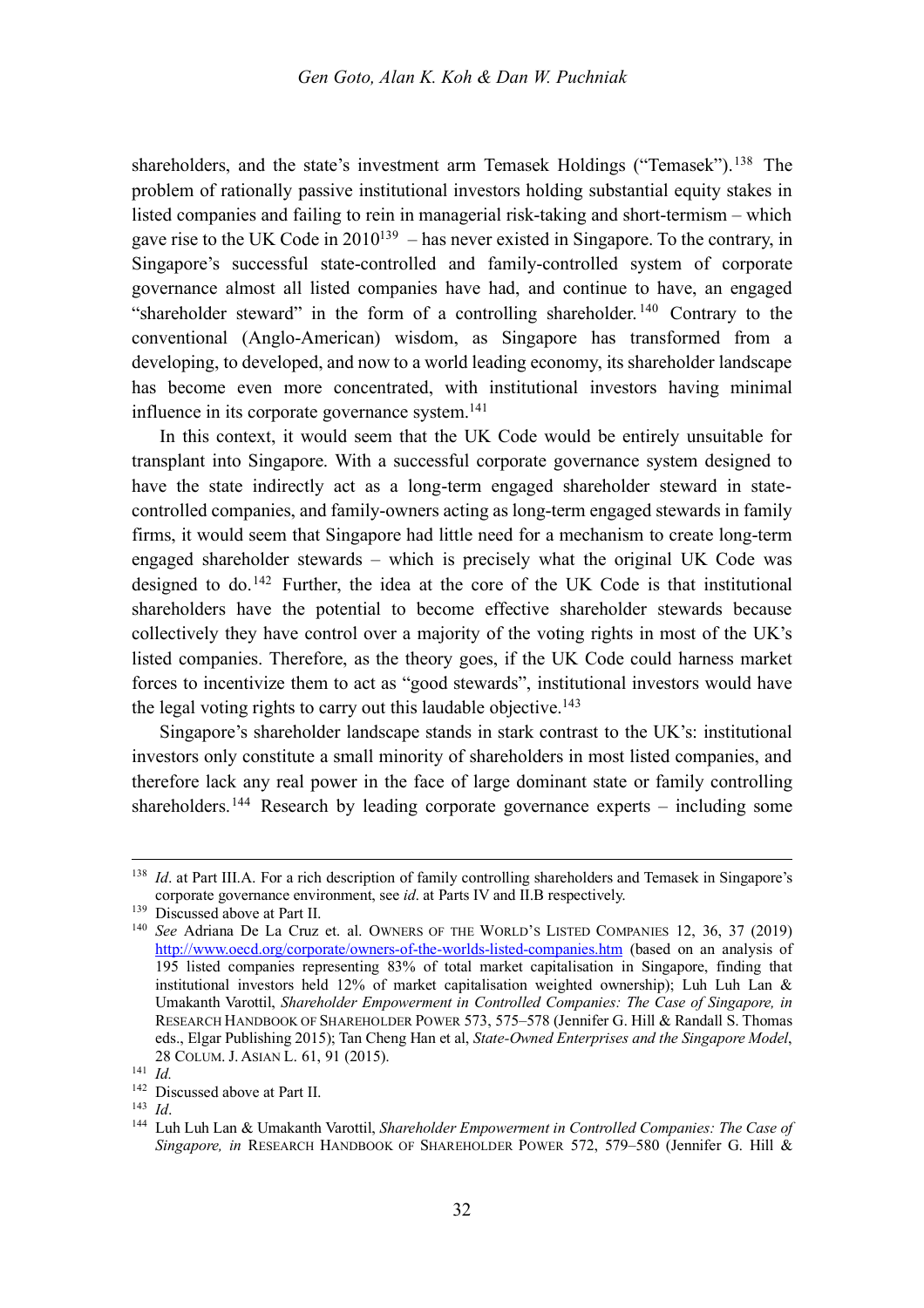from Singapore – confirms this fact, as institutional shareholders are seen to play a negligible role in Singapore corporate governance, especially when contrasted with the dominant role of state and family corporate controllers.<sup>145</sup> In this light, the striking similarity between the texts of the seven core principles in the UK Code and Singapore Stewardship Code is puzzling.<sup>146</sup> Why has a UK corporate governance mechanism, designed for a problem that does not exist in Singapore, which provides for a solution that is unavailable in Singapore, been implemented in Singapore?147

Puchniak and Tang's recent in-depth analysis of stewardship in Singapore provides an answer to this puzzle.<sup>148</sup> They demonstrate that the adoption of a UK-style Code in Singapore is a product of regulatory design for the purpose of signaling.<sup>149</sup> Consistent with other recent corporate governance reforms, the adoption of a stewardship code which superficially mirrors the text of the UK Code is driven by Singapore's desire to send a signal that it is part of the global shareholder stewardship movement – which has become an important indicia of good corporate governance. <sup>150</sup> From this perspective, Singapore's superficial adoption of a UK-style stewardship code makes perfect sense. This regulatory strategy is consistent with Singapore's history of signaling compliance with global norms of good corporate governance, while functionally maintaining the uniqueness of its successful corporate governance system.<sup>151</sup>

However, if one drills down beyond a superficial textual analysis of the seven principles in the Singapore Stewardship Code, its unique local characteristics become clear. An important feature that distinguishes the Singapore Stewardship Code from the UK Code is that it was not launched or promoted by a government regulatory body, but rather by an ostensibly private entity called "Stewardship Asia".152 At first blush, the fact that a non-government entity launched and promotes the Singapore Stewardship Code may appear to make Singapore similar to jurisdictions like the US where institutional

 $\overline{a}$ 

Randall S. Thomas eds., Elgar Publishing 2015) (explaining that Singapore's corporate governance challenges generally arise from Singapore's concentrated shareholding landscape).

<sup>&</sup>lt;sup>145</sup> *See supra* note 140 above and accompanying text.

<sup>146</sup> Dionysia Katelouzou & Mathias Siems, *Textual Analysis & Networks* (forthcoming).

<sup>&</sup>lt;sup>147</sup> The authors are unable to identify any statement from Stewardship Asia or in the Singapore Stewardship Code describing the relationship between the UK Code and the Singapore Stewardship Code. Some scholars have observed that the Singapore Stewardship Code may be characterised as being "inspired" by the UK Code: *see e.g.* ERNEST LIM, A CASE FOR SHAREHOLDERS' FIDUCIARY DUTIES IN COMMON

LAW ASIA 280 (Cambridge University Press 2019). 148 *See generally* Dan W. Puchniak & Samantha S. Tang, *Singapore's Puzzling Embrace of Shareholder Stewardship: Similar Name, Divergent Forms, and Unrecognizable Functions*, VAND.J. TRANSNAT'L L. \_\_\_\_ (forthcoming).

<sup>149</sup> *Id*. at II.C & III.B.

<sup>150</sup> *Id.*

<sup>151</sup> Dan W. Puchniak & Luh Luh Lan, *Independent Directors in Singapore: Puzzling Compliance Requiring Explanation*, 65 AM. J. COMP. L. 265, 288–89, 332 (2017).

<sup>152</sup> For a detailed description of the relationship between Stewardship Asia and Temasek, *see* Dan W. Puchniak & Samantha S. Tang, *Singapore's Puzzling Embrace of Shareholder Stewardship: Similar Name, Divergent Forms, and Unrecognizable Functions*, VAND. J. TRANSNAT'L L. (forthcoming), II.C.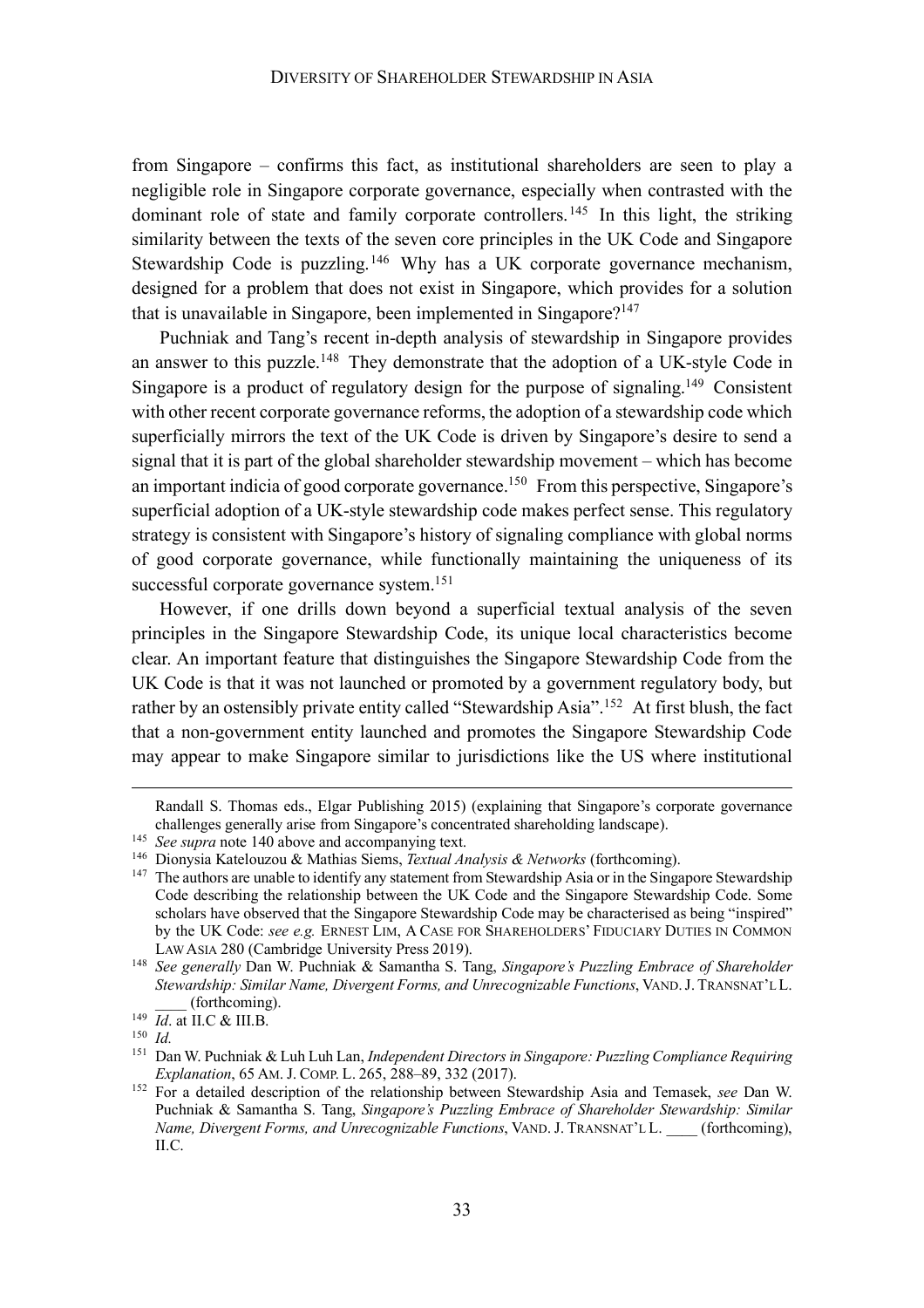investors have established a private entity to launch and promote market-based, groundup, stewardship principles. <sup>153</sup> However, Puchniak and Tang's detailed analysis of public company records, press statements, and business journalism reveals that although Stewardship Asia is a private entity, it is far from a market-based initiative without government involvement. <sup>154</sup> To the contrary, their research demonstrates that Stewardship Asia is intimately connected to the Singapore government through Temasek:

> Temasek funds Stewardship Asia and it is part of the Temasek group, and had a hand in Stewardship Asia's early efforts at drafting and promoting the Singapore Stewardship Code. Temasek also indirectly funds Stewardship Asia through the Temasek Trust, Temasek's philanthropic arm. The Temasek Trust 'manages 19 philanthropic endowments and gifts from Temasek and other donors', and provides a 'sustainable 4% endowment funding rate' for entities that it supports, which includes Stewardship Asia.<sup>155</sup>

The fact that Stewardship Asia is a *de facto* arm of Temasek is significant. Temasek is the controlling shareholder of most of Singapore's largest listed companies.<sup>156</sup> As such, the entity that designed and promotes the Singapore Stewardship Code (i.e., Stewardship Asia), is an "arm of Singapore's most powerful controlling shareholder: the Singapore government through its wholly-owned holding company Temasek". <sup>157</sup> When viewed in this light, one would expect that the Singapore Stewardship Code would be designed to maintain the status quo for Singapore's successful state controlled and family controlled system of corporate governance. Similarly, one would also expect that the seven principles in the Singapore Stewardship Code would not be enforced in a way to bring about intense market pressure by institutional investors with the hope of challenging incumbent management or the existing controllers – which is the goal of the UK Code.

Indeed, Puchniak and Tang's detailed analysis of how the Singapore Stewardship Code has been designed to function reveals that it is clearly not intended to disrupt the

 <sup>153</sup> *Id*. *See also* Jennifer G. Hill, *Good Activist/Bad Activist: The Rise of International Stewardship Codes*, 41 SEATTLE UNIV. L. REV. 497, 506–513 (2018).

<sup>154</sup> Dan W. Puchniak & Samantha S. Tang, *Singapore's Puzzling Embrace of Shareholder Stewardship: Similar Name, Divergent Forms, and Unrecognizable Functions*, VAND. J. TRANSNAT'L L. \_\_\_\_ (forthcoming), II.C.

<sup>&</sup>lt;sup>155</sup> *Id.* Stewardship Asia was founded in 2011 as the Stewardship and Corporate Governance Centre, which was a Temasek-led initiative. *See* Ho Ching, *Transcript: Luncheon Remarks by Ho Ching at Stewardship Asia 2018 Roundtable*, TEMASEK (Jun. 4, 2018) https://www.temasek.com.sg/en/newsand-views/news-room/speeches/2018/luncheon-remarks-by-ho-ching-stewardship-asia-2018.html; Ravi Menon, *Corporate Governance – going beyond the rules*, BANK OF INTERNATIONAL SETTLEMENTS (Oct. 1, 2012) https://www.bis.org/review/r121002a.pdf.

<sup>156</sup> Isabel Sim et al, THE STATE AS SHAREHOLDER: THE CASE OF SINGAPORE, CENTRE FOR GOVERNANCE, INSTITUTIONS & ORGANISATIONS, NUS BUSINESS SCHOOL 6, 23–24 (2014) https://bschool.nus.edu.sg/cgio/wp-content/uploads/sites/7/2018/10/SOE-The-State-as-Shareholder-2014.pdf.

<sup>&</sup>lt;sup>157</sup> TEMASEK REVIEW, TEMASEK OVERVIEW 2019 42-43 (2019) https://www.temasekreview.com.sg/downloads/Temasek-Review-2019-Overview.pdf.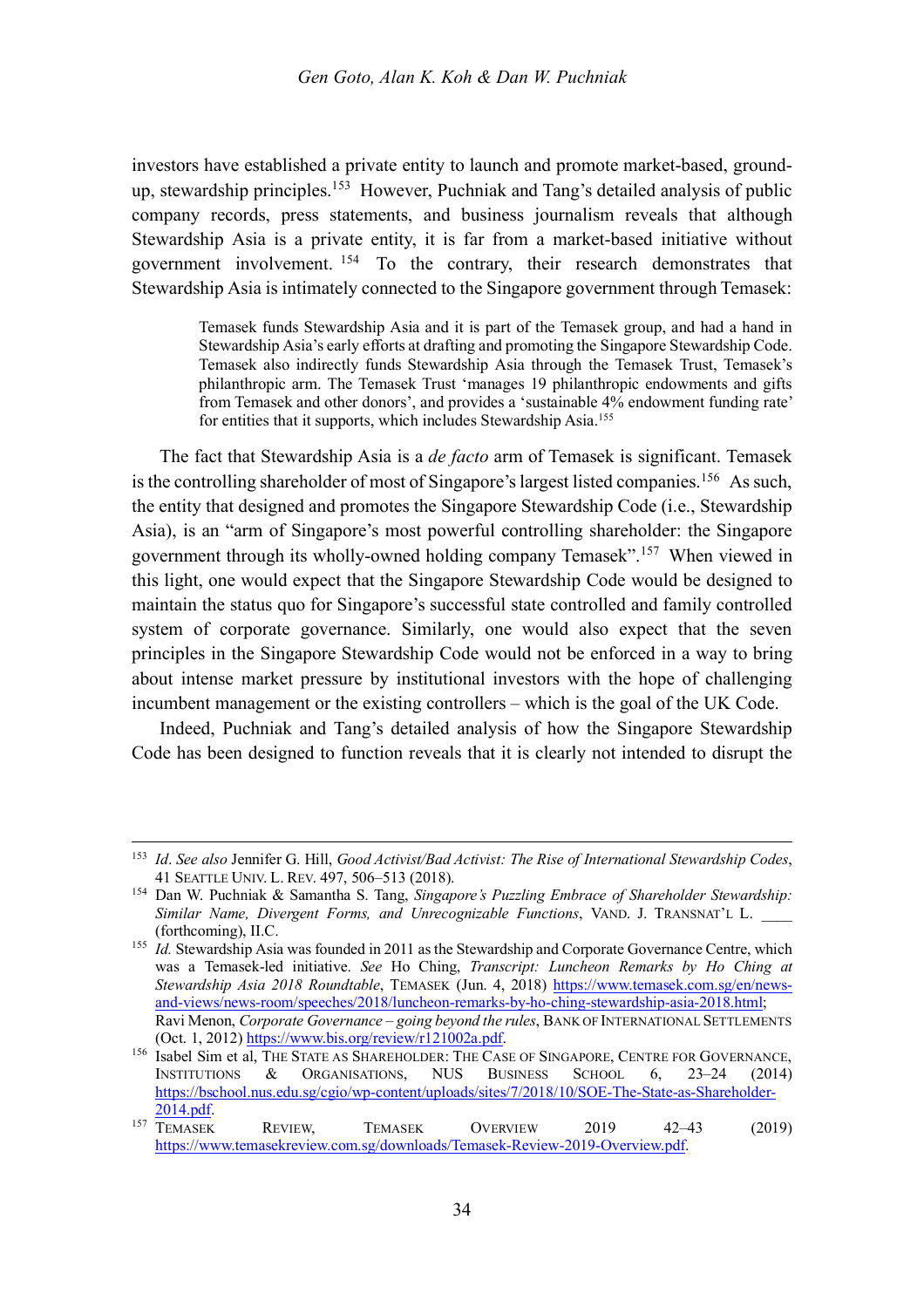status quo.<sup>158</sup> Rather, a granular analysis of the Singapore Stewardship Code reveals that it has been designed to be a mechanism for entrenching Singapore's "successful statecontrolled and family-controlled system of corporate governance"<sup>159</sup> – something which "would be beyond the wildest imaginations of the original architects of the UK Code".<sup>160</sup>

There are three features in the design of the Singapore Stewardship Code which render it "toothless" and distinguish it from the UK Code and other similar codes. First, the Singapore Code does not provide any mechanism for determining which institutional investors have agreed to follow the Code or not.<sup>161</sup> In stark contrast to the UK Code and many other codes, the Singapore Code has no mechanism whatsoever to monitor whether its "supporters" (the term used by Stewardship Asia to describe institutional investors that have agreed to adopt it<sup>162</sup>) have actually complied with it.<sup>163</sup> Without this basic disclosure requirement, the role of market forces in placing pressure on institutional investors to play an active role as good stewardship is severely stunted.

Second, the Singapore Code fails to articulate a singular model of stewardship with which investors should comply. The idea behind the UK Code and other codes it has inspired is that the codes set out distinct expectations that serve as a common yardstick or measure of "good stewardship". This yardstick is essential for the market to apply pressure to institutional investors to move towards an agreed standard of good stewardship. In stark contrast, the Guidance to the Singapore Code states that investors can "satisfy *themselves* that they adhere to their own stewardship approach in carrying

 <sup>158</sup> Dan W. Puchniak & Samantha S. Tang, *Singapore's Puzzling Embrace of Shareholder Stewardship: Similar Name, Divergent Forms, and Unrecognizable Functions*, VAND. J. TRANSNAT'L L. \_\_\_\_ (forthcoming), at Part II.C.

<sup>159</sup> Dan W. Puchniak & Samantha S. Tang, *Singapore's Puzzling Embrace of Shareholder Stewardship: Similar Name, Divergent Forms, and Unrecognizable Functions*, VAND. J. TRANSNAT'L L. \_\_\_\_ (forthcoming), at Part V.

<sup>160</sup> *Id.*

<sup>161</sup> Dan W. Puchniak & Samantha S. Tang, *Singapore's Puzzling Embrace of Shareholder Stewardship: Similar Name, Divergent Forms, and Unrecognizable Functions*, VAND. J. TRANSNAT'L L. \_\_\_\_ (forthcoming), at Part II.A..  $162 \text{ }$  Soo

<sup>162</sup> *See* Stewardship Asia, *FAQs*, https://web.archive.org/web/20191119132047/https://www.stewardshipasia.com.sg/intent. A list of supporters is available at Stewardship Asia, *SSP Expressions of Support*, at https://web.archive.org/web/20191119132440/https://www.stewardshipasia.com.sg/sites/default/files/ SSP%20Expressions%20of%20Support\_16%20May%202019.pdf (as of May 16, 2019). The Investor Management Association of Singapore also maintains a list of members who have expressed support for the Singapore Code. As of September 3, 2019, 54 Singapore organizations have expressed their support for the Singapore Code. *See* Investor Management Association of Singapore, *Singapore Stewardship Principles (SSP)*, at http://www.imas.org.sg/Articles/267-singapore-stewardshipprinciples-ssp-.html.

<sup>163</sup> *See generally* STEWARDSHIP ASIA CENTRE, STEWARDSHIP ASIA CENTRE, SINGAPORE STEWARDSHIP PRINCIPLES FOR RESPONSIBLE INVESTORS (2016). Stewardship Asia has also explicitly stated that "The SSP is not enforced or audited." Stewardship Asia, *FAQs*, https://web.archive.org/web/20191119132047/https://www.stewardshipasia.com.sg/intent.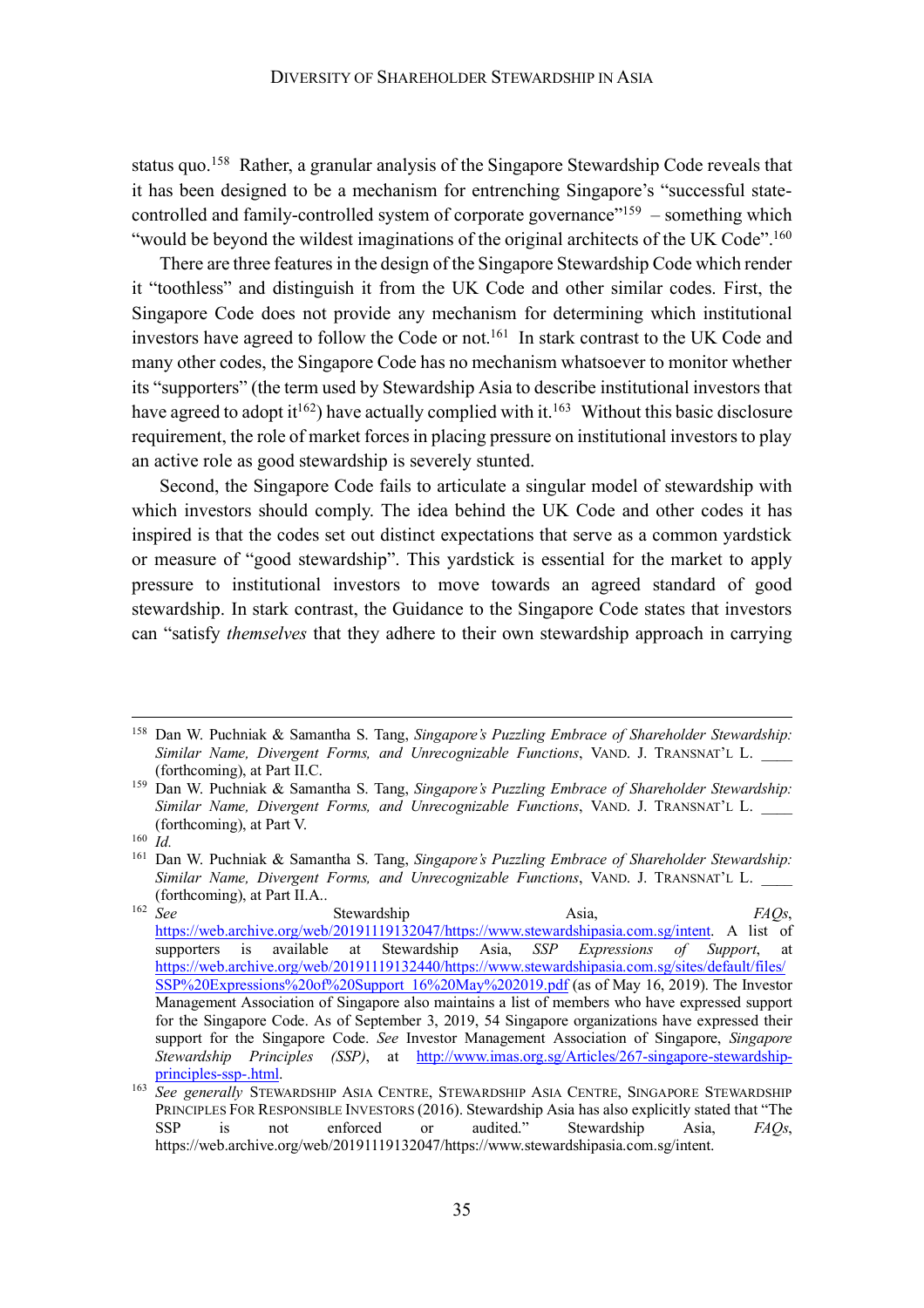out investment activities"[emphasis added]. <sup>164</sup> Stated differently, each institutional investor can adopt their own vision of shareholder stewardship and still claim compliance with the Singapore Stewardship Code.<sup>165</sup>

Third, as a natural corollary of the fact that there is no single model, the Singapore Code does not employ a "comply or explain" approach. There is no forum to provide any explanation. As explained above, there are no signatories and, therefore, no one would even know who should be complying or explaining even if there were an obligation to do so. The preamble makes it clear that the Singapore Stewardship Code is not based on a comply or explain model, as the Code states that the "level of commitment [to the principles] are matters that are left to each individual investor to adopt, on a wholly voluntary basis".<sup>166</sup>

Viewed through a UK lens, the fact that the Singapore Stewardship Code lacks almost any "bite" as a tool for disrupting the status quo, and is primarily a signaling device, may be seen at best as a failure or at worst a corporate governance sham. Puchniak and Tang argue that this misses the point.<sup>167</sup> Singapore has an institutional architecture that has ensured that state and family controllers' normally function as good stewards – vitiating the need for institutional shareholders to act as good stewards and suggesting that the status quo should be maintained (not disrupted). As such, by introducing a stewardship code that does not effectively encourage institutional investor activism, and maintains the status quo for controlling shareholders, the Singapore Stewardship Code has reinforced Singapore's successful corporate governance system – while at the same time signaling its compliance with the global shareholder stewardship movement. 168

#### 2. *The Curious Case of the Singapore Family "Stewardship" Code*

Singapore's stewardship story would take a curious turn.<sup>169</sup> Almost two years after Stewardship Asia released the Singapore Stewardship Code, a second "stewardship code" would see the light of day in October 2018. The "Stewardship Principles for Family Businesses" (Family Code) is, as of October 2019 and to the best of our knowledge, the

 <sup>164</sup> STEWARDSHIP ASIA CENTRE, STEWARDSHIP ASIA CENTRE, SINGAPORE STEWARDSHIP PRINCIPLES FOR RESPONSIBLE INVESTORS 6 (2016).

<sup>165</sup> Dan W. Puchniak & Samantha S. Tang, *Singapore's Puzzling Embrace of Shareholder Stewardship: Similar Name, Divergent Forms, and Unrecognizable Functions*, VAND. J. TRANSNAT'L L. \_\_\_\_ (forthcoming), at Part II.A.

<sup>166</sup> STEWARDSHIP ASIA CENTRE, SINGAPORE STEWARDSHIP PRINCIPLES FOR RESPONSIBLE INVESTORS 3 (2016).

<sup>167</sup> Dan W. Puchniak & Samantha S. Tang, *Singapore's Puzzling Embrace of Shareholder Stewardship: Similar Name, Divergent Forms, and Unrecognizable Functions*, VAND. J. TRANSNAT'L L. \_\_\_\_ (forthcoming), Part II.B and II.C.

<sup>168</sup> *Id.*

<sup>169</sup> Most of this Subpart IV.B.3 draws on Dan W. Puchniak & Samantha S. Tang, *Singapore's Puzzling Embrace of Shareholder Stewardship: Similar Name, Divergent Forms, and Unrecognizable Functions*, VAND. J. TRANSNAT'L L. \_\_\_\_ (forthcoming), at Part IV.A.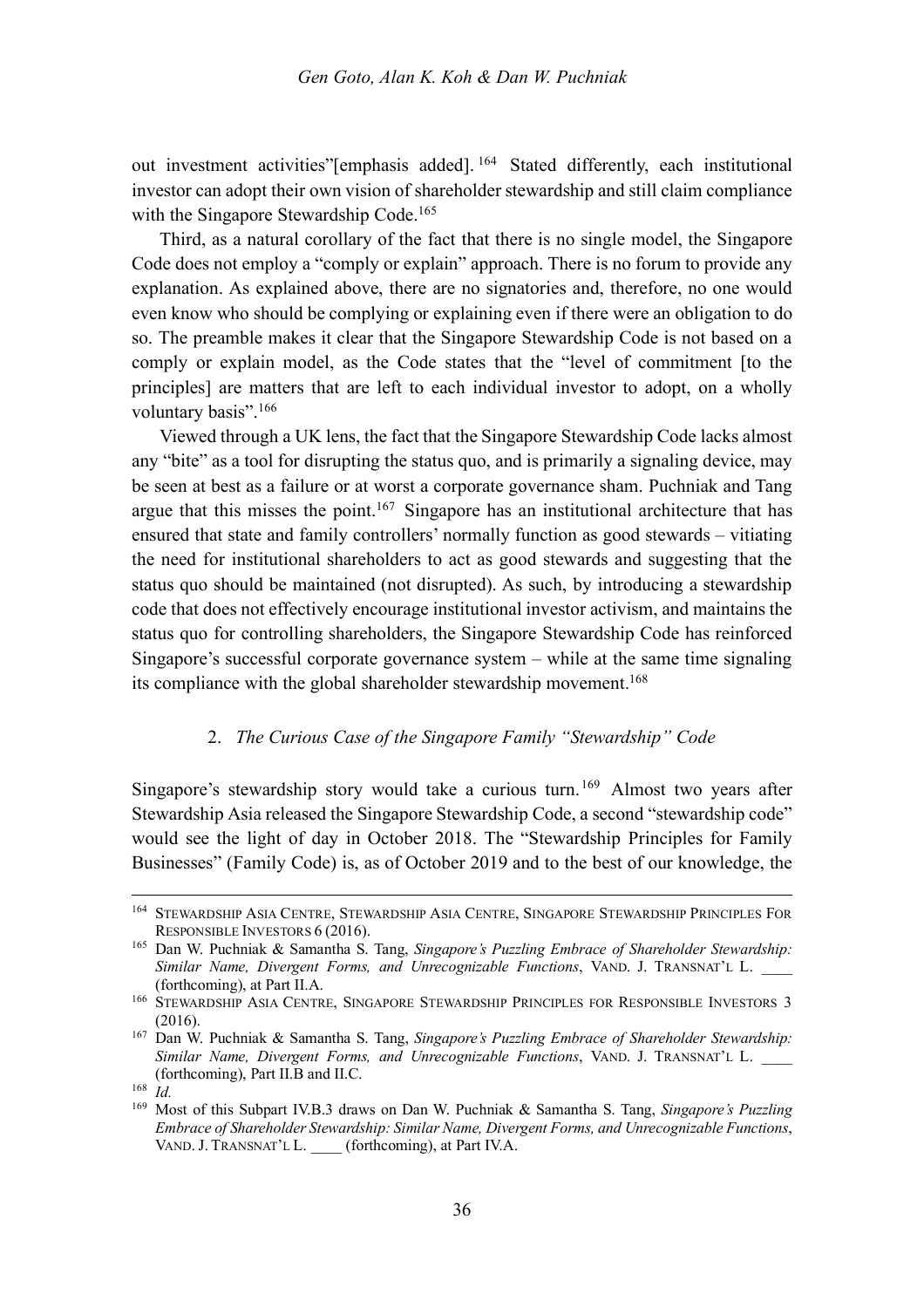only example of its kind anywhere in the world. At first blush, Singapore's Family Code appears to bear some broad textual similarities to the 2012 version of the UK Code: it employs the word "stewardship", and has seven principles.<sup>170</sup> But any resemblance to the UK Code ends there. Puchniak and Tang's analysis reveals three significant functional differences between Singapore's Family Code and the UK Code that make the Family Code truly *sui generis*.

First, the Family Code does not contemplate any collective action or intervention by institutional investors; in fact, there is not a single mention of institutional investors at all. The only "external" intervention mentioned in the Family Code is by professional advisers or management – who are, by definition, in a position subordinate to the family owners. <sup>171</sup> Rather, Singapore's Family Code is addressed to "family businesses". <sup>172</sup> While it is far from clear who precisely *in* a family business is the Family Code's intended addressee,<sup>173</sup> the context of the Code suggests that it is addressed to family shareholders and managers of family companies. The fact that institutional investors are not within the scope of the Family Code sets it apart from every other stewardship code – which are expressly directed towards, and contemplate action by, institutional investors.<sup>174</sup> It is worth reiterating that the UK Code is addressed to institutional investors, and that collective action and intervention by institutional investors in relation to the management of investee companies is a core feature of the UK Code.175 The complete absence of institutional investors – and of any "external" intervention that would disrupt the familycontroller status quo – from the Family Code demonstrates that it is functionally different from the UK Code and existing stewardship codes generally.

<sup>&</sup>lt;sup>170</sup> The 2012 version of the UK Code that was in force at the time the Singapore Family Code was developed had only seven principles; *see* Financial Reporting Council, *The UK Stewardship Code* (Sept. 2012) https://www.frc.org.uk/getattachment/d67933f9-ca38-4233-b603-3d24b2f62c5f/UK-Stewardship-Code-(September-2012).pdf.

<sup>171</sup> Analyzed in Dan W. Puchniak & Samantha S. Tang, *Singapore's Puzzling Embrace of Shareholder Stewardship: Similar Name, Divergent Forms, and Unrecognizable Functions*, VAND.J. TRANSNAT'L L. \_\_\_\_ (forthcoming), at Part IV.A.

<sup>&</sup>lt;sup>172</sup> Stewardship Asia Centre, STEWARDSHIP PRINCIPLES FOR FAMILY BUSINESSES: FOSTERING SUCCESS, SIGNIFICANCE AND SUSTAINABILITY 1 (Oct. 2018) ("Stewardship is particularly pertinent to family businesses (FBs), which form a key component of economic activity around the world … For our purpose here, we broadly define FBs to include companies with the presence of family members as shareholders as well as board members and managers who are able to influence strategic decisions. We use the term FBs to include family companies, family firms and organisations.").

<sup>&</sup>lt;sup>173</sup> The closest may be "owners and employees". *See id.* at 4 (at Principle 2 ("Cultivate an ownership mentality"): "Successful and enduring FBs [family businesses] build a culture that instils the ownership mentality. **Owners and employees**take responsibility and action as well as develop a sense of collective pride to forge proactive and integrative solutions to complex problems and dynamic situations.") (emphasis added in bold).

<sup>174</sup> *Cf.* Jennifer G. Hill, *Good Activist/Bad Activist: The Rise of International Stewardship Codes*, 41 SEATTLE UNIV. L. REV. 497, 506 (2018)

<sup>&</sup>lt;sup>175</sup> Financial Reporting Council, UK Stewardship Code 2020, FINANCIAL REPORTING COUNCIL, at https://www.frc.org.uk/investors/uk-stewardship-code (last visited Oct. 31, 2019) ("Principle 9: Signatories engage with issuers to maintain or enhance the value of assets." and "Principle 10: Signatories, where necessary, participate in collaborative engagement to influence issuers.")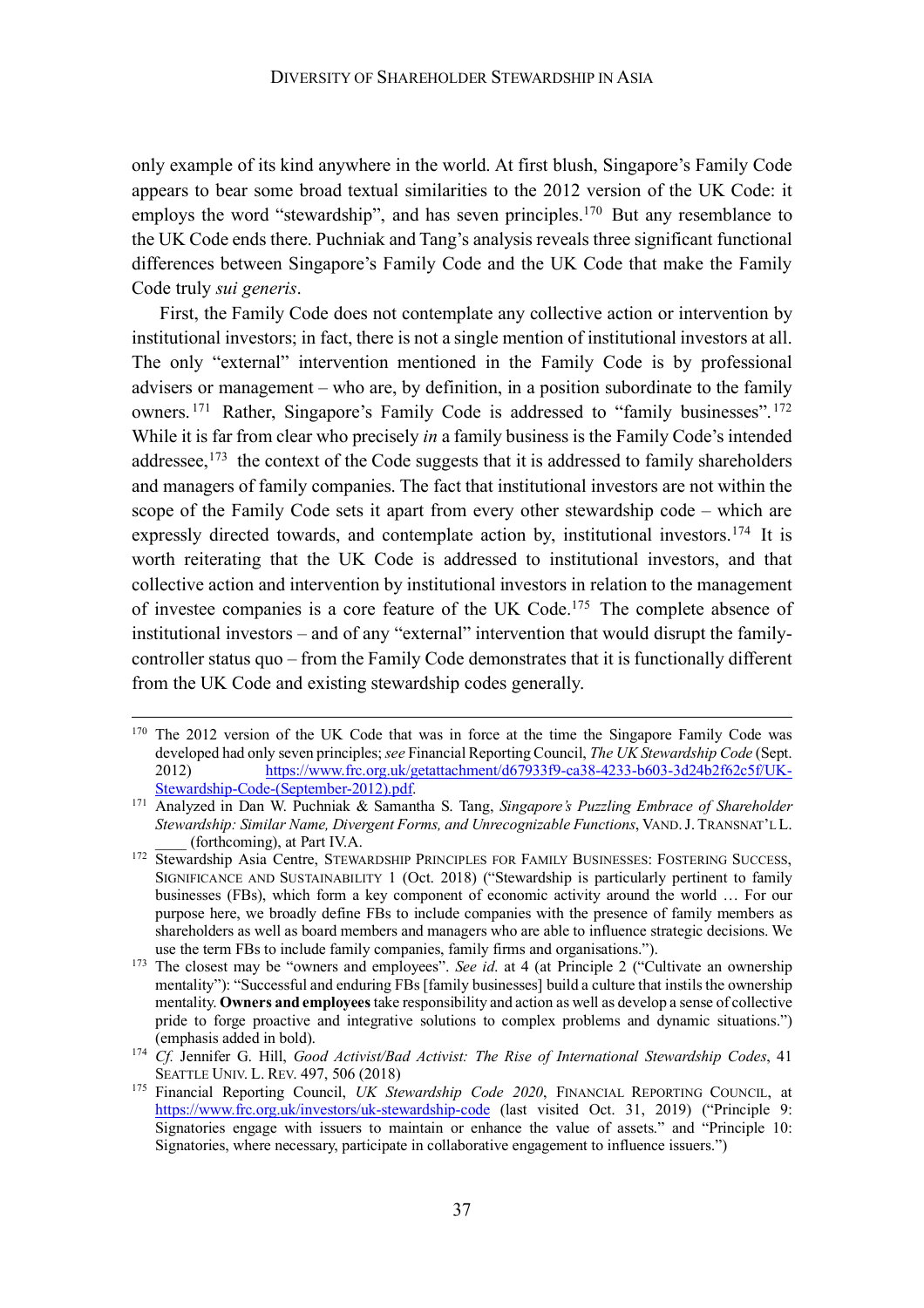Second, Singapore's Family Code seeks to maintain the corporate governance status quo for family companies by entrenching control by existing family shareholders and management. The Family Code does not envision any change from family control to outsider, non-family control; rather, the framing is that bringing in outsiders perpetuates and sustains the family business – which all but expressly endorses the continuation of the status quo of family ownership. This is particularly evident from Principle 7 of the Family Code, which states: "Be mindful of succession".<sup>176</sup> In family businesses, a succession plan is "crucial" because "succession frequently affects the family dynamics and survivability of the business". <sup>177</sup> The elaborations reveal the Family Code's recognition of the importance of not only grooming internal successors from within the family,<sup>178</sup> but also the value of merit,<sup>179</sup> external expertise,<sup>180</sup> and intergenerational cooperation.181 Principle 7 clearly conveys the overarching premise of the Family Code: promoting the long-term success of business by – and while – entrenching existing control by family shareholders. In contrast, while the UK Code was also intended to promote a long-term orientation to investment and stakeholder interests, the UK Code aimed to achieve this by fundamentally disrupting the prevailing corporate governance status quo in transforming passive institutional investors into shareholders that would actively monitor management.<sup>182</sup> Thus, the concept of "stewardship" undergirding the Family Code has a substantially different orientation from other stewardship codes because the Family Code was designed to maintain the status quo – control by family shareholders and management – rather than to disrupt it.

Finally, the Family Code was designed not only for Singapore family companies, but as a model for corporate governance in family companies in Asia. This is evident from Stewardship Asia's efforts to promote the Family Code in countries such as China, Indonesia, Japan, the Philippines, and Thailand, as well as the involvement of businesses from a range of Asian jurisdictions.<sup>183</sup> The very fact that the Singapore entity promoting the Family Code was named "Stewardship *Asia*" rather than "Stewardship *Singapore*" also demonstrates that Singapore's stewardship codes were not merely developed for

 <sup>176</sup> Stewardship Asia Centre, STEWARDSHIP PRINCIPLES FOR FAMILY BUSINESSES: FOSTERING SUCCESS, SIGNIFICANCE AND SUSTAINABILITY 7 (Oct. 2018)

<sup>177</sup> *Id*.

<sup>&</sup>lt;sup>178</sup> *Id.* ("Assess the capabilities and character of potential family successors ... Adopt a more holistic view of succession, which encompasses household and family succession …").

<sup>&</sup>lt;sup>179</sup> *Id.* ("honouring meritocracy").

<sup>&</sup>lt;sup>180</sup> *Id.* ("Keep an open mind towards including external expertise in both the aspects of successors and succession. External successors can bring new perspectives, competencies and networks. External professional help such as consultants can help FBs put together a more robust succession plan.").

<sup>&</sup>lt;sup>181</sup> *Id.* ("Create a healthy environment where the older and younger generations can exchange views with veracity. Gradually, the younger generation should be given more opportunities to make strategic decisions as they acquire more competencies.").

<sup>182</sup> Discussed above at Part II.

<sup>183</sup> Stewardship Asia Centre, *Stewardship Principles for Family Businesses* (2018) https://www.stewardshipasia.com.sg/stewardship-principles-family-businesses.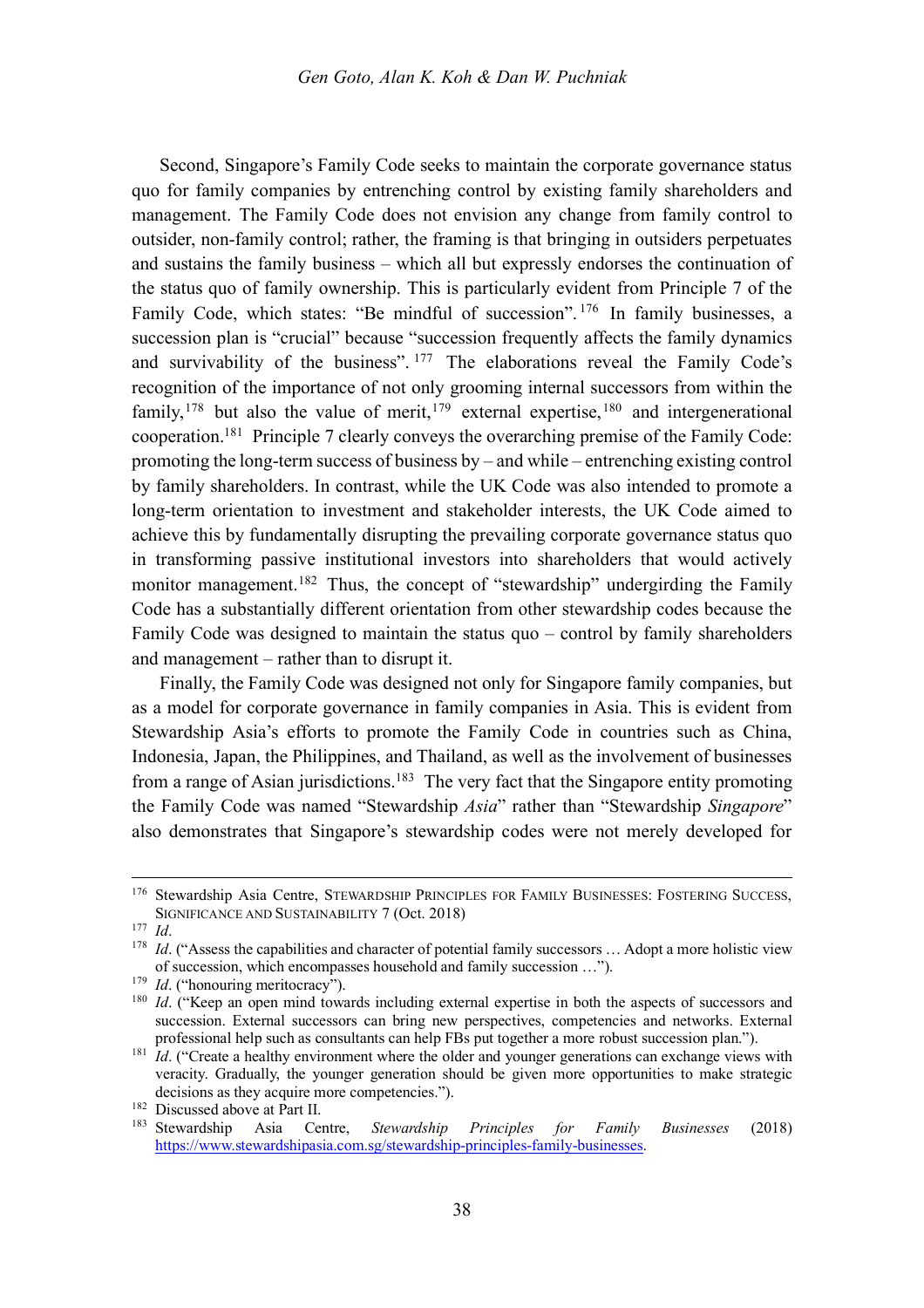domestic consumption, but rather to be "exported" to function as a corporate governance model for the region. In contrast, there is no suggestion that the UK Code was initially developed for any purpose other than solving what regulators perceived to be a domestic corporate governance challenge. <sup>184</sup> The UK Code was therefore most likely never intended nor designed to be exported as a corporate governance model for jurisdictions around the world. By creating the world's first stewardship code targeted at family businesses for "export" to Asia, Singapore has not only seized the initiative in establishing itself as a leader in this space in Asia and perhaps also the world, but also functionally diverged from the (at least initially) domestic orientation of the UK Code.

#### C. STEWARDSHIP CODES IN ASIAAS A CHALLENGE TO UK-DEFINED "GLOBAL"

#### **STEWARDSHIP**

A superficial textual analysis of the Japanese Code would likely lead to the reasonable conclusion that Japan has broadly adopted the UK-stewardship model. However, an indepth analysis of Japan's political-economy, corporate governance system, and business culture reveals the reasons why the intended and actual function of stewardship in Japan dramatically departs from the UK model. In fact, functionally, the version of 'stewardship' implemented in the Japanese Code turns the long-termist, managerial risk-moderating concept of 'stewardship' employed in the UK Code on its head. In so doing, the Japanese Code demonstrates the vulnerability – or flexibility – of UK-style "stewardship" to being subverted – or at least used – for completely different ends.<sup>185</sup>

Thus, while the Japanese Code bears superficial similarities to the UK Code in terms of form, it is in function a very different animal. It is also notable that the Japanese Code seems to have achieved a small level of practical success whereby requiring institutional investors to disclose their voting records has led at least some of them to exert pressure on a few investee companies to remove their Japanese "poison pills".186 While the full extent of the functional impact of the Japanese Code is still to be determined, there is the

 <sup>184</sup> *See* Arad Reisberg, *The UK Stewardship Code: On the Road to Nowhere?*, 15 J. CORP. L. STUD. 217, 220–223 (2015) (discussing the history of the UK Code in the context of the corporate governance challenges thrown up by the Global Financial Crisis in the UK, observing that "Against the bedrock provided by the [Corporate Governance Code], it is no surprise that the introduction of the [Stewardship Code] in the UK in July 2010 was *closely followed around the world*" (at 222, emphasis added), but not stating that the UK Code was developed to be "exported" around the world); Brian R. Cheffins, *The Stewardship Code's Achilles' Heel*, 73 MOD. L. REV. 1004, 1009–1013 (explaining the development of

the UK Code in light of domestic developments).<br><sup>185</sup> Note also that the UK Code itself was based on an older document premised on a pro-beneficiary philosophy. *See* Goto, *supra* note 115, at 376–78. In subverting the UK Code, the Japanese Code may perhaps be characterized as a case of poetic justice.

<sup>186</sup> Alan K. Koh, Masafumi Nakahigashi & Dan W. Puchniak, *Land of the Falling "Poison" Pill: Understanding Defensive Measures in Japan on Their Own Terms*, 41 U. PA. J. INT'L L. (forthcoming) (Part IV.B.3).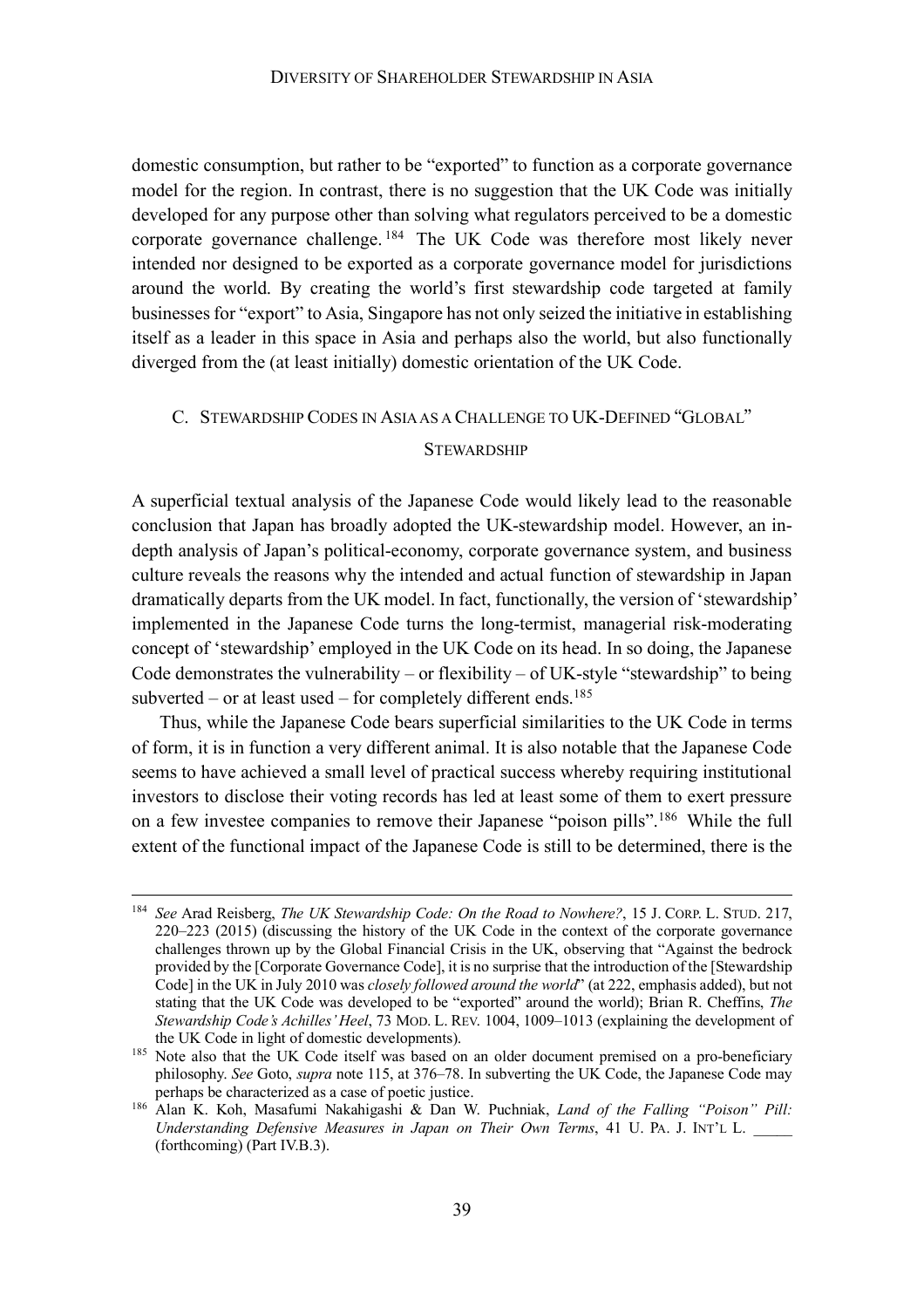prospect that corporate Japan, absent the "poison pill" and in the wake of rapidly changing circumstances, has perhaps become a more friendly environment for US-style shareholder activism<sup>187</sup>

In contrast with malaise-stricken Japan, Singapore entered the stewardship era with a well-oiled corporate governance system built upon state and family shareholder control in listed companies. Singapore's two stewardship codes as a package of solutions to *forestall* – and pre-empt – any chance of ill-informed *outsiders creating problems* in its listed companies, and to promote the success of family businesses. Neither the Singapore Stewardship Code nor Family Code imposes any pressure or obligation on existing controllers – state and family shareholders – to undertake any reform. Neither Code bows to nor adds to the global market's clamor for more, and where necessary stronger, engagement by institutional investors. Instead, Singapore's response is that of containment, by giving its implicit blessing to institutional shareholder passivity and withholding any explicit encouragement of shareholder activism. Moreover, both Codes go even further by designing corporate governance mechanisms that support the entrenchment of these controllers and management – which is diametrically opposed to the UK stewardship model of disrupting a risky status quo by creating incentives for institutional investor driven change.

Finally, the *function* of the two Singapore Codes is that of "halo signaling" compliance with the international, Anglo-American, norm of shareholder stewardship equating to good corporate governance – while simultaneously maintaining Singapore's existing successful system of corporate governance built upon continued control by state and family controlling shareholders. Singapore's focus on continuity rather than change stands in stark contrast to the aim of the UK Code, which was to transform passive institutional investors into shareholders that would actively campaign for the company's long-term interests. By implicitly allowing institutional investors to remain passive, Singapore's Stewardship Code and Family Code place the burden of securing the company's long-term interests on the incumbent, entrenched shareholder controllers. The fact that the Singapore Codes are designed to preserve the corporate governance status quo also sets it apart from Japan's Stewardship Code, which was introduced as part of a set of political reforms aimed at transforming the corporate governance system. In addition, the aim of Singapore's Family Code to be exported to Asia, and thus perhaps make Singapore the standard bearer for a new Asian model of good corporate governance, sets it apart from any other stewardship code which we are aware of.

Despite substantial differences as between themselves, the Singapore Codes and the Japan Stewardship Code share a single striking similarity: these Codes all depart from the UK paradigm of stewardship. As the analysis in this Part has established, these departures are not by accident or coincidence, but rather are the product of deliberate and multifaceted policy choices. That two developed yet different Asian jurisdictions

 <sup>187</sup> *See id*. (Part IV.C).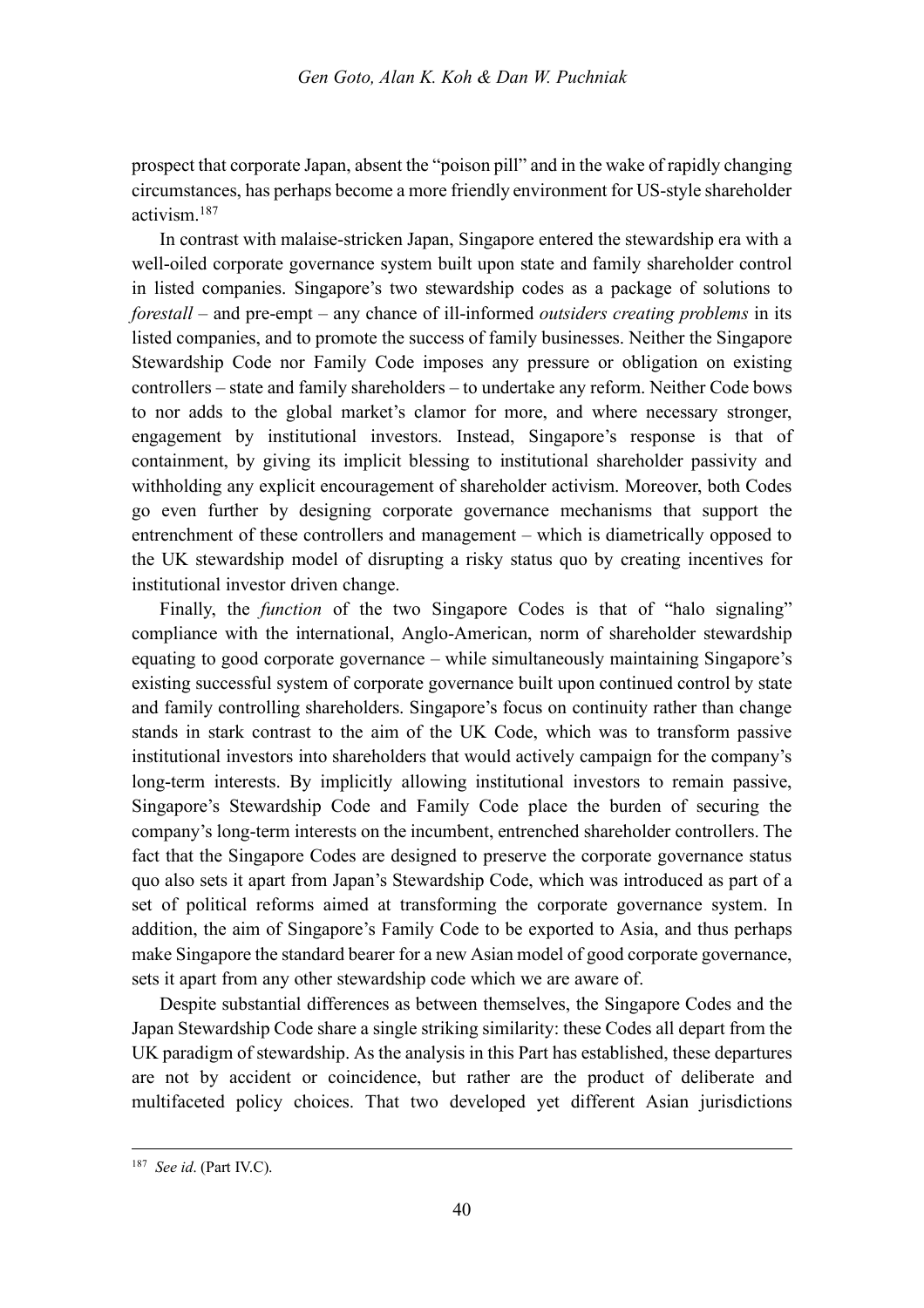independently and spontaneously "hopped onto the stewardship bandwagon" while heading off in diverging policy directions should be recognized for what they are: bold – if implicit – symbols of resistance against and ambivalence in the face of the UK stewardship model.

Finally, notwithstanding the superficial convergence in the "form" of adopting a "stewardship code" and the lingo of "stewardship", the *divergence* in the *functions* that these codes were designed to achieve in reality prompts a further, more fundamental question in corporate governance: what do we really mean by "convergence" and "divergence"?

#### **V. "FAUX CONVERGENCE": EXPANDING THE COMPARATIVE TAXONOMY**

The days of leaders in the field predicting the "end of history" in the evolution of corporate governance,<sup>188</sup> or that the world will converge on an Anglo-American inspired dispersed shareholder model,<sup>189</sup> are long gone. Rather, as Asia has become the world's engine of economic growth, the rise of state-owned-enterprises and family-controlled firms has defined corporate governance in the new millennium.190 Concomitantly, the UK and US have witnessed the precipitous decline of the archetypical dispersedly held Berle-Means corporation, with the re-concentration of shareholdings in the hands of institutional investors.<sup>191</sup> As a result, rather than jurisdictions converging on a common Anglo-American inspired dispersed shareholder model, a persistent diversity and continuous evolution in shareholder structure appears to be the order of the day.

In a similar vein, within many other important areas of potential corporate governance convergence (e.g., board structure, co-determination, takeover regulation, and enforcement of minority shareholders' rights) significant divergence continues to persist. Even in the EU, which has made a concerted effort for decades to promote corporate law harmonization in its single market, there remains many important areas of corporate law

 <sup>188</sup> A phrase made infamous by Henry Hansmann & Reinier Kraakman, *The End of History for Corporate Law*, 89 GEO. L.J. 439 (2001). 189 *See* Dan W. Puchniak, *The Japanization of American Corporate Governance? Evidence of the Never-*

*Ending History for Corporate Law*, 9 ASIAN-PAC. L. & POL'Y J. 7, 22–24 (2007) (showing that the convergence debate assumed that the endpoint of convergence is dispersed shareholding).

<sup>&</sup>lt;sup>190</sup> See e.g. Dan W. Puchniak & Samantha S. Tang, *Singapore's Puzzling Embrace of Shareholder Stewardship: Similar Name, Divergent Forms, and Unrecognizable Functions*, VAND.J. TRANSNAT'L L. \_\_\_\_ (forthcoming), IV.B.; Alan K. Koh & Samantha S. Tang, *The Future of* The Anatomy of Corporate

Law *for Asia: A Forward Looking Critique*, 12 ASIAN J. COMP. L. 197, 198–99 (2017).<br><sup>191</sup> *See supra* note 1 and accompanying text; Ronald J. Gilson & Jeffery N. Gordon, *The Agency Costs of Agency Capitalism: Activist Investors and the Revaluation of Governance Rights*, 113 COLUM. L. REV. 863, 863–65 (2013).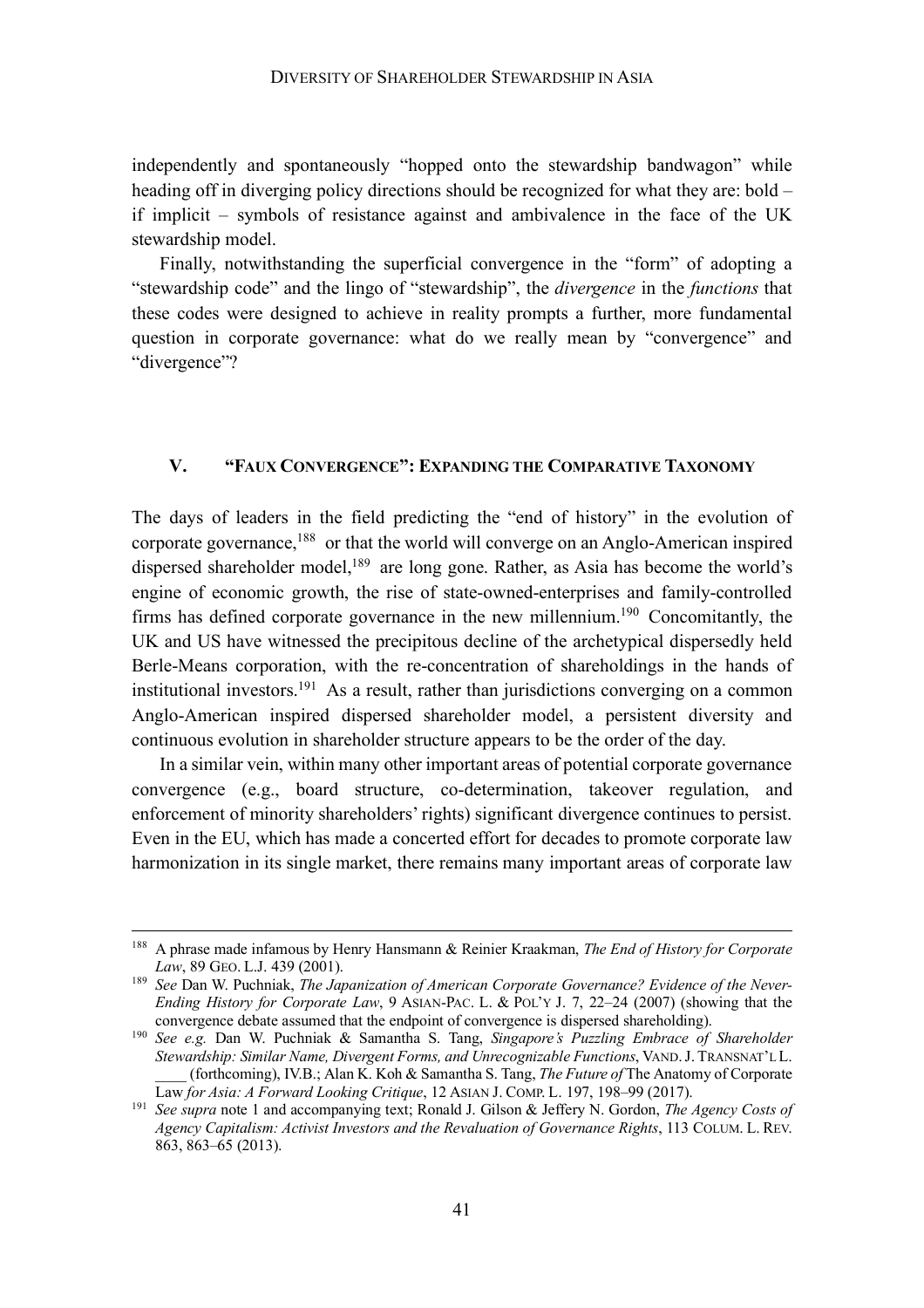and governance upon which jurisdictions diverge.<sup>192</sup> There is little reason to think that the next few decades will be any different, suggesting that significant jurisdiction-specific variations in important areas of comparative corporate law and governance will remain.

However, as insightfully observed by Jeffrey Gordon, a "global governance" movement has brought about a remarkable level of formal convergence in certain areas.<sup>193</sup> Various initiatives, led primarily by the IMF, OECD, and World Bank, have created various "tools" of features that are required for jurisdictions to be considered to have "good" corporate governance.<sup>194</sup> The promotion of these "tools" in various ways has resulted in the widespread adoption of certain features deemed to be indicia of "good" corporate governance around the world.195

Arguably, the most prominent examples of this have been the adoption of independent directors and codes of corporate governance.<sup>196</sup> Based on a simple box-ticking exercise, their global proliferation as legal transplants is staggering. According to hand-collected data by Puchniak and Lan, as of 2017, codes of corporate governance have been adopted in at least 87 jurisdictions and every code of corporate governance ever written – which number at least 245 as many jurisdictions have released several updated versions – mentions "independent directors".<sup>197</sup> Indeed, we are unaware of any major jurisdiction which has not claimed to adopt "independent directors" in its corporate governance regime.

However, upon closer examination, this impressive level of corporate governance convergence is not what it appears at first sight. As Puchniak and Kim explain, despite boards around the world increasingly *labelling* their directors as "independent", the functions that they perform (e.g., monitoring management; monitoring controlling shareholders; acting as government lobbyists; or, acting as a conduit for government influence in SOEs) differ significantly among jurisdictions, which makes comparing them

 <sup>192</sup> *See* Jeffrey N. Gordon, *Convergence and Persistence in Corporate Law and Governance*, *in* OXFORD HANDBOOK OF CORPORATE LAW AND GOVERNANCE 28, 51–53 (Jeffrey N. Gordon & Wolf-Georg Ringe eds., Oxford University Press 2018) (showing how European Union-led convergence efforts failed in the face of entrenched national identities).

<sup>&</sup>lt;sup>193</sup> Jeffrey N. Gordon, *Convergence and Persistence in Corporate Law and Governance*, *in* OXFORD HANDBOOK OF CORPORATE LAW AND GOVERNANCE 28, 44 – 45 (Jeffrey N. Gordon & Wolf-Georg Ringe eds., Oxford University Press 2018) ("Rather, this widespread adoption of corporate governance reforms has been stimulated through what might be thought of as global governance, in which the main actors have been the IMF, the World Bank, and the OECD.").

<sup>194</sup> *Id.* at 47–49. 195 *Id*.

<sup>196</sup> *See generally* INDEPENDENT DIRECTORS IN ASIA: A HISTORICAL, COMPARATIVE AND CONTEXTUAL APPROACH (Dan W. Puchniak et. al. eds., Cambridge University Press 2017); Dan W. Puchniak & Luh Luh Lan, *Independent Directors in Singapore: Puzzling Compliance Requiring Explanation*, 65 AM. J. COMP. L. 265 (2017); Umakanth Varottil, *Proliferation of Corporate Governance Codes in the Backdrop of Divergent Ownership Structures*, COMPETITION & CHANGE \_\_\_\_ (published online), available at https://journals.sagepub.com/doi/10.1177/1024529418813832.

<sup>&</sup>lt;sup>197</sup> Dan W. Puchniak & Luh Luh Lan, *Independent Directors in Singapore: Puzzling Compliance Requiring Explanation*, 65 AM. J. COMP. L. 265, 266–272 (2017).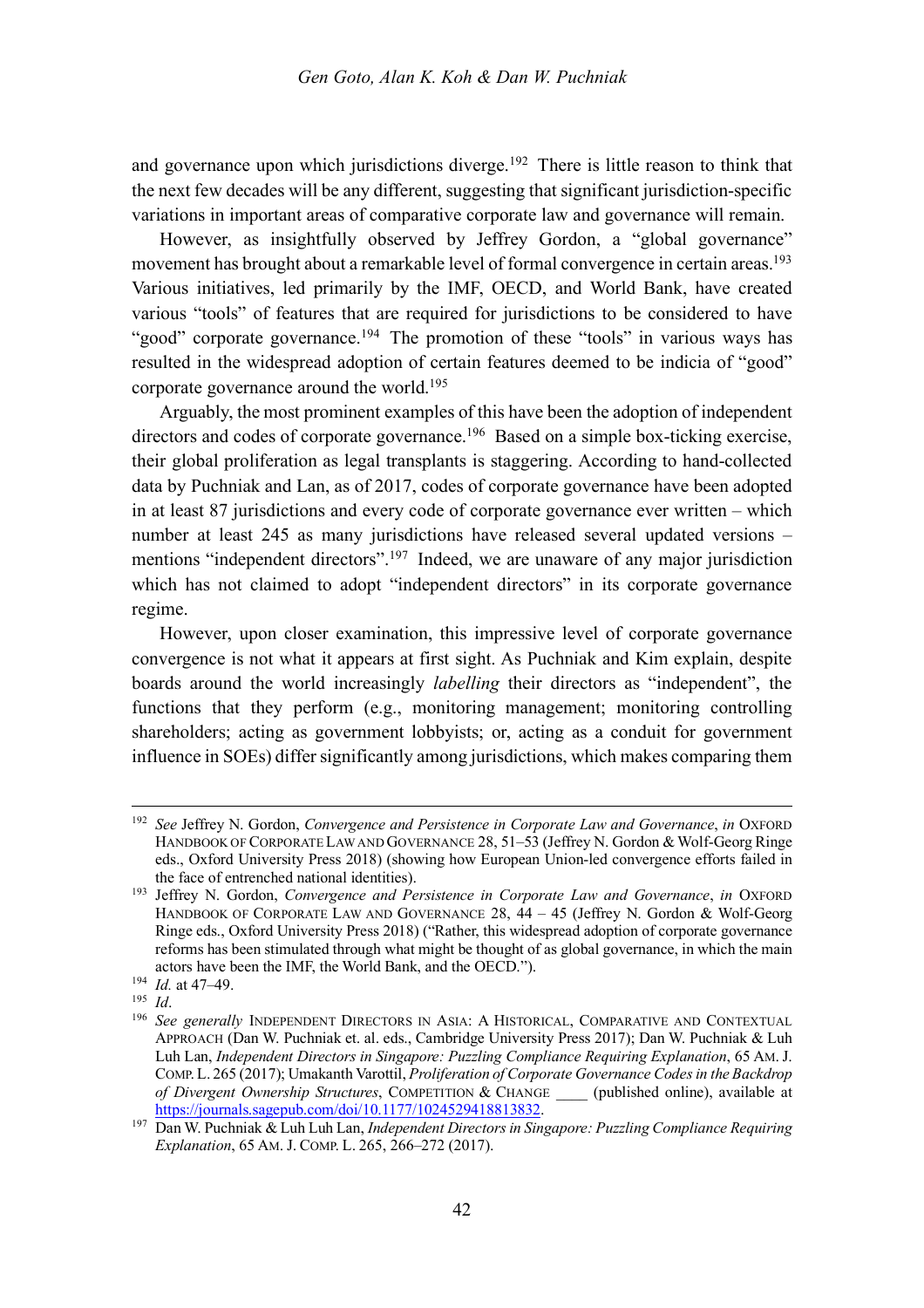tantamount to comparing apples and oranges.<sup>198</sup> How can one compare an "independent" director" in a Korean chaebol whose main function is to be a government lobbyist to subvert the Korean anti-corruption rules, with one in an archetypical Berle-Means company in the US who is expected to mitigate the collective action problems of dispersed shareholders? The answer is: you cannot.<sup>199</sup>

This type of superficial convergence, in which convergence occurs in name only, is "faux convergence". It is "faux" because what appears to be convergence based on the adoption of a tool of "good" corporate governance in name only may, upon closer examination, have been the adoption of a different tool with different functions – resulting in divergence rather than convergence. Although the global rise of stewardship is still in its relatively early stages, the evidence in this article suggests that it may be the next significant example of faux convergence.

As we have demonstrated in this article, merely knowing that Japan and Singapore have a stewardship code tells us little about the impact that it is intended to have, or actually has, on each country's corporate governance. Indeed, assuming that Japan and Singapore have converged on the UK model of corporate governance merely because they have both adopted stewardship codes would clearly be erroneous. Similarly, assuming that the adoption of stewardship codes by Japan and Singapore make them more similar to each other is also misleading. The fact is that in the UK, Japan, and Singapore the intended and actual function of their Stewardship Codes differ significantly – with differences that often run counter to each other.

The increasing presence of "faux convergence" has several practical and theoretical implications for comparative corporate governance. From a practical perspective, it suggests that efforts by the IMF, OECD, World Bank and others to promote a common "toolbox" of mechanisms for good corporate governance may have deleterious consequences. Such efforts may cause governments to waste valuable resources on the superficial adoption of tools for "good" corporate governance, rather than allocating them to directly addressing their actual jurisdiction-specific corporate governance problems. This is because "faux convergence" increases the pressure on jurisdictions to formally converge on established norms of "good" corporate governance. As these areas of "faux convergence" develop they may also result in the misallocation of capital as investors (surprisingly) appear to rely on evidence of the adoption of certified tools of "good" corporate governance as an important metric in their allocation of capital. Not having independent directors, a code of corporate governance, or stewardship code in name may perversely make a jurisdiction a less attractive place to invest because they are seen to not be part of the "good" corporate governance club. Further, the existence of "faux

 <sup>198</sup> Dan W. Puchniak & Kon Sik Kim, *Varieties of Independent Directors in Asia: A Taxonomy, in*  INDEPENDENT DIRECTORS IN ASIA: A HISTORICAL, COMPARATIVE AND CONTEXTUAL APPROACH 131– 132 (Dan W. Puchniak et. al. eds., Cambridge University Press 2017).

<sup>199</sup> *Id.*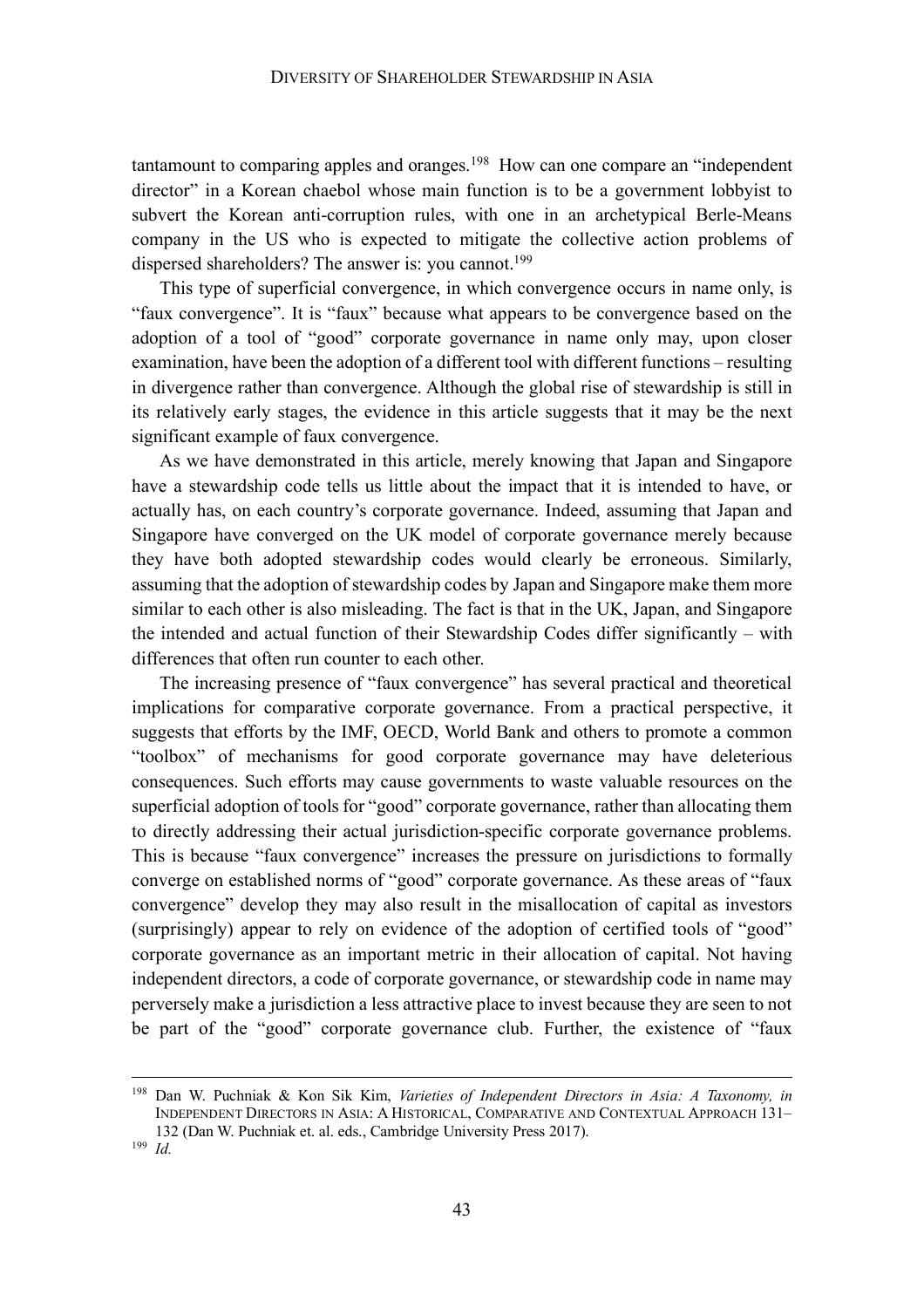convergence" presents a significant hurdle for comparative corporate law researchers who may assume that the widespread adoption of common tools of "good" corporate governance suggests a global trend in how corporate governance functions – when in fact it does not. This can happen to even the most seasoned experts, who are aware of the pitfalls of such assumptions. This seems, ironically, to have been the case in Jeffrey Gordon's insightful article on convergence and persistence in which he appears to assume that the jurisdiction's which have adopted stewardship codes aim to enhance the voice of long-term, stable, institutional investors – congruent with the aim of the UK Code.<sup>200</sup> As we have demonstrated in this article, this assumption is erroneous.

From a theoretical perspective, the ramifications of "faux convergence" challenge some widely accepted ideas about convergence theory. It is often assumed that "national elites may defend [their] domestic corporate governance regime $^{201}$  as they may extract rents from it. However, it appears that with "faux convergence" the opposite may be true. In the case of "faux convergence", elites can maintain or reinforce their jurisdiction's existing corporate governance system or use the superficially adopted corporate governance tool for a function that serves their own purpose – while, at the same time, signaling their adoption of "good" corporate governance. As we explained in the case of Singapore the government adopted toothless stewardship codes which reinforced the dominance of a highly successful state-controlled and family-controlled system of corporate governance, while sending a signal of good corporate governance to the market. In Japan, the LDP was able to use stewardship to execute its political agenda to serve as one of Prime Minister Abe's famous three arrows, while sending a signal of good corporate governance reform to the market.<sup>202</sup> The manner in which "faux convergence" can serve the interests of entrenched elites may help explain why some of these tools of "good" corporate governance have proliferated so widely. It should also be noted that these entrenched elites may be maintaining a successful system (e.g., Singapore) or attempting to fix a broken one (e.g., Japan). The point is not to make a normative claim that "faux convergence" will necessarily have deleterious consequences. To the contrary, in Singapore the early evidence is of success and in Japan there also seems to be indications of its positive impact.203 Rather, this helps explain a potential motivation for – and channel through which – globally certified mechanisms of "good" corporate governance are adopted on a superficial formal level, with extremely different intended

 <sup>200</sup> *See supra* note 54 above and accompanying text.

<sup>201</sup> Jeffrey N. Gordon, *Convergence and Persistence in Corporate Law and Governance*, *in* OXFORD HANDBOOK OF CORPORATE LAW AND GOVERNANCE 28, 29 (Jeffrey N. Gordon & Wolf-Georg Ringe

eds., Oxford University Press 2018). <sup>202</sup> It is worth noting that Japanese policy makers may have misunderstood the intention of their UK counterparts and thought that shareholder-oriented corporate governance, which Japan was trying to promote by its stewardship code, was the "good" corporate governance championed by the UK Code. *See* Goto, *supra* note 115, at 390. If this was the case, it means that there was no divergence between the LDP's political agenda and the signal it was sending to the market.

<sup>203</sup> *See supra* discussion in Part IV.C.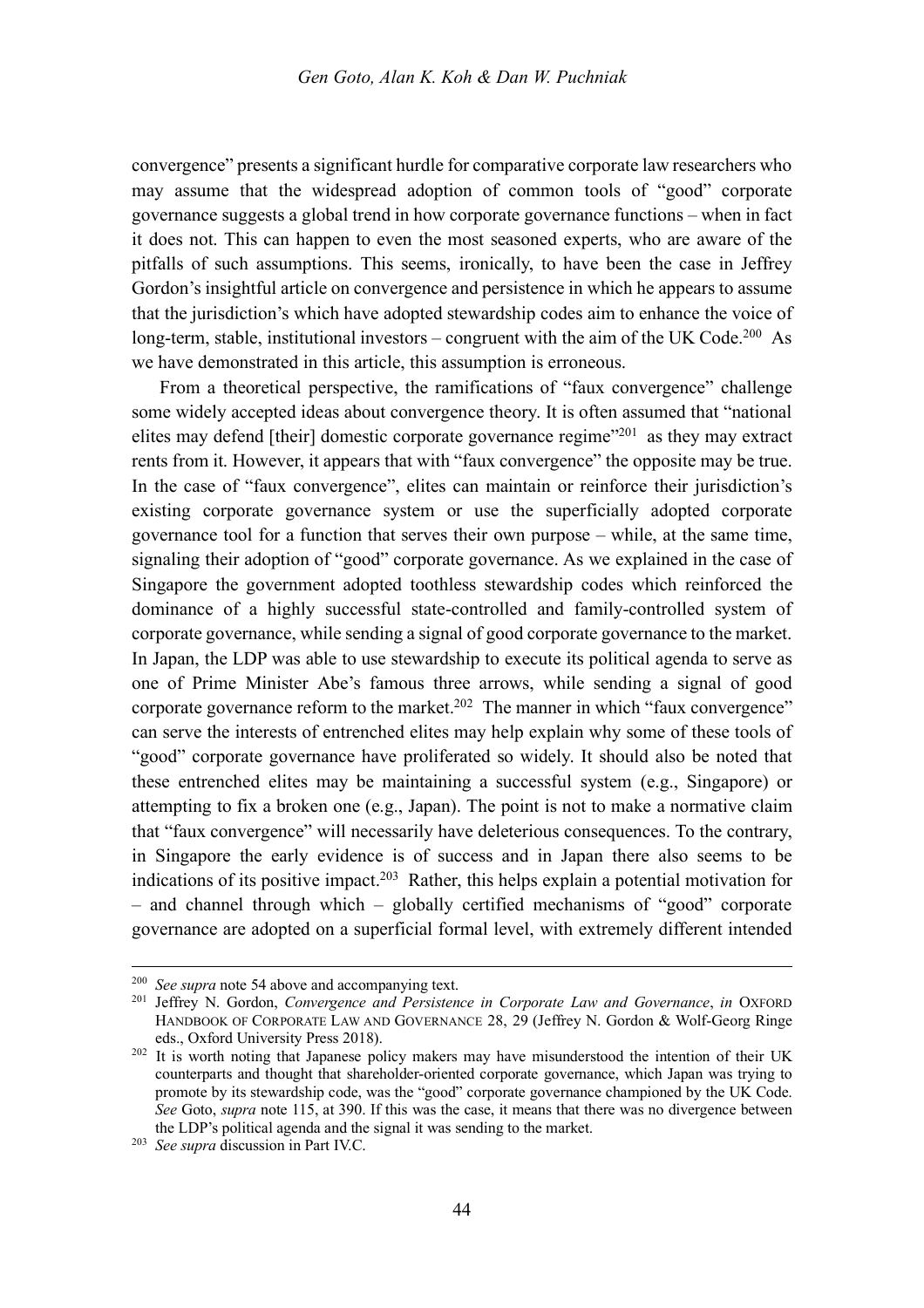and actual functions in practice.

At first blush, "faux convergence" also presents a challenge to Ronald Gilson's observation that functional convergence – rather than formal convergence – is "likely the first response to competitive pressure because changing the form of existing institutions is costly".<sup>204</sup> An example that Gilson<sup>205</sup> used to illustrate his point was the functional convergence in Germany, Japan, and the US in terms of the time it takes for companies to replace underperforming senior management. Although for path dependent reasons the three countries have formally maintained their unique systems of corporate governance, to succeed all three countries needed to find ways within their existing systems to solve the problem of managerial underperformance.

There is little doubt that Gilson's observation is correct when formal convergence requires making substantive changes to existing institutions. However, in the case of "faux convergence" existing institutions can be maintained or reinforced because the superficial level of convergence may occur in name only. As such, "faux convergence" may occur even when a jurisdictions system of corporate governance is already functionally competitive because the jurisdiction can maintain its effectively functioning system while still superficially altering its form. One can imagine smaller jurisdictions – or even larger jurisdictions that cannot create global corporate governance norms – do this to merely be part of the "good" corporate governance club. Alternatively, countries may opt for "faux convergence" if they are not functionally competitive as it is a way to feign being part of the "good" corporate governance club without actually making functional changes, which may dislodge elites or rent seekers. Much more empirical work must be done to determine the result of such strategies. Regardless of this, however, we suggest that "faux convergence" is a real phenomenon that does not fit into Gilson's formal versus functional taxonomy and should be added as another type of convergence (see Figure 1 below for a visual summary of the expanded convergence taxonomy).

Finally, the idea of "faux convergence" fits well with Gordon's recent observation of a rise in "divergence within convergence".<sup>206</sup> The nature of "faux convergence" lends

 <sup>204</sup> Ronald J. Gilson, *Globalizing Corporate Governance: Convergence of Form or Function*, 49 AM. J. COMP. L. 329, 338 (2001)

<sup>205</sup> *Id.* at 337.

<sup>206</sup> Jeffrey N. Gordon, *Convergence and Persistence in Corporate Law and Governance*, *in* OXFORD HANDBOOK OF CORPORATE LAW AND GOVERNANCE 28, 29 (Jeffrey N. Gordon & Wolf-Georg Ringe eds., Oxford University Press 2018) ("There has been convergence in many of the formal governance rules but local applications reveal considerable divergence."); *id*. at 30 ("In 2017, it would also be right to add the role of 'global governance,' the effort to set standards flowing from supranational public institutions [in promoting convergence]."); *id.* at 32 ("Section 4 looks at evidence of divergence, particularly 'divergence within convergence,' which seems to describe the general state of play."); *id.* at 41 ("Divergence takes two forms: The first is a non-following of the convergent norm—for example, not requiring independent directors. The second, far more common, is divergence within the convergent norm: "divergent convergence." Evidence of both forms of divergence is found in the OECD Corporate Governance Factbook (2017), a readily accessible current guide to worldwide corporate law and governance."); *id*. at 43 ("Do these divergent elements within a convergent practice matter? The evidence is 'yes, they should.' First, the particulars of a reform can determine whether it is "high impact"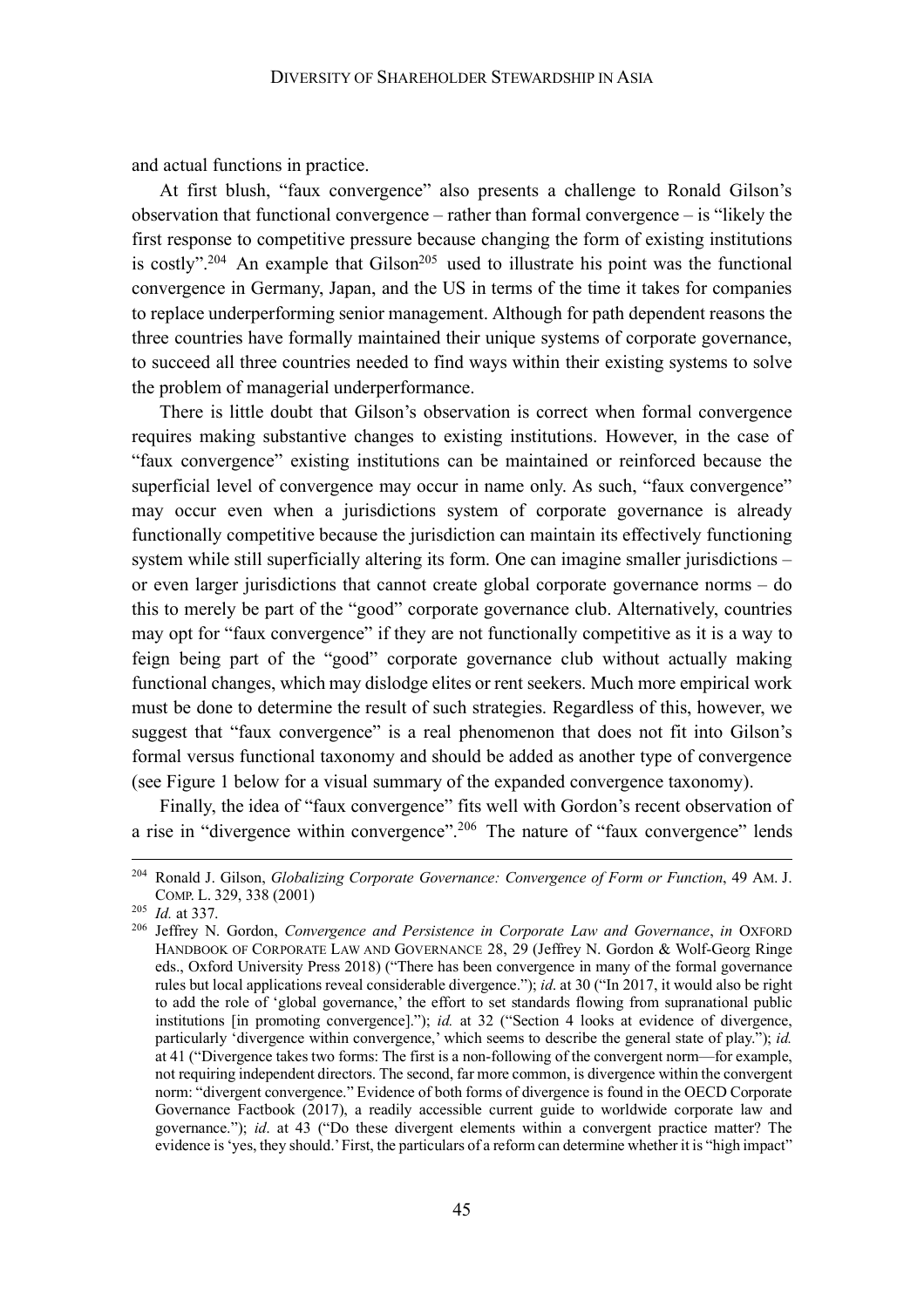itself to "divergence within convergence" as the convergence that occurs is merely at a superficial level. Therefore, by definition, "faux convergence" begets divergence in practice.

|                            |                | Convergence on Legal Form                                |                                           |  |
|----------------------------|----------------|----------------------------------------------------------|-------------------------------------------|--|
|                            |                | Yes                                                      | N <sub>0</sub>                            |  |
| Convergence on<br>Function | Yes            | Formal Convergence<br>(Gilson)                           | <b>Functional Convergence</b><br>(Gilson) |  |
|                            | N <sub>0</sub> | <b>Faux Convergence</b><br>(form at a superficial level) | No Convergence                            |  |

*Figure 1: Varieties of Convergence in Corporate Law*

#### **VI. CONCLUSION**

It is a historical fact that the first stewardship code was created in the UK in 2010. Since then, a litany of jurisdictions across Asia have claimed to have adopted UK-inspired stewardship codes. At first blush, these codes appear to normally contain the same seven principles as the UK Code. Thus, it makes perfect sense that corporate governance scholars, experts, and pundits would assume that the UK stewardship model has been transplanted to Asia.

However, as our Japan and Singapore case studies reveal, the reality is much more complex. Jurisdictions appear to have seized upon the malleable concept of stewardship as a cost-effective way to achieve their own local goals, while simultaneously sending a signal of good corporate governance through the act of adopting a stewardship code. From a practical perspective, this makes it impossible to drawn normative conclusions (based on Anglo-American values) about a country's corporate governance by merely knowing

 $\overline{a}$ 

or not."); *id*. at 44 ("A more radical version of 'divergence within convergence' is advanced in a recent volume on independent directors in Asia, which argues both that (1) independent directors are 'ubiquitous' in Asia, found in higher proportion across more firms than in the 'West,' and that (2), functionally, there are 'varieties' of independent directors in Asia, differing substantially from the US variant and differing even within Asia. Adoption of a transplant, particularly under pressure of foreign investors or global governance institutions, does not determine how the new institution will function. That emerges over time, as the transplant is contextualized within the local ecology, and can lead to significant divergence in practice.").